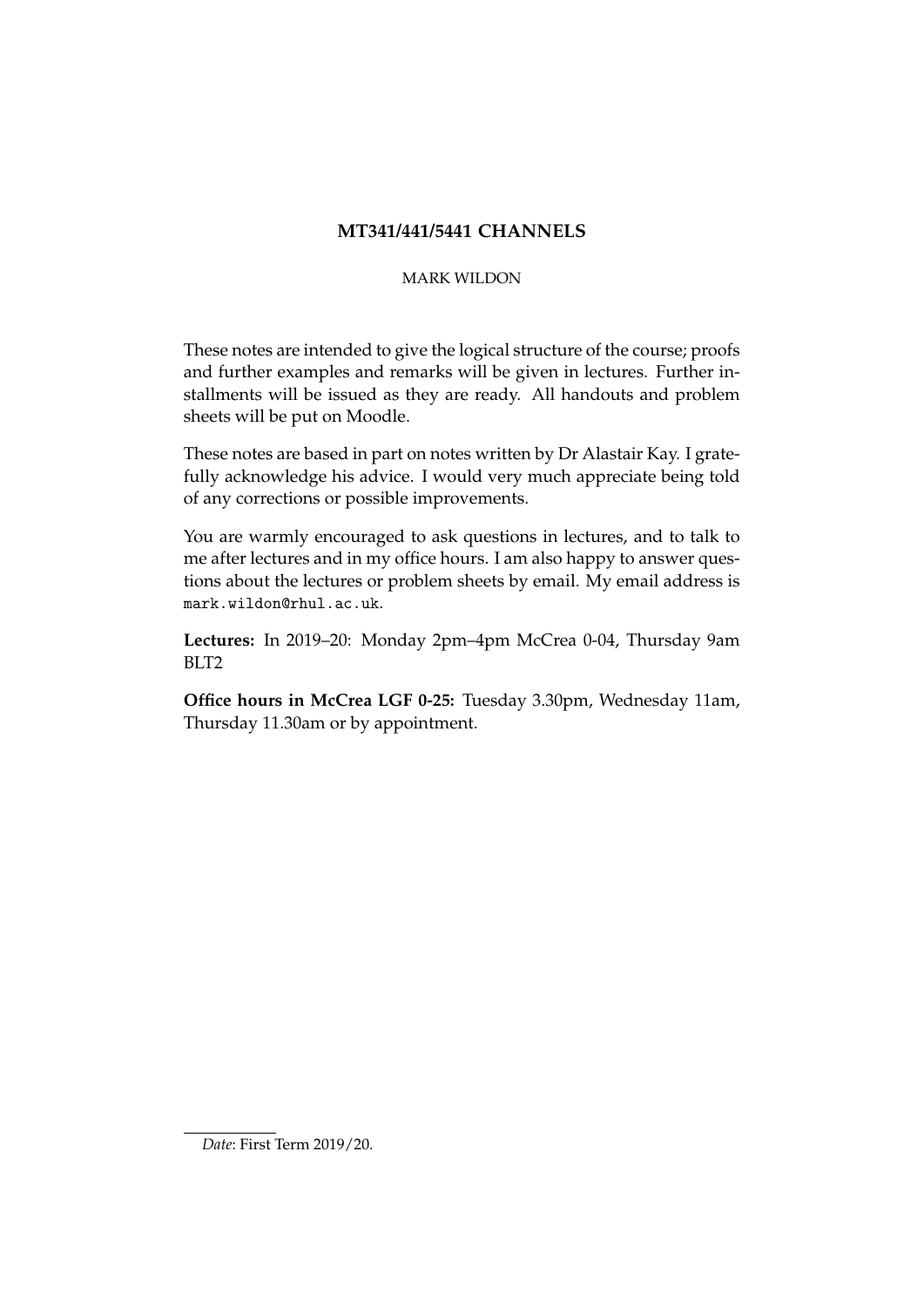### **CHANNELS**

We shall study how to compress messages and put then into binary form (source coding) and how to transmit them reliably on a noisy channel (channel coding). A fundamental unifying idea will be entropy: the amount of information in a message. We shall prove Shannon's two main theorems on source and channel coding and see many interesting and illuminating examples.

**Outline.** In the introduction we shall see the basic problems solved by source and channel coding and review binary notation and conditional probability.

- (A) **Source coding**: entropy, prefix-free codes, Kraft inequality. Noiseless Coding Theorem. Huffman codes and their optimality.
- (B) **Channel coding**: binary symmetric channel (BSC). Hamming balls and connection with entropy. Noisy Coding Theorem for BSC. Conditional entropy and mutual information. Channel capacity. Fano's Lemma and Data Processing Inequality. Noisy Coding Theorem in general.
- (C) **Ergodic sources and Asymptotic Equipartition Property (AEP)**: AEP for memoryless sources. AEP for ergodic sources (stated only). Noiseless Coding Theorem for sources with AEP. Lempel– Ziv encoding.

**Recommended Reading.** All these books are in the library. If you find there are not enough copies, email me.

[1] *Codes and cryptography*, D. Welsh, Oxford University Press (1988), 001.5436 WEL.

Covers all of the course. Very clear and concise. Also useful for MT361/461/5461 Error Correcting codes and MT362/ 462/5462 Cipher Systems.

- [2] *Elements of information theory*, Thomas M. Cover and Joy A. Thomas, Wiley (1991), 001.539 COV. Covers the entire course and more.
- [3] *Information theory: Inference and learning algorithms*, David J. C. Mackay, Cambridge University Press (2003), 001.539 MAC. More advanced book on more recent directions in coding theory, with connections to machine learning and statistical inference.

Also you will find a link on Moodle to Dr. Alastair Kay's notes. These will give you a different view of the course material. Highly recommended.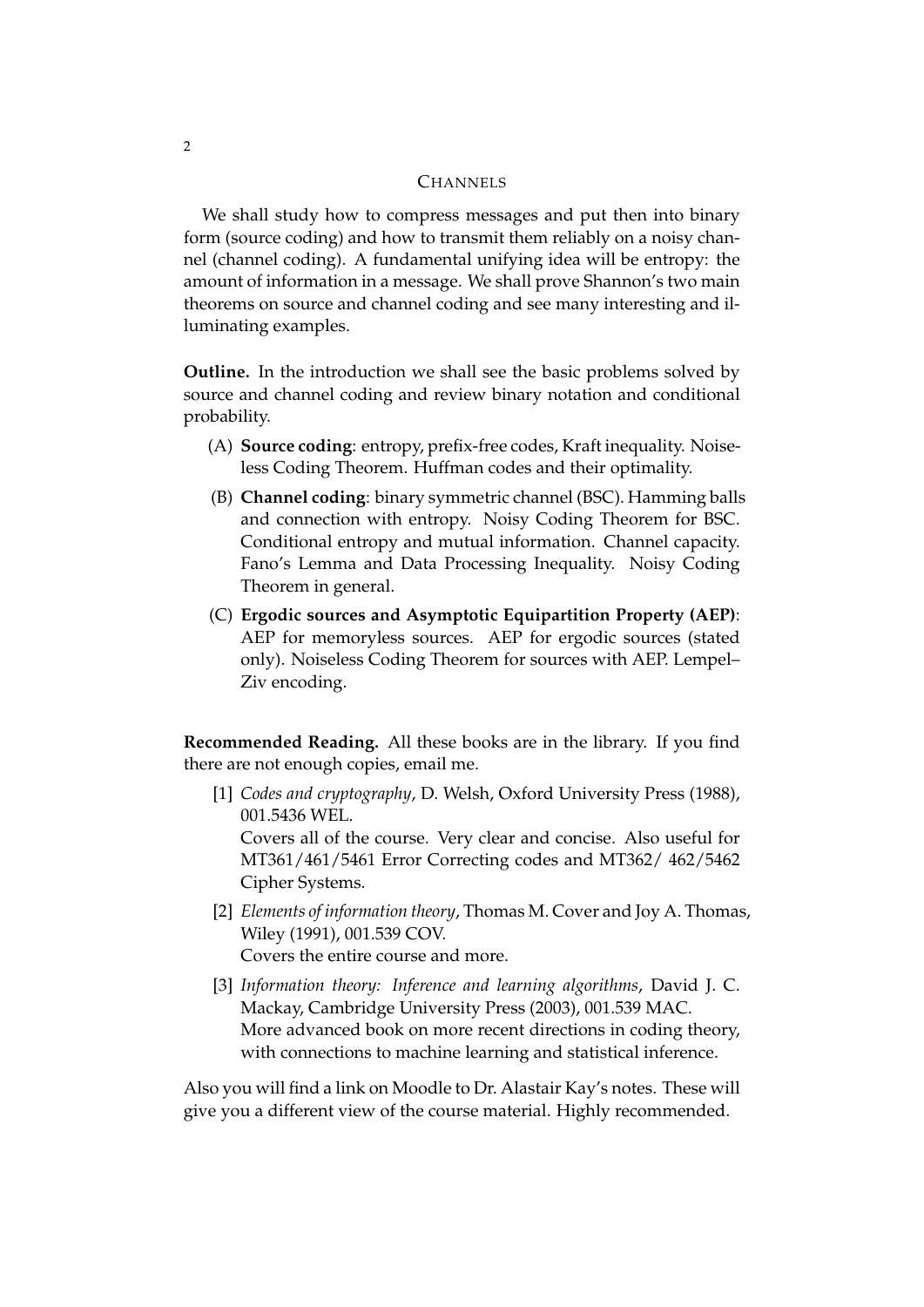**Prerequisites.** You need some probability theory, binary numbers and modular arithmetic. Since probability, especially expectation and conditional probability is a big part of this course, we shall spend some time reviewing it in lectures. Revision notes on probability are available on Moodle.

**Problem sheets.** There will be 8 marked problem sheets; the first is due in on **Thursday 10th October. 10% of your final mark for the course is given for making a reasonable attempt at the problem sheets.**

**Moodle.** All handouts, problem sheets and answers will be posted on Moodle. Once you are registered for the course you should find a link under 'My courses'. If not please go to

moodle.royalholloway.ac.uk/course/view.php?id=374.

**This is the Moodle page for MT441 (the M.Sci. course) and MT5441 (the M.Sc. course) as well as MT341: everyone should have access. If you find you do not, email me at once.**

**Exercises in these notes.** Exercises set in these notes are mostly simple tests that you are following the material. Some will be used for quizzes in lectures. Doing the others will help you to review your notes.

**Optional questions and extras.** Optional questions on problem sheets and any 'extras' in these notes are included for interest only, and to show you some mathematical ideas beyond the scope of this course. You should not worry if you find them difficult.

**If you can do the compulsory questions on problem sheets, know the definitions and main results from lectures, and can prove the results whose proofs are marked as examinable in these notes, then you should do very well in the examination.**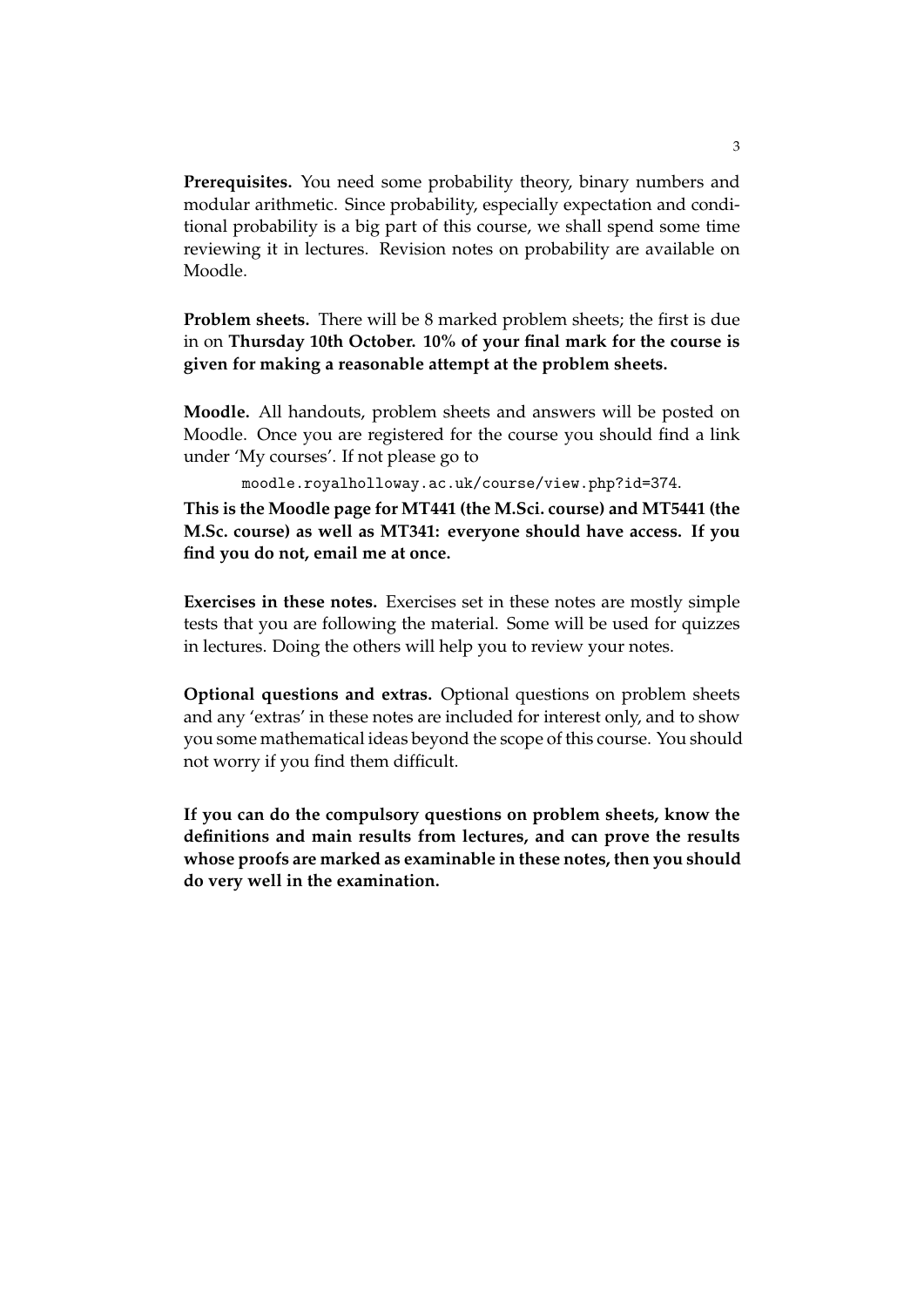#### 1. INTRODUCTION

**Question.** What is information? What are source and channel coding and what problems do they solve?

In this section we shall give some informal answers to these questions. We then review probability theory and see its applications to coding.

*Binary, bits and information.*

**Example 1.1.** A friend has chosen a number *x* between 0 and 15. How many 'Yes'/'No' questions do you need to find *x*?

**Exercise 1.2.** Is there a questioning strategy that can guarantee to use three or fewer questions? Can you prove that your belief is correct?

One simple strategy uses binary. If

$$
x = 2^{m-1}x_{m-1} + \cdots + 2x_1 + x_0.
$$

then we say that *x* is  $x_{m-1} \ldots x_1 x_0$  in binary, and write, for example, 13 = 01101 = 1101 = .... (You can write  $1101<sub>2</sub>$  if you want to emphasise the base 2 of binary.) The *bi*nary digi*ts* 0 and 1 are called *bits*.

| $\boldsymbol{\chi}$ | binary form | $\boldsymbol{\chi}$ | binary form |  |  |  |  |
|---------------------|-------------|---------------------|-------------|--|--|--|--|
|                     | 0000        | 8                   | 1000        |  |  |  |  |
| 1                   | 0001        | 9                   | 1001        |  |  |  |  |
| $\overline{2}$      | 0010        | 10                  | 1010        |  |  |  |  |
| 3                   | 0011        | 11                  | 1011        |  |  |  |  |
| 4                   | 0100        | 12                  | 1100        |  |  |  |  |
| 5                   | 0101        | 13                  | 1101        |  |  |  |  |
| 6                   | 0110        | 14                  | 1110        |  |  |  |  |
| 7                   | 0111        | 15                  | 1111        |  |  |  |  |

This table gives an easy four question strategy: just ask one question about each bit of *x* in turn. It also solves Exercise 1.2: clearly there is no way to learn four bits by asking three 'Yes'/'No' questions.

**Exercise 1.3.** Say that  $x \in \mathbb{N}_0$  has *length*  $\ell$  *in binary* if has a binary form *x*<sub>ℓ−1</sub> . . . *x*<sub>1</sub>*x*<sub>0</sub> with *x*<sub>ℓ−1</sub> = 1. For instance 35 = 100011<sub>2</sub> has length 6 and 0 has length 0.

- (a) Let  $m \in \mathbb{N}$ . Which numbers *x* have length at most *m*?
- (b) How many questions would you need if the game in Example 1.1 was changed so that  $x \in \{0, 1, 2, ..., 99\}$ ?
- (c) Let  $\ell \in \mathbb{N}$ . Which numbers *x* have length exactly  $\ell$ ?

We shall see in this course that the bit is the fundamental unit of information. To make this rigorous we need to bring in ideas of randomness.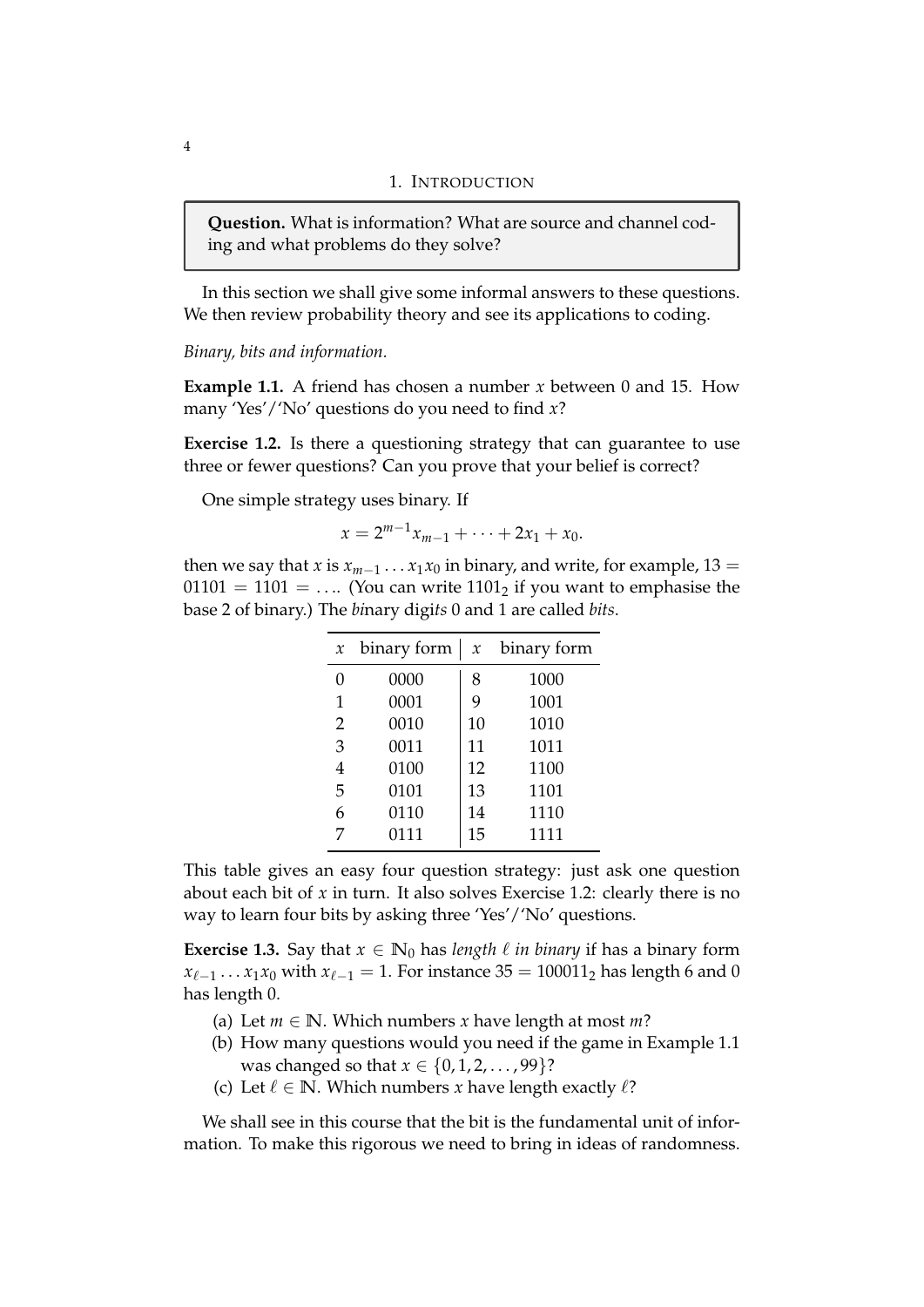For example, a number in  $\{0, 1, 2, \ldots, 15\}$ , chosen uniformly at random, has exactly 4 bits of information.

*Source coding.* The aim of source coding is to encode messages (English texts, large numbers, music, videos . . . ) into bits, compressing them as much as possible. For instance, the encoder for the messages  $\{0, 1, \ldots, 15\}$ corresponding to the four question strategy is simply  $0 \mapsto 0000$ ,  $1 \mapsto$ 0001, ...,  $15 \mapsto 1111$ . By Exercise 1.2, no further compression is possible.

**Exercise 1.4.** Suppose that your friend's number is 0 with probability  $\frac{1}{2}$ , and each of  $1, \ldots$ , 15 with equal probability  $\frac{1}{30}$ . Suggest a good questioning strategy. How many questions does it use on average? What is the corresponding encoder?

The encoder  $0 \mapsto 1$ ,  $1 \mapsto 0000$ ,  $2 \mapsto 00010$ ,  $3 \mapsto 00011$ , ...,  $14 \mapsto 01110$ ,  $15 \mapsto 01111$  has the shortest possible expected length of codewords for the probability distribution  $\frac{1}{2}, \frac{1}{30}, \ldots, \frac{1}{30}$ . We shall prove this in Part A, as a corollary of the optimality of Huffman codes. It gives an optimal strategy for the game in Exercise 1.4.

**Example 1.5.** The expected length for this encoder is

$$
\frac{1}{2} \times 1 + \frac{1}{30} \times 4 + \frac{14}{30} \times 5 = \frac{15 + 4 + 70}{30} = \frac{89}{30} = 3 - \frac{1}{30}.
$$

Why does this not contradict Exercise 1.2?

**Exercise 1.6.** Suppose that multiple numbers are encoded using this encoder by concatenating the codewords. You receive

$$
1011\,1100\,0011\,1011\,0111.
$$

(For readability this is split into blocks of size 4.) What numbers were you sent? Why can you be sure?

**Exercise 1.7.** Suppose that messages a, t, g, c have probabilities  $\frac{1}{8}$ ,  $\frac{1}{8}$  $\frac{1}{8}$ ,  $\frac{1}{4}$  $\frac{1}{4}$ ,  $\frac{1}{2}$  $rac{1}{2}$ . Using the 8 bit ASCII coding, the encoder is a  $\rightarrow$  01000001, t  $\rightarrow$  01010100,  $g \mapsto 01000111$ ,  $c \mapsto 01000011$ . Since there are only four messages, it seems wasteful to use 8 bits. Suggest a more efficient binary code *u*(a),  $u(t)$ ,  $u(g)$ ,  $u(c)$ .

*Noisy channel coding.* Suppose that Alice wants to send Bob a single 'Yes/No' message. She can only communicate by sending Bob the bits 0 and 1 through the *binary symmetric channel* with *cross-over probability p*, or  $BSC(p)$ , that flips each bit with probability p, as shown overleaf.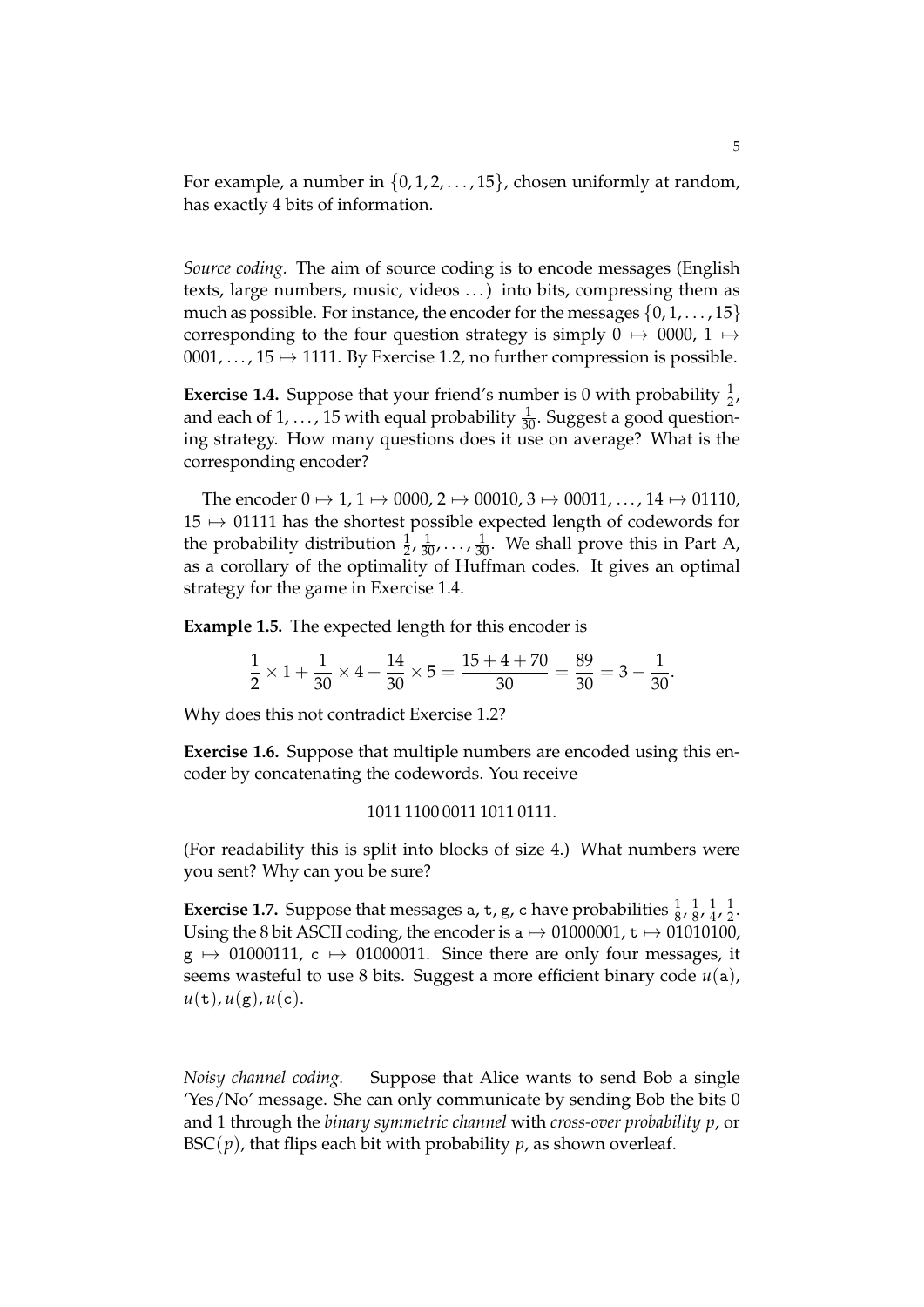

When multiple bits are sent, each flips independently.

**Exercise 1.8.** Why may we, and Alice and Bob, assume that  $p < \frac{1}{2}$ ?

If Alice encodes her 'Yes'/'No' message by a single bit, then with probability *p*, Bob will not receive the intended message.

Instead Alice and Bob decide to pad out the single bit with some redundant bits using the binary repetition code of length 3, with codewords 000 and 111. The agreed encoder is 'No'  $\rightarrow$  000 and 'Yes'  $\rightarrow$  111. Bob decodes by assuming that the majority bit in a received word is correct. So

- 000, 001, 010, 100 (grey dots) are decoded as 000 meaning 'No';
- 111, 110, 101, 011 (white dots) are decoded as 111 meaning 'Yes'.

All this is public knowledge: there is nothing secret about codes used for source encoding or for error correction.



Let *X* be Alice's sent codeword. Let *Y* be Bob's received word. Then

$$
\mathbf{P}[Y = 000|X = 000] = (1 - p)^3
$$
  

$$
\mathbf{P}[Y = 110|X = 000] = p^2(1 - p).
$$

The hardest thing here may be the notation for conditional probability. Informally  $P[A|B]$  is 'the probability of event *A*, given that event *B* has occurred'. This informal definition should work for this exercise.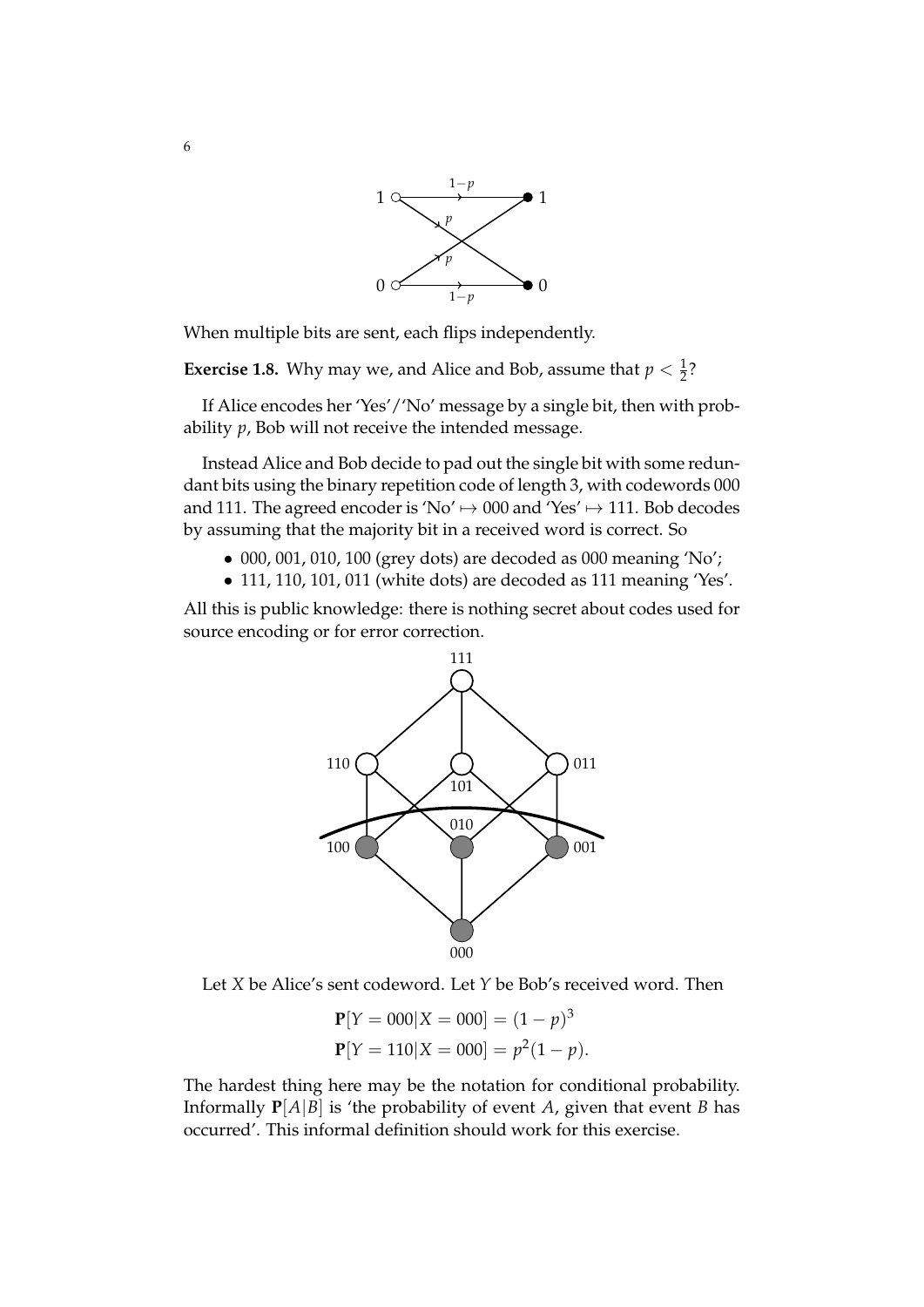**Exercise 1.9.** Find  $P[Y = 111 | X = 000]$  and

$$
\mathbf{P}[Y \in \{111, 110, 101, 011\} | X = 000].
$$

The second probability is **P**[Bob decodes as 111|Alice sends 000].

- (a) Why is this equal to **P**[Bob decodes wrongly]?
- (b) Is this an improvement on Alice sending a single bit 0 or 1 to Bob?
- (c) How does this probability change if instead Alice and Bob use the binary repetition code of length 5?

The aim of channel coding is to minimize the (general version) of the probability **P**[Bob decodes wrongly]. In our toy model there are only two codewords, and repetition codes are optimal. In Part B we shall see the much richer theory when there are many messages and codewords.

*The bigger picture.* The diagram below shows how source coding and channel coding combine. Source coding *removes redundancy*. For example in Exercise 1.7 you replaced 8 bit ASCII with a much shorter code. Channel coding *adds redundancy*, in a controlled way to minimize the probability of a decoding error. Repetition codes are the simplest example.



**Exercise 1.10.** In Exercise 1.7 you solved the source coding problem for the messages *A*, *T*, *G*, *C* with probabilities  $\frac{1}{8}$ ,  $\frac{1}{8}$  $\frac{1}{8}$ ,  $\frac{1}{4}$  $\frac{1}{4}$ ,  $\frac{1}{2}$  $rac{1}{2}$ .

- (a) Using the binary repetition code of length 3 as the channel code, what would you send through the BSC to communicate *CCTGC*?
- (b) Give an example of a received binary word and how it is decoded.
- (c) How is redundancy removed and added in this process?

*Probability revision.* Here is the setup for discrete probability.

## **Definition 1.11.**

• A *probability measure p* on a finite set Ω assigns a real number *p<sup>ω</sup>* to each  $\omega \in \Omega$  so that  $0 \leq p_{\omega} \leq 1$  for each  $\omega$  and

$$
\sum_{\omega \in \Omega} p_{\omega} = 1.
$$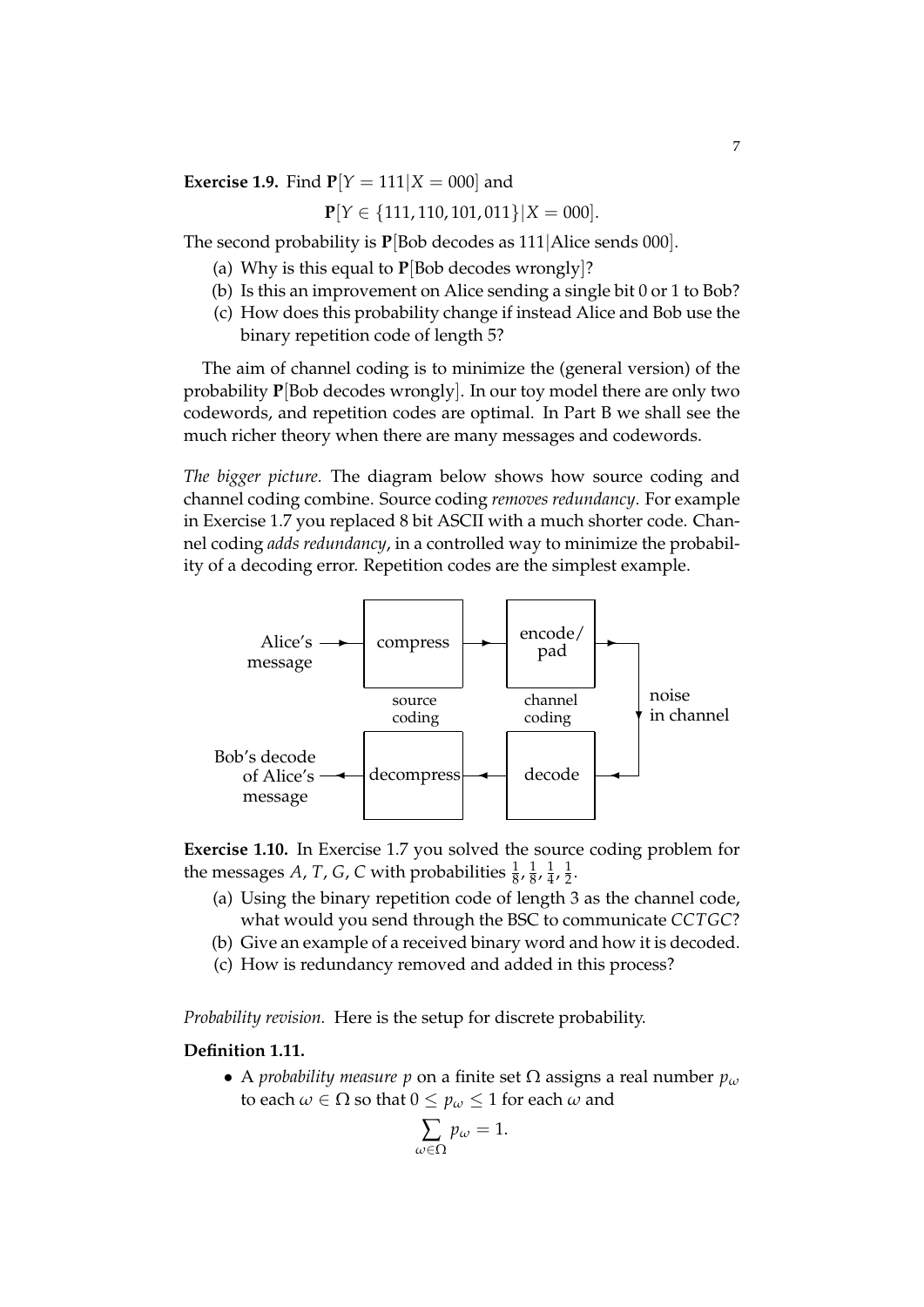We say that  $p_\omega$  is the *probability of*  $\omega$ .

- A *probability space* is a finite set  $\Omega$  equipped with a probability measure. The elements of Ω are called *outcomes*.
- An *event* is a subset of  $\Omega$ .
- The *probability* of an event  $A \subseteq \Omega$ , denoted  $P[A]$ , is the sum of the probability of the outcomes in *A*; that is

$$
\mathbf{P}[A] = \sum_{\omega \in A} p_{\omega}.
$$

It follows at once from this definition that  $P[\{\omega\}] = p_{\omega}$  for each  $\omega \in \Omega$ . We also have  $P[\emptyset] = 0$  and  $P[\Omega] = 1$ .

## **Example 1.12.**

(1) To model a throw of a single unbiased die, we take

$$
\Omega = \{1, 2, 3, 4, 5, 6\}
$$

and put  $p_{\omega} = \frac{1}{6}$  for each outcome  $\omega \in \Omega$ . The event that we throw an even number is  $A = \{2, 4, 6\}$  and as expected,  $P[A]$  $p_2 + p_4 + p_6 = \frac{1}{6} + \frac{1}{6} + \frac{1}{6} = \frac{1}{2}.$ 

(2) To model a throw of a pair of dice we could take

$$
\Omega = \{1, 2, 3, 4, 5, 6\} \times \{1, 2, 3, 4, 5, 6\}
$$

and give each element of  $\Omega$  probability  $\frac{1}{36}$ . Alternatively, if we know we only care about the sum of the two dice, we could take  $\Omega = \{2, 3, \ldots, 12\}$  with  $p_2 = 1/36$ ,  $p_3 = 2/36$ , ...,  $p_6 = 5/36$ ,  $p_7 = 6/36$ ,  $p_8 = 5/36$ , ...,  $p_{12} = 1/36$ . The former is natural and more flexible.

**Definition 1.13.** Let  $\Omega$  be a probability space, and let  $A, B \subseteq \Omega$  be events. If  $P[B] \neq 0$  then we define the *conditional probability of A given B* by

$$
\mathbf{P}[A|B] = \frac{\mathbf{P}[A \cap B]}{\mathbf{P}[B]}.
$$

The events *A*, *B* are said to be *independent* if  $P[A \cap B] = P[A]P[B]$ .

Suppose that each element of  $\Omega$  has equal probability *p*. Then

$$
\mathbf{P}[A|B] = \frac{|A \cap B|p}{|B|p} = \frac{|A \cap B|}{|B|}
$$

is the proportion of elements of *B* that also lie in *A*. This agrees with the intuitive idea that  $P[A|B]$  is the probability that, given *B* has occurred, then *A* has also occurred.

**Exercise 1.14.** Show that if *A* and *B* are events in a probability space such that  $P[B] \neq 0$ , then  $P[A|B] = P[A]$  if and only if *A* and *B* are independent.

Conditional probability can be quite subtle.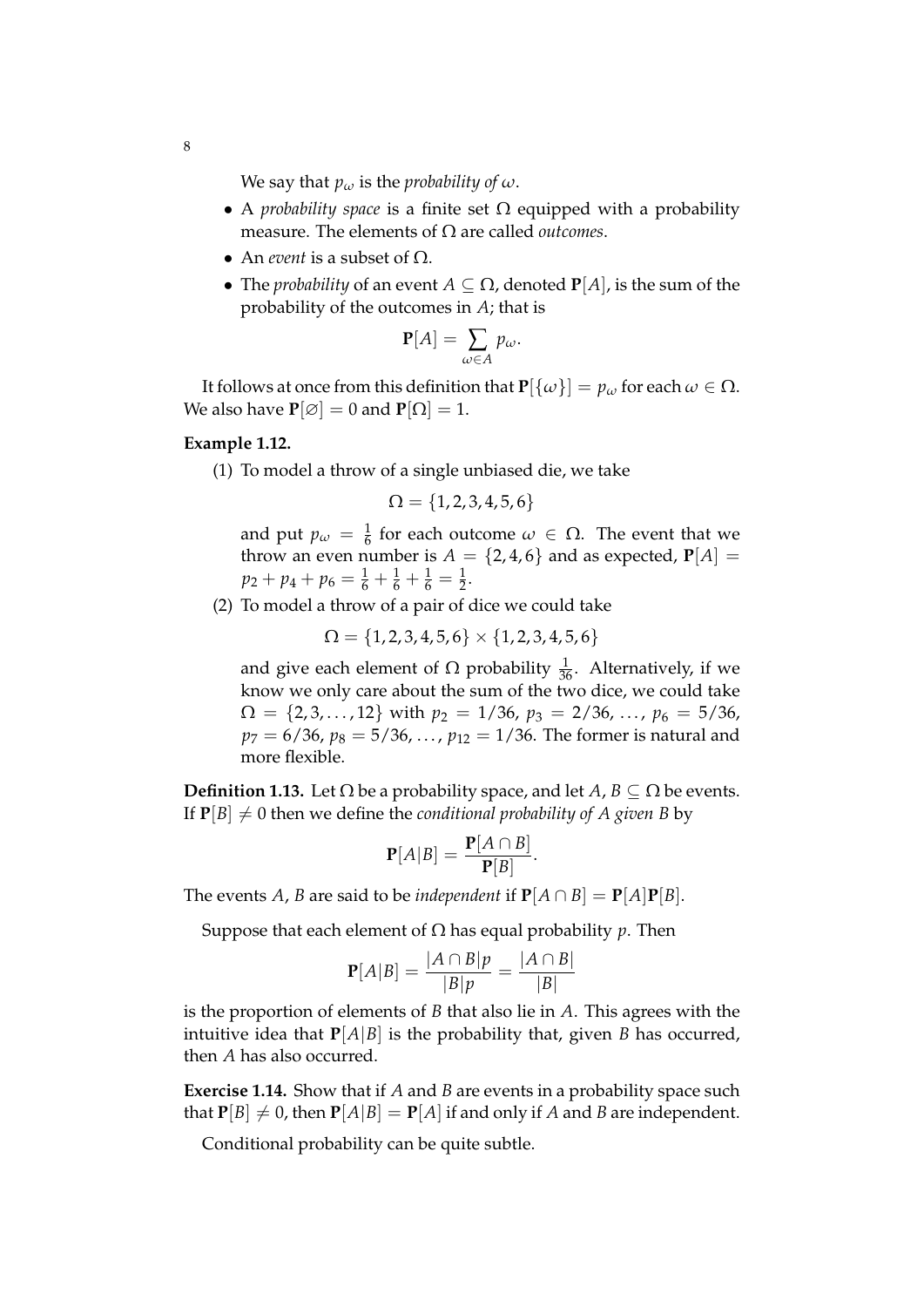**Exercise 1.15.** Let  $\Omega = \{HH, HT, TH, TT\}$  be the probability space for two flips of a fair coin, so each outcome has probability  $\frac{1}{4}$ . Let *A* be the event that both flips are heads, and let *B* be the event that at least one flip is a head. Write *A* and *B* as subsets of  $\Omega$  and find  $P[A|B]$ .

**Example 1.16** (The Monty Hall Problem)**.** On a game show you are offered the choice of three doors. Behind one door is a car, and behind the other two are goats. You pick a door and then the host, *who knows where the car is*, opens another door to reveal a goat. You may then either open your original door, or change to the remaining unopened door. Assuming you want the car, should you change?

#### *Random variables and expectation.*

**Definition 1.17.** Let  $\Omega$  be a probability space. A *random variable* on  $\Omega$  is a function *X* :  $\Omega \rightarrow \mathcal{R}$ , for some set  $\mathcal{R}$ .

For instance in Example 1.12(2), define *X*, *Y* :  $\Omega \rightarrow \mathbb{N}$  by *X*((*i*, *j*)) = *i* and  $Y((i, j)) = j$ . Thus *X* is the first number rolled, *Y* is the second, and *X* + *Y* is their sum. We have  $P[X + Y = 7] = \frac{6}{36} = \frac{1}{6}$ .

Often R will be the set **R** of real numbers. But it will be useful in this course to allow other sets: for instance in Exercise 1.9, *X* and *Y* took values in  $\{000, 001, 010, 100, 011, 101, 110, 111\}.$ 

**Definition 1.18.** Let  $\Omega$  be a probability space with probability measure *p*. The *expectation*  $\mathbf{E}[X]$  of a random variable  $X : \Omega \to \mathbb{R}$  is defined to be

$$
\mathbf{E}[X] = \sum_{\omega \in \Omega} X(\omega) p_{w}.
$$

Intuitively, the expectation of *X* is the average value of *X* on elements of  $\Omega$ , if we choose  $\omega \in \Omega$  with probability  $p_{\omega}$ . We have

$$
\mathbf{E}[X] = \sum_{\omega \in \Omega} X(\omega) p_{\omega} = \sum_{x \in R} \sum_{\substack{\omega \\ X(\omega) = x}} x p_{\omega} = \sum_{x \in \mathbb{R}} x \mathbf{P}[X = x].
$$

A critical property of expectation is that it is linear. Note that we *do not assume any independence* in this lemma. The proof is left as an exercise.

**Lemma 1.19** (Linearity of expectation)**.** *Let* Ω *be a probability space. If*  $X_1, X_2, \ldots, X_k: \Omega \to \mathbb{R}$  are random variables then

$$
\mathbf{E}[a_1X_1 + a_2X_2 + \cdots + a_kX_k] = a_1\mathbf{E}[X_1] + a_2\mathbf{E}[X_2] + \cdots + a_k\mathbf{E}[X_k]
$$

*for any*  $a_1, a_2, \ldots, a_k \in \mathbb{R}$ *.*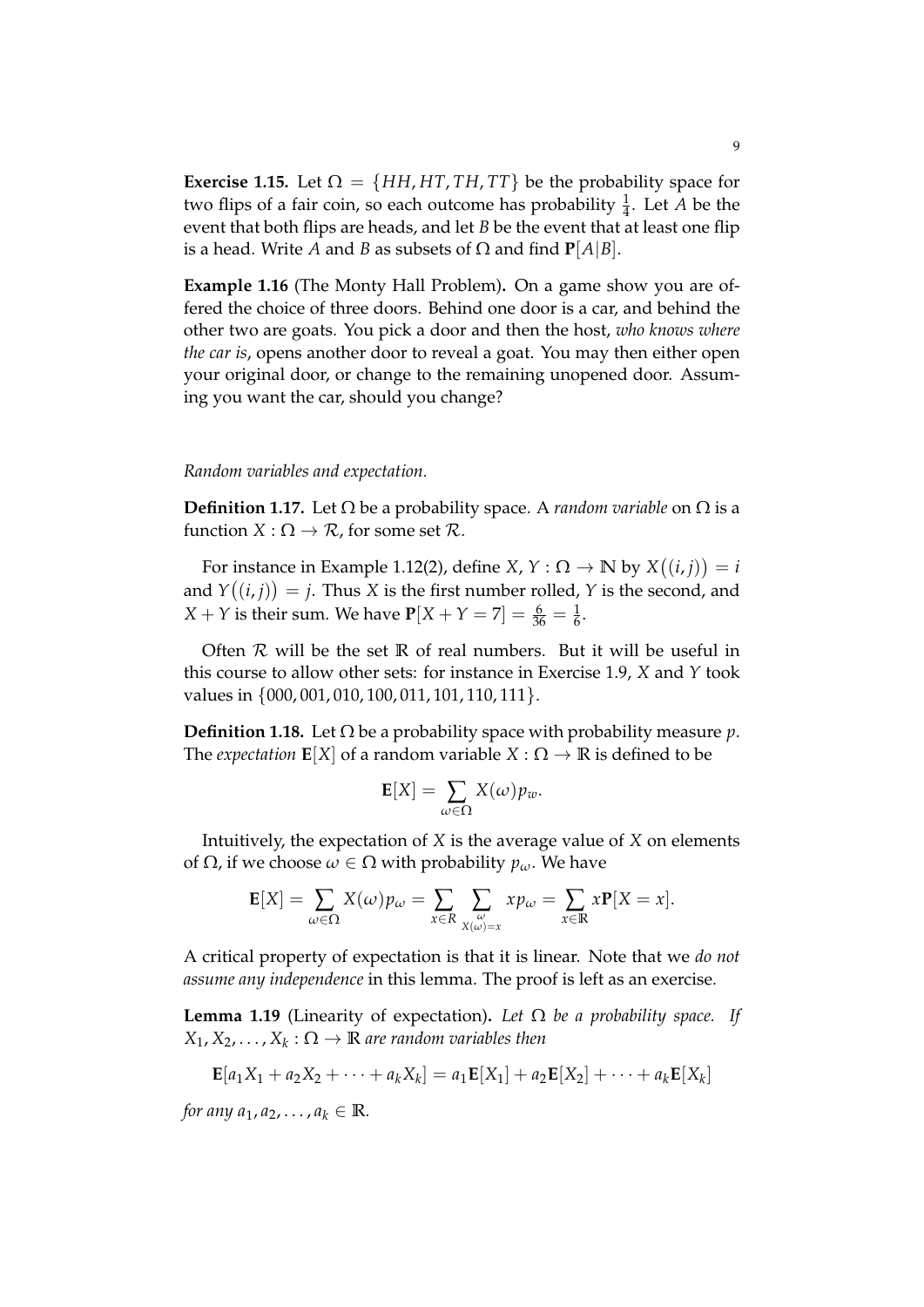*Variance and Chebyshev's inequality.*

**Definition 1.20.** Let  $Ω$  be a probability space. The *variance* **Var**[*X*] of a random variable  $X : \Omega \to \mathbb{R}$  is defined to be

$$
\mathbf{Var}[X] = \mathbf{E}[(X - \mathbf{E}[X])^2].
$$

The variance measures how much *X* can be expected to depart from its mean value **E**[*X*]. So it is a measure of the 'spread' of *X*. This is made precise by Chebyshev's inequality.

**Lemma 1.21.** If X is a random variable and  $a > 0$  then

$$
\mathbf{P}[|X - \mathbf{E}X| \ge a] \le \frac{\mathbf{Var}[X]}{a^2}.
$$

We shall use Chebyshev's inequality later in the course. A proof is outlined on the first problem sheet.

*Reliable communication.* A subtle point, related to conditional probability is seen in this question.

**Question 1.22.** *Should we conclude from Exercise 1.9 that Alice and Bob can reliably communicate a 'Yes'/'No' message using a long enough repetition code?*

Probably the best answer is 'it depends'.

**Exercise 1.23.** Suppose that Alice's message is 'No' with probability  $\frac{1}{100}$ and 'yes' with probability  $\frac{99}{100}$  and that the cross-over probability in the BSC is  $\frac{1}{10}$ . Using the repetition code of length 3, show that

**P**[Alice's message is 'No'|Bob decodes as 'No'|  $\approx 0.26$ 

and find **P**[Alice's message is 'Yes'|Bob decodes as 'No']. What should Bob do when he receives 000?

On the first problem sheet we make an analogy with medical testing. Suppose that one in a hundred people have a rare disease. In its early stages there are no symptoms, but the disease can be identified by a test:

> **P**[test positive|have disease] =  $1 - p$ **P**[test positive]do not have disease] =  $p$

It is correct to say the test works with probability  $1 - p$ ; correspondingly an output bit from the BSC equals the input bit with probability  $1 - p$ . Continuing the analogy,

**<sup>P</sup>**[Bob decodes as 'No'|Alice's message is 'No'] ←→ **<sup>P</sup>**[test positive|have disease] **<sup>P</sup>**[Alice's message is 'No'|Bob decodes as 'No'] ←→ **<sup>P</sup>**[have disease|test positive].

If you find the answer to Question 1.22 surprising, you may well be confusing the top and bottom probabilities. Imagine you have just taken the medical test. Which of the two probabilities on the right do you care more about? Which of the probabilities on the left is more important? How small must *p* be for the test to be of use?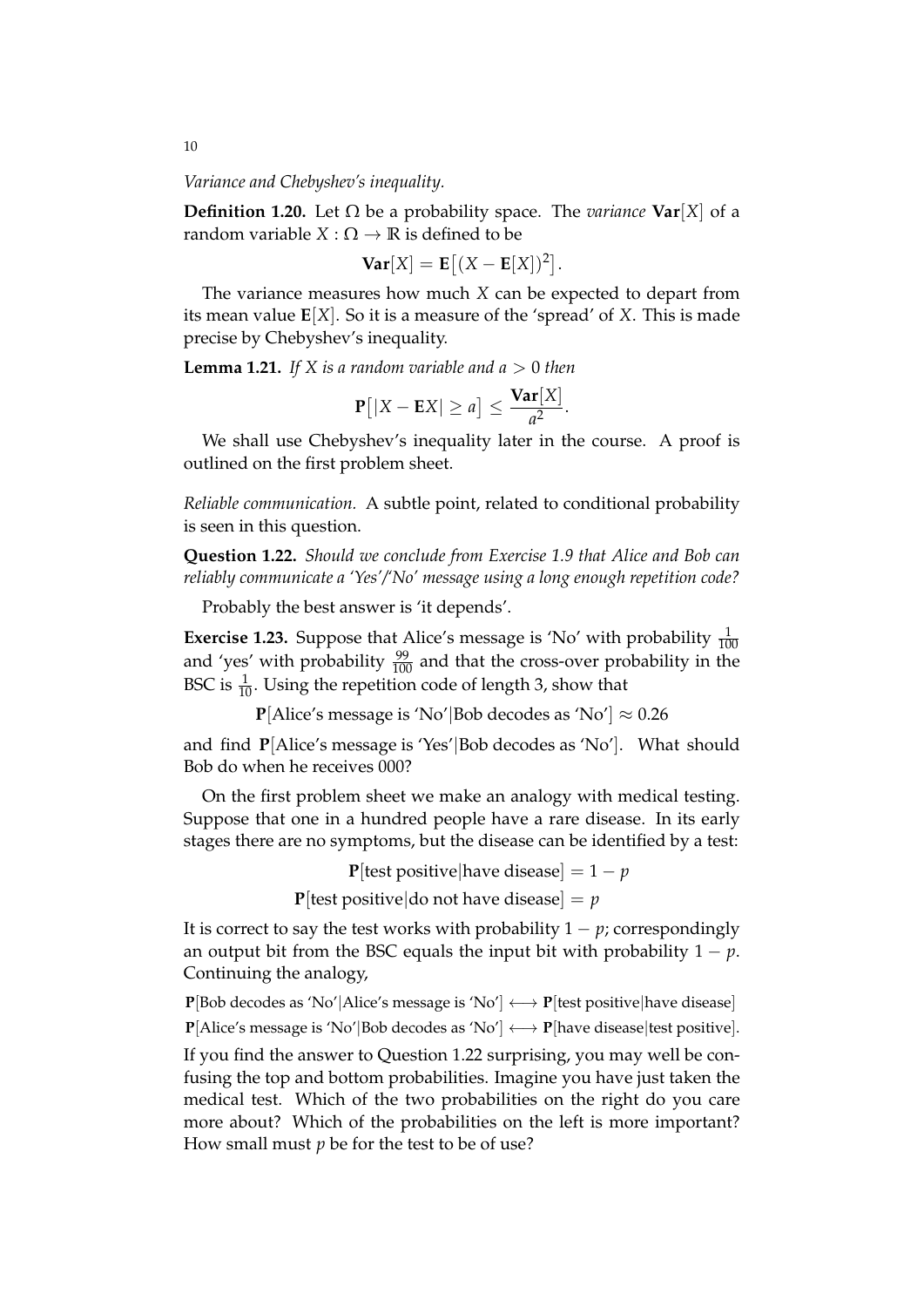## **(A) Source coding**

2. PREFIX-FREE BINARY CODES AND KRAFT'S INEQUALITY

**Question.** What properties should a binary code have so that we can decode it easily? How do these restrict its codewords?

*Prefix-free codes and trees.* Recall that if  $A$  is a set then  $A^{\ell}$  is the set of all  $\ell$ -tuples of elements of A. For example  $\mathbb{R}^3 = \{(x, y, z) : x, y, z \in \mathbb{R}\}\$ is 3-dimensional space.

**Definition 2.1.** Let  $A$  be a set. A *word of length*  $\ell$  *from*  $A$  is an element of  $\mathcal{A}^{\ell}$ . We write  $\mathcal{A}^{\star}$  for the set of all words from  $\mathcal{A}$ . We write  $\ell(u)$  for the length of the word  $u$ . We write  $\varnothing$  for the empty word.

**Definition 2.2.** A *binary word* is a word from {0, 1}. A *binary code* is a non-empty finite set of binary words. The words in a code are called *codewords*.

For example  $(1,1,0,1) \in \{0,1\}^4$  is a binary word of length 4. As already seen, we usually write binary words more simply: for example, the binary words of length 3 are 000, 001, 010, 011, 100, 101, 110, 111; these form a binary code of size 8. We have  $\ell(010) = 3$  and  $\ell(\emptyset) = 0$ .

Note that **there is nothing secret** about binary codes. For example, one important binary code is the ASCII code for letters in the Roman alphabet mentioned in Exercise 1.7. The entire world (or at least, their computers and mobile phones) needs to know that *T* is represented by 01010100.

**Exercise 2.3.** How many binary words are there of length *n*?

In Exercise 1.4 we created the binary code *C* with codewords 1, 0000, 00010, 00011, ..., 01111. In Exercise 1.6 we saw that when codewords from this code are concatenated to make a long binary word one can read the word left-to-right, and unambiguously decode it by stopping as soon as each codeword is seen. This worked because the code is prefix-free.

**Definition 2.4.** Let *u* and *w* be binary words, of lengths  $\ell$  and *m*, respectively. We say that *u* is a *prefix* of *w* is  $\ell \leq m$  and  $w = u_1 \dots u_\ell w_{\ell+1} \dots w_m$ . A binary code *C* is *prefix-free* if no codeword in *C* is a prefix of another codeword in *C*.

In Exercise 1.7 we saw the binary codes  $C = \{0, 10, 110, 111\}$  and  $C' =$ {0, 01, 011, 111}. The first is prefix-free. The second is not, but there is still a unique way to decode each concatenation of codewords. Such codes are said to be *uniquely decipherable*.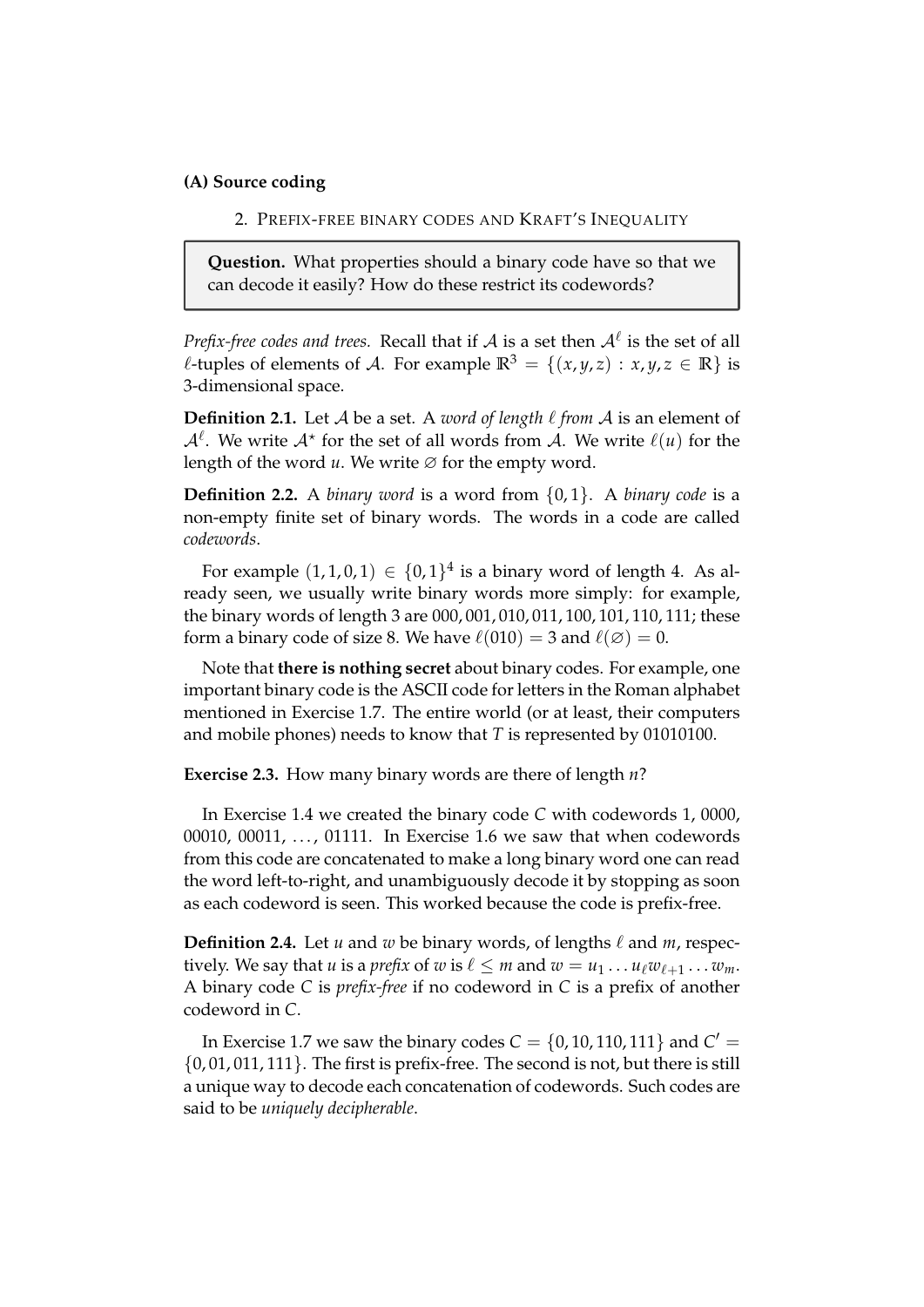### **Exercise 2.5.**

- (a) Observe that  $C'$  is prefix-free when codewords are reversed. Why does this show that *C'* is uniquely decipherable?
- (b) Find a binary word equal to concatenations of codewords from the code  $\{0, 01, 100, 101\}$  in at least two different ways. Is this code uniquely decipherable? Is it useful for communication?

We shall concentrate on prefix-free codes, which are by far the most important in practice. For more on uniquely decipherable codes and their formal definition, see the 'extras' for this part.

It is useful to represent prefix-free binary codes by oriented rooted binary trees. The trees for  $\{00, 01, 10, 11\}$ ,  $\{0, 10, 110, 111\}$ ,  $\{000, 001, 011, 1\}$ are below. (The rightmost tree is used in Exercise 2.6(b).) Since it is natural to read the codewords left to right, we grow the tree the same way, stepping up for 1 and down for 0.



### **Exercise 2.6.**

- (a) How could the third code  $\{000, 001, 111, 1\}$  be made more efficient, while keeping it prefix-free? How can this improvement be seen from the tree?
- (b) What is the code corresponding to the fourth tree above?

**Exercise 2.7.** Draw the tree corresponding to the prefix-free code in Exercise 1.4. What is the corresponding questioning strategy?

#### *Kraft's Inequality.*

**Exercise 2.8.** Which of the following are the lengths of the codewords in a prefix-free binary code: (i) 1, 3, 3, 3; (ii) 1, 3, 3, 2, (iii) 1, 2, 2, 3; (iv) 3, 2, 2, 2;  $(v)$  1, 3, 3, 4, 4, 4, 5, 5?

**Proposition 2.9** (Kraft's Inequality). Let  $\ell_1, \ell_2, \ldots, \ell_s \in \mathbb{N}$ . There is a prefixfree binary code whose codewords have lengths  $\ell_1, \ell_2, \ldots, \ell_s$  if and only if

$$
2^{-\ell_1}+2^{-\ell_2}+\cdots+2^{-\ell_s}\leq 1.
$$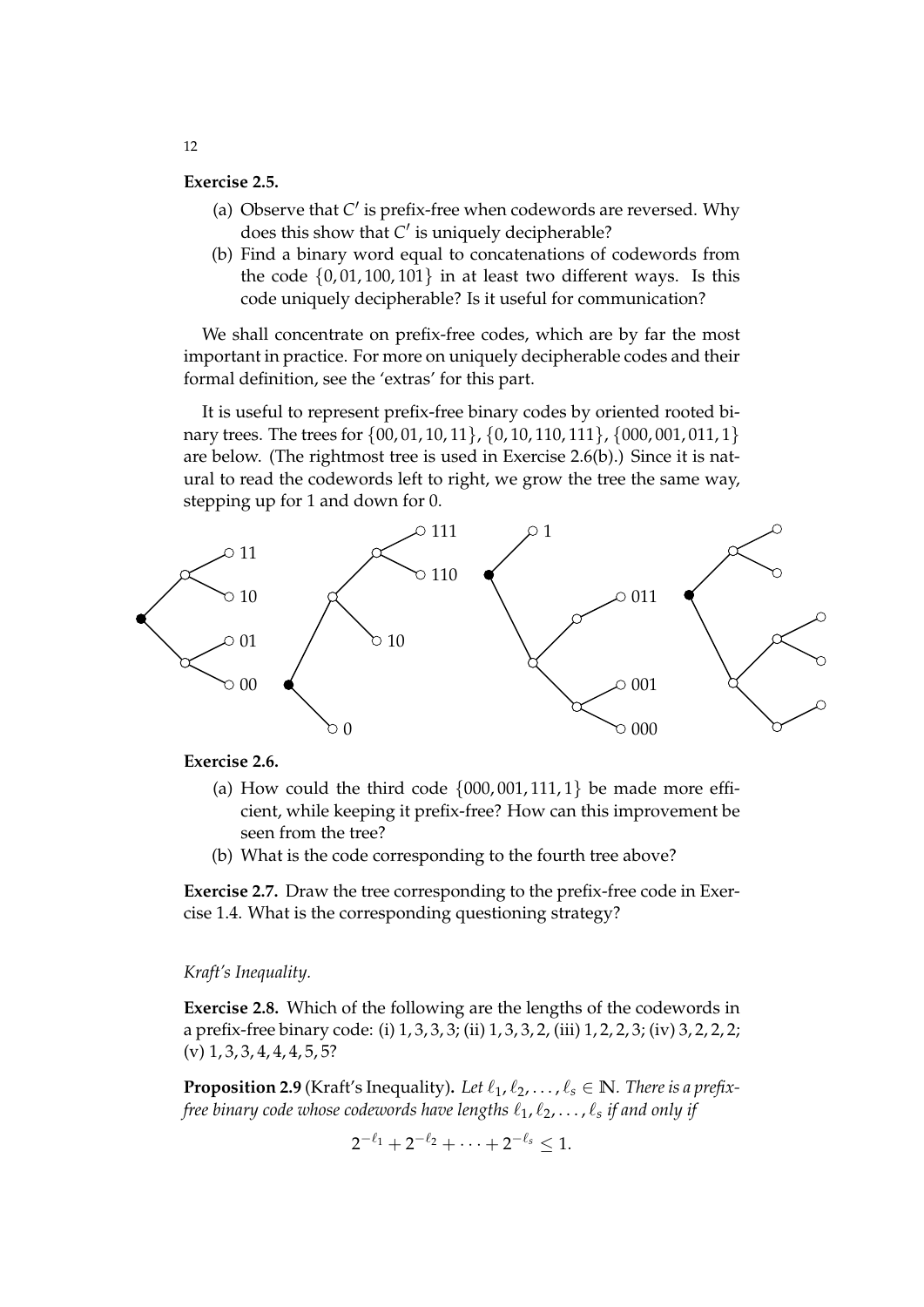For instance, in (ii) the sum is  $2^{-1} + 2^{-3} + 2^{-3} + 2^{-2} = 1$ , so the 'if' direction says that there is a prefix-free code with lengths 1, 3, 3, 2. In (iii) the sum is  $2^{-1} + 2^{-2} + 2^{-2} + 2^{-3} = \frac{9}{8}$ , so the 'only if' direction says there is not a prefix-free code with lengths 1, 2, 2, 3.

*Proof of 'if' direction.* Suppose that there are  $a_\ell$  lengths equal to  $\ell$ , for each  $\ell \in \mathbb{N}$ . Let *m* be the maximum length. The hypothesis is equivalent to

$$
2^{-1}a_1 + 2^{-2}a_2 + \cdots + 2^{-(m-1)}a_{m-1} + 2^{-m}a_m \le 1.
$$

Multiplying through by 2*<sup>m</sup>* and rearranging we get

 $a_m \leq 2^m - 2^{m-1}a_1 - 2^{m-2}a_2 - \cdots + 2a_{m-1}.$ 

Hence  $0 ≤ 2<sup>m</sup> − 2<sup>m-1</sup>a<sub>1</sub> − 2<sup>m-2</sup>a<sub>2</sub> − · · · + 2a<sub>m-1</sub>$ . Dividing by 2 and rearranging we get

$$
a_{m-1} \leq 2^{m-1} - 2^{m-2}a_1 - 2^{m-3}a_2 - \cdots - 2a_{m-2}.
$$

Continuing in this way gives the further inequalities

$$
a_{m-2} \le 2^{m-2} - 2^{m-3}a_1 - 2^{m-4}a_2 - \dots - 2a_{m-3}
$$
  
\n
$$
\vdots
$$
  
\n
$$
a_3 \le 2^3 - 2^2a_1 - 2a_2
$$
  
\n
$$
a_2 \le 2^2 - 2a_1
$$
  
\n
$$
a_1 \le 2.
$$

We now use each inequality, working from bottom to top. At each step except the last we use  $(\star)$ : a prefix  $u_1 \ldots u_k$  of length *k* forbids the prefixes  $u_1 \ldots u_k 0, u_1 \ldots u_k 1$  of length  $k + 1$ .

- (1) Pick  $a_1$  codewords of length 1. This is possible because  $a_1 \leq 2$ . By  $(\star)$  there are now 2*a*<sub>1</sub> forbidden prefixes of length 2.
- (2) Pick  $a_2$  codewords of length 2, avoiding the  $2a_1$  forbidden prefixes of length 2. This is possible because there are  $2<sup>2</sup>$  binary words of length 2 and  $a_2 \le 2^2 - 2a_1$ . By (\*) there are now  $2(2a_1 + a_2) =$  $2^2a_1 + 2a_2$  forbidden prefixes of length 3.
- (3) Pick  $a_3$  codewords of length 3, avoiding the  $2^2a_1 + 2a_2$  forbidden prefixes of length 3. This is possible because there are 2<sup>3</sup> binary words of length 3 and  $a_3 \leq 2^3 - 2^2 a_1 - 2 a_2$ . By  $(\star)$  there are now

$$
2(22a1 + 2a2 + a3) = 23a1 + 22a2 + a3
$$

forbidden prefixes of length 4. .

. .

(*m*) Pick *a<sup>m</sup>* codewords of length *m*, avoiding the

$$
2^{m-1}a_1 + 2^{m-2}a_2 + \cdots + 2a_{m-1}
$$

forbidden prefixes of length *m*. This is possible because there are  $2^m$  binary words of length *m* and  $a_m \leq 2^m - 2^{m-1}a_1 - \cdots - 2a_{m-1}$ . We now have a prefix-free code with the specified lengths.  $\Box$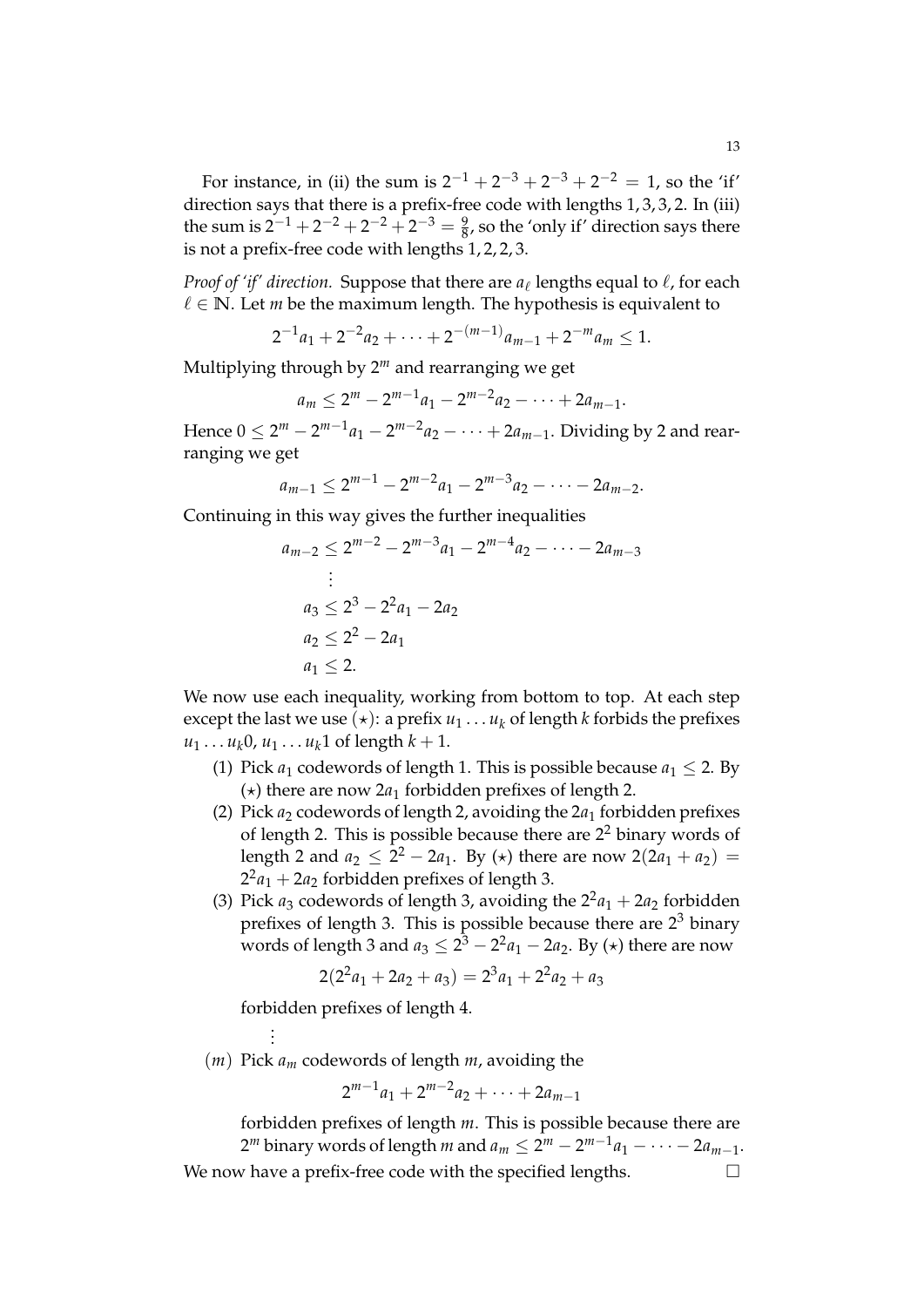One of the most valuable things you can do when trying to understand a proof is to work through an example in parallel. This often shows one 'why things work'.

**Example 2.10.** We shall use the proof of the 'if' direction of Kraft's Inequality to construct a prefix-free binary code with codewords of lengths 1, 3, 3, 4, 4, 4, 5, 5.

*Proof of 'only if' direction.* Let *C* be a prefix-free binary code. Let *m* be the maximum length of a codeword in *C*. To prove Kraft's inequality holds, we must show that  $\sum_{u \in C} 2^{-\ell(u)} \leq 1$ . We work by induction on *m*.

*Base case:* If  $m = 1$  then *C* is either  $\{0\}$ ,  $\{1\}$  or  $\{0, 1\}$  and Kraft's Inequality holds.

*Inductive step:* let  $m \geq 2$ . The oriented rooted binary tree for *C* looks like



Since *C* is prefix-free, so are *C*<sub>0</sub> and *C*<sub>1</sub> Each has maximum length at most *m* − 1. By induction,  $\sum_{v \in C_0} 2^{-\ell(v)} \le 1$  and  $\sum_{v \in C_1} 2^{-\ell(v)} \le 1$ . Hence

$$
\sum_{u \in C} 2^{-\ell(u)} = \sum_{v \in C_0} 2^{-(\ell(v)+1)} + \sum_{v \in C_1} 2^{-(\ell(v)+1)}
$$
 (definition of *C*<sub>0</sub>, *C*<sub>1</sub>)  
\n
$$
= \frac{1}{2} \Big( \sum_{v \in C_0} 2^{-\ell(v)} + \sum_{v \in C_1} 2^{-\ell(v)} \Big)
$$
 (take out factor of 1/2)  
\n
$$
\leq \frac{1}{2} (1+1)
$$
 (inductive hypothesis)  
\n
$$
= 1
$$

as required.  $\Box$ 

## 3. SOURCES, ENTROPY AND SHANNON CODES

**Question.** What is an efficient way to code messages when some are much more frequent than others?

*Coding for sources.* To answer this question we need some definitions.

**Definition 3.1.** An *alphabet* is a finite non-empty set of *symbols*. A *source* is a random process producing a sequence *U*1, *U*2, . . . of symbols from an alphabet. A source is *memoryless* if the *U<sup>t</sup>* are independent and identically distributed.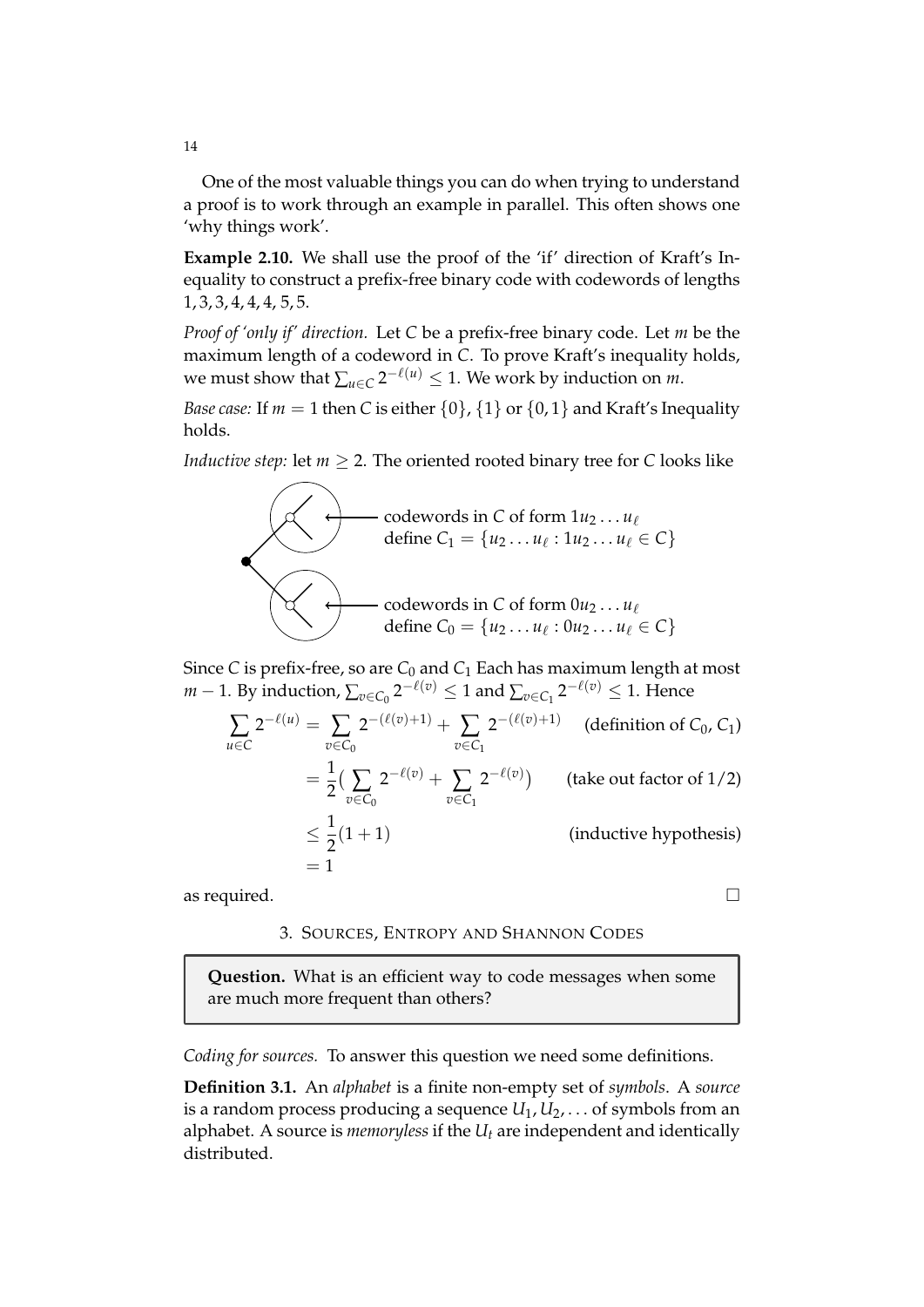#### **Example 3.2.**

- (1) A coin that lands heads with probability *p*, independently of previous flips, is a memoryless source producing symbols from the alphabet  ${H, T}$ . We have  $P[U_t = H] = p$  for all *t*.
- (2) A binary source emits  $0, 0, 0, \ldots$  or  $1, 1, 1, \ldots$  with equal probability  $\frac{1}{2}$ . Like the previous example with  $p = \frac{1}{2}$ , we have  $\mathbf{P}[U_t = 0] =$  $P[U_t = 1] = \frac{1}{2}$  for all *t*. But since  $U_1$  and  $U_2$  are not independent, the source is not memoryless.
- (3) A source produces random meaningful English messages in lower case with all punctuation except spaces deleted. The alphabet is the Roman alphabet together with space. After receiving 'the source is not memoryles' you can easily guess the next character. Therefore . . .

**Example 3.3.** A memoryless source produces symbols from the alphabet  $\{1, 2, 3, 4\}$  such that  $P[U_t = i] = p_i$  for each  $i \in \{1, 2, 3, 4\}$ , where  $(p_1, p_2, p_3, p_4) = (\frac{1}{2}, \frac{1}{4})$  $\frac{1}{4}$ ,  $\frac{1}{8}$  $\frac{1}{8}$ ,  $\frac{1}{8}$  $\frac{1}{8}$ ). We encode symbols using the prefix-free binary code {0, 10, 110, 111} by

$$
1\mapsto 0,\, 2\mapsto 10,\, 3\mapsto 110,\, 4\mapsto 111
$$

The expected length of a codeword is then  $\frac{1}{2}1 + \frac{1}{4}2 + \frac{1}{8}3 + \frac{1}{8}3 = \frac{7}{4}$ .

Equivalently, suppose in the guessing game that your friend's number is 1, 2, 3, 4 with the probabilities in Example 3.3. The prefix-free code used above corresponds to the decision tree in the margin. (The question can be 'do I step up for your number?' every time!) Minimizing the average number of questions is the same as minimizing the codeword length.

**Exercise 3.4.** For each of the following alphabets and probability measures find a binary encoder using a prefix-free code. Try to minimize the expected length of the codeword. [*Hint:* Kraft's Inequality tells you what lengths are possible; (iii) is related to Exercise  $2.10(v)$ .]

- (i)  $\{1, 2, 3, 4\}$ :  $\left(\frac{1}{4}\right)$  $\frac{1}{4}$ ,  $\frac{1}{4}$  $\frac{1}{4}$ ,  $\frac{1}{4}$  $\frac{1}{4}$ ,  $\frac{1}{4}$  $(\frac{1}{4})$ ;
- (ii)  $\{1, 2, 3\}$ :  $(\frac{1}{2})$  $\frac{1}{2}$ ,  $\frac{1}{4}$  $\frac{1}{4}$ ,  $\frac{1}{4}$  $\frac{1}{4}$ );
- (iii)  $\{1, 2, 3, 4, 5, 6, 7, 8\}$ :  $(\frac{1}{2})$  $\frac{1}{2}$ ,  $\frac{1}{2^3}$  $\frac{1}{2^3}$ ,  $\frac{1}{2^3}$  $\frac{1}{2^3}, \frac{1}{2^4}$  $\frac{1}{2^4}$ ,  $\frac{1}{2^4}$  $\frac{1}{2^4}$ ,  $\frac{1}{2^4}$  $\frac{1}{2^4}$ ,  $\frac{1}{2^5}$  $\frac{1}{2^5}$ ,  $\frac{1}{2^5}$  $(\frac{1}{2^5})$ ;
- (iv)  $\{1, 2, 3, 4, 5\}$ :  $\left(\frac{1}{5}\right)$  $\frac{1}{5}$ ,  $\frac{1}{5}$  $\frac{1}{5}$ ,  $\frac{1}{5}$  $\frac{1}{5}$ ,  $\frac{1}{5}$  $\frac{1}{5}$ ,  $\frac{1}{5}$  $\frac{1}{5}$ ).

Remarkably there is a simple formula for the minimum possible expected length in the case when all the probabilities are of the form 1/2*<sup>c</sup>* . Here, before you turn the page, is your last chance to discover the definition of entropy for yourself.

**Exercise 3.5.** With the setup of Exercise 3.4, suppose that the alphabet is  $\{1,\ldots,s\}$  and that  $p_i = 1/2^{c_i}$  for each *i*. Show that there is a prefix-free binary code with codewords  $u(1), \ldots, u(s)$  such that  $u(i)$  has length  $c_i$ for each *i*. What is the expected codeword length? Express the expected codeword length just in terms of  $p_1, \ldots, p_s$ .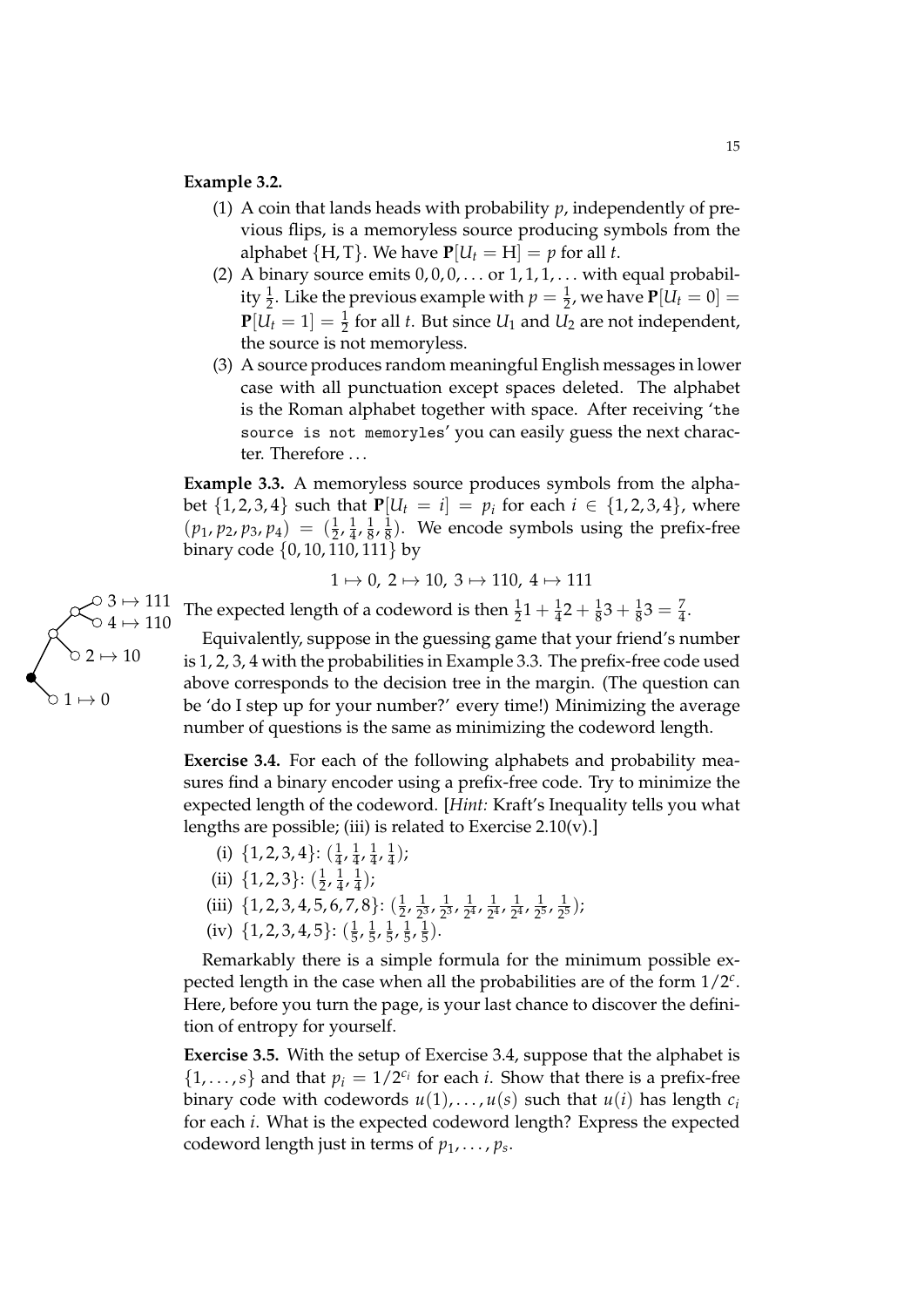*Entropy.* The following definition is fundamental to the course.

**Definition 3.6** (Entropy of probability measure). Let  $p_x$  for  $x \in \Omega$  be a probability measure on a set Ω. The *entropy* of *p* is

$$
H(p)=-\sum_{\omega\in\Omega}p_{\omega}\log_2 p_{\omega}.
$$

To deal with the case when  $p_x=0$ , we use the convention that  $0\log_2 0=$ 0. This is consistent with the graph of  $x \log_e x$ : see margin. In Exercise 3.5 you might have discovered the equivalent form  $H(p) = \sum_{\omega \in \Omega} p_\omega \log_2 \frac{1}{p_\omega}$  $\frac{1}{p_\omega}.$ 

### **Exercise 3.7.**

- (a) Suppose that  $p_i = \frac{1}{s}$  for  $i \in \{1, \ldots, s\}$ . What is  $H(p)$ ?
- (b) Show that in each case in Example 3.4, the expected length of the code is at least  $H(p)$ , and that equality holds for (i), (ii) and (iii).

*Shannon codes.* By Exercise 3.5, when all the probabilities in a probability measure *p* are powers of 2 there is a prefix-free binary code with expected length *h*(*p*). In general, we cannot do quite so well, but using almost the same idea, we can still get a good code.

Recall that if  $x \in \mathbb{R}$  then  $\lceil x \rceil$  is the least natural number *n* such that  $x \leq n$ . The function  $x \mapsto [x]$  is called the *ceiling function*. For example

$$
\lceil 3\frac{1}{4}\rceil = \lceil \pi \rceil = \lceil 4 \rceil = 4.
$$

**Proposition 3.8** (Shannon Code). Let p be a probability measure on  $\{1, \ldots, s\}$ *such that*  $p_i > 0$  *for each i.* 

- (i) *There is a prefix-free binary code with codewords*  $u(1), \ldots, u(s)$  *such* that  $u(i)$  has length  $\lceil \log_2\frac{1}{p} \rceil$  $\frac{1}{p_i}$ .
- (ii) *When*  $u(i)$  *is used to encode i for each*  $i \in \{1, \ldots, s\}$ *, the expected codeword length is less than*  $1 + H(p)$ *.*

*Proof.* Let  $\ell_i = \lceil \log_2 \frac{1}{p} \rceil$  $\frac{1}{p_i}$ ]. By definition of the ceiling function

$$
\log_2 \frac{1}{p_i} \le \ell_i. \tag{†}
$$

By (†), we have  $\frac{1}{p_i} \leq 2^{\ell_i}$  and so  $2^{-\ell_i} \leq p_i$  for each *i*. Hence

$$
\sum_{i=1}^{s} 2^{-\ell_i} \le \sum_{i=1}^{s} p_i = 1.
$$

Therefore Kraft's Inequality is satisfied for the lengths  $\ell_1, \ldots, \ell_s$  and (i) follows from the 'if' direction of Proposition 2.9. Again by (†), we have  $\ell_i < 1 + \log_2 \frac{1}{p_i}$  $\frac{1}{p_i}$ . Hence if  $\bar{l}$  is the expected length then

$$
\bar{\ell} = \sum_{i=1}^{s} p_i \ell_i < \sum_{i=1}^{s} p_i (1 + \log_2 \frac{1}{p_i}) = \sum_{i=1}^{s} p_i + \sum_{i=1}^{s} p_i \log_2 \frac{1}{p_i} = 1 + H(p)
$$
\nas required for (ii).

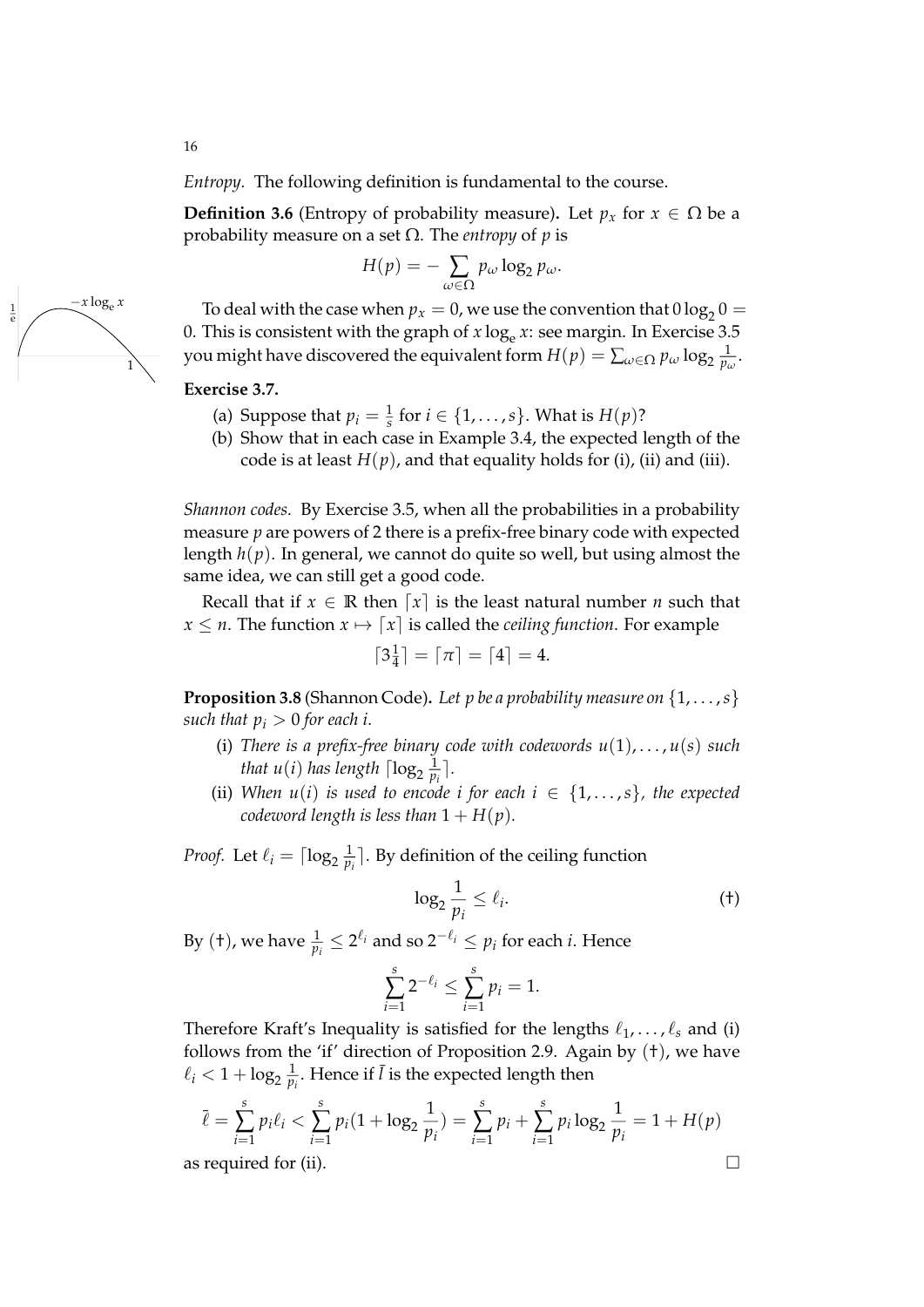A binary code with lengths as in Proposition 3.8 is called a *Shannon code*. Note that if  $p_i = 1/2^{c_i}$  then the corresponding length is  $c_i$ , as in Exercise 3.5.

*Gibbs' Inequality.* Motivated by Exercise 3.7, we now show that the expected length of a prefix-free binary code for a probability measure *p* is always at least *H*(*p*). Thus Shannon Codes have expected length within 1 of the best possible. We need the following fundamental inequality.

**Lemma 3.9** (Gibbs' Inequality)**.** *Let p and q be probability measures on the set* {1, . . . ,*s*}*. Then*

$$
-\sum_{i=1}^s p_i \log_2 p_i \leq -\sum_{i=1}^s p_i \log_2 q_i
$$

*where the right-hand side is interpreted as*  $+\infty$  *if*  $q_i = 0$  *for some*  $p_i \neq 0$ *.* 

This proof is non-examinable, since the ideas come from analysis rather than coding theory, but is I hope of interest. The main idea is in the third paragraph: it is related to the theory of Lagrange multipliers.

*Proof.* We may assume without loss of generality that  $p_i > 0$  for all *i*, since the *i*th summand on both sides is 0 when  $p_i = 0$ . If  $s = 1$  then  $p = q$ so equality holds. Suppose that  $s \geq 2$ .

Let  $G(q) = -\sum_{i=1}^{s} p_i \log_2 q_i$ . We consider how  $G(q)$  changes as we vary *q* over the set  $\{(q_1, \ldots, q_s) \in \mathbb{R}^s : q_i \ge 0, \sum_{i=1}^s q_i = 1\}$  of probability measures. Since the set of probability measures is closed and bounded, a minimum exists. Suppose that *G* takes its minimum value at  $q^*$ . We have 0 <  $q_i^*$  < 1 for each *i*, since  $-p_i \log_2 q_i \rightarrow ∞$  as  $q_i \rightarrow 0$ .

Let  $1 \leq j < k \leq s$ . On the line through  $q^*$  where we slightly increase  $q_j$ and slightly decrease  $q_k$ , the values of  $G(q)$  are given by

$$
g(t) = G(q_1^* , \dots, q_j^* + t, \dots, q_k^* - t, \dots, q_s^*)
$$
  
=  $p_j \log_2(q_j^* + t) + p_k \log_2(q_k^* - t) + \sum_{i \neq j,k} p_i \log_2 q_i^*$ 

The function *g* is minimized when  $t = 0$ . Therefore, differentiating with respect to *t*, we get

$$
g'(t) = \frac{p_j}{q_j^{\star} \log_e 2} - \frac{p_k}{q_k^{\star} \log_e 2}.
$$

Here we used that the derivative of  $\log_2 x = \frac{\log_e x}{\log_e 2}$  $\frac{\log_e x}{\log_e 2}$  is  $\frac{1}{x \log_e 2}$ . Hence  $p_j/q_j^* = p_k/q_k^*$  for all *j* and *k*. Since  $p_i > 0$  for each *i*, there exists a constant *C* such that  $q_i^* = Cp_i$  for all *i*. Since  $\sum_{i=1}^s q_i^* = 1$ , we have  $C = 1$ . Therefore the unique minimum is at  $q^* = p$  and

$$
-\sum_{i=1}^{s} p_i \log_2 q_i \geq -\sum_{i=1}^{s} p_i \log_2 q_i^* = -\sum_{i=1}^{s} p_i \log_2 p_i
$$

as required.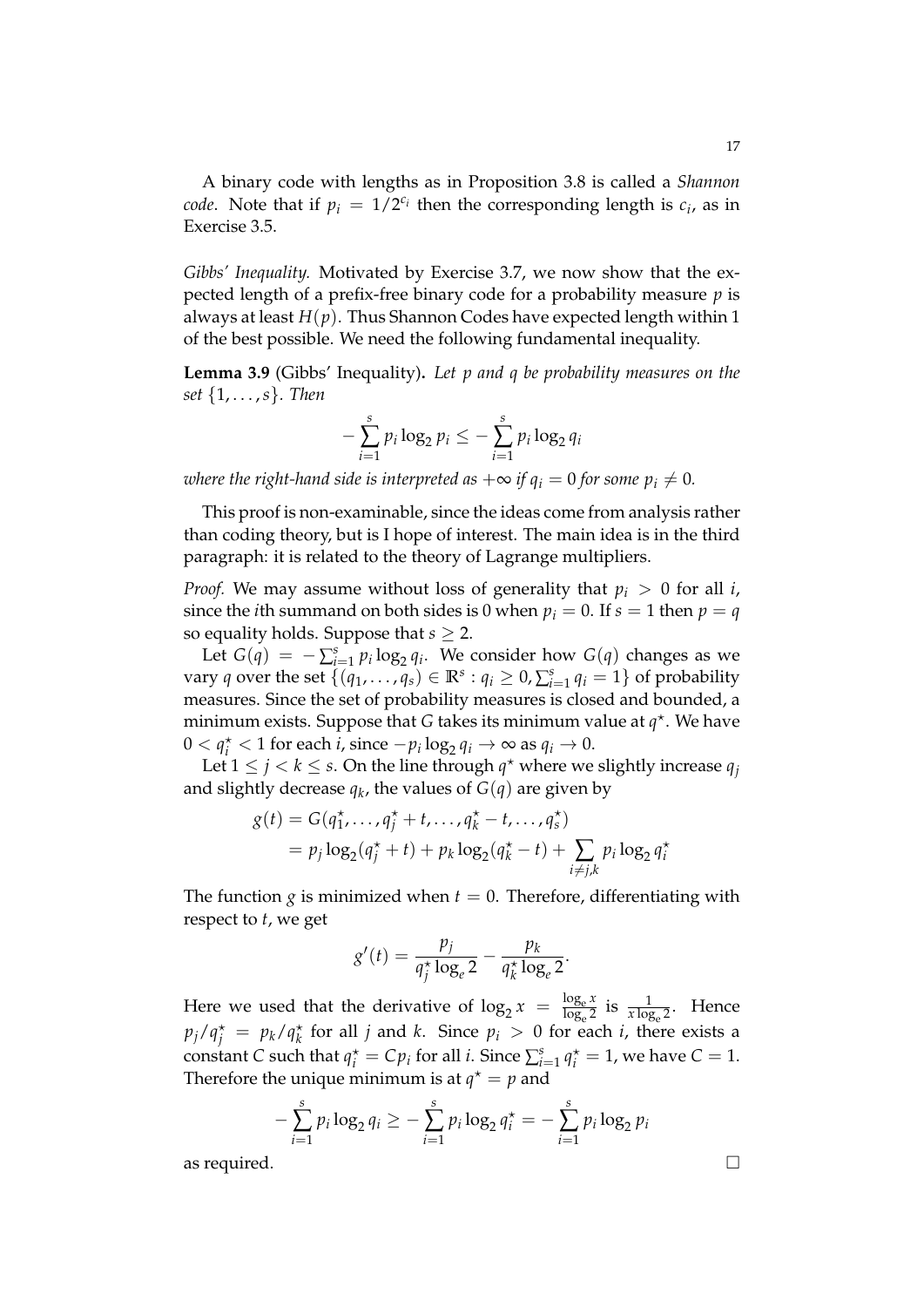**Corollary 3.10.** *Suppose that a prefix-free binary code with codewords of lengths*  $\ell_1, \ldots, \ell_s$  is used to encode symbols from  $\{1, \ldots, s\}$ . If symbol i has probabil*ity*  $p_i$  *then the expected codeword length*  $\overline{\ell}$  *is at least*  $H(p).$ 

As motivation for the following proof observe that

$$
\bar{\ell} = \sum_{i=1}^{s} p_i \ell_i = -\sum_{i=1}^{s} p_i \log_2 2^{-\ell_i}.
$$

If  $\sum_{i=1}^s 2^{-\ell_i} = 1$  we could apply Gibbs' Inequality. What do we know about  $\sum_{i=1}^s 2^{-\ell_i}$  in general?

*Proof.* Let  $K = \sum_{i=1}^{s} 2^{-\ell_i}$ . By Kraft's Inequality in the 'only if' direction,  $K \leq 1$ . Take  $q_i = 2^{-\ell_i}/K$  in Gibbs' Inequality to get

$$
-\sum_{i=1}^s p_i \log_2 \frac{2^{-\ell_i}}{K} \geq -\sum_{i=1}^s p_i \log_2 p_i = H(p).
$$

The left-hand side above is

$$
\sum_{i=1}^{s} p_i \ell_i - \sum_{i=1}^{s} p_i \log_2 \frac{1}{K} = \overline{\ell} + \sum_{i=1}^{s} p_i \log_2 K = \overline{\ell} + \log_2 K.
$$

Since  $K \leq 1$ , we have  $\log_2 K < 0$ . Therefore combining the two displayed equations we get

$$
\overline{\ell} \ge \overline{\ell} + \log_2 K \ge H(p)
$$

as required.  $\Box$ 

**Summary.** If symbols come from an alphabet with probability measure *p* then the expected length of a prefix-free binary code is at least  $H(p)$ . A Shannon code has expected length less than  $H(p) + 1.$ 

#### 4. ENTROPY AND THE NOISELESS CODING THEOREM

**Definition 4.1** (Entropy of random variable)**.** Let *X* be a random variable taking values in a set  $X$ . The *entropy* of  $X$  is

$$
H(X) = -\sum_{x \in \mathcal{X}} \mathbf{P}[X = x] \log_2 \mathbf{P}[X = x].
$$

Equivalently,  $H(X) = H(p)$  where the probability measure p on X is defined by  $p_x = P[X = x]$  and  $H(p)$  is as defined in Definition 3.6.

Since the bit is the unit of information, Exercise 3.4 and the results in Proposition 3.8 and Corollary 3.10 (summarized in the box above) suggest the following intuitive interpretation of entropy.

The entropy of a random variable *X* is the average number of bits needed to store *X*. This is the **amount of information in** *X*.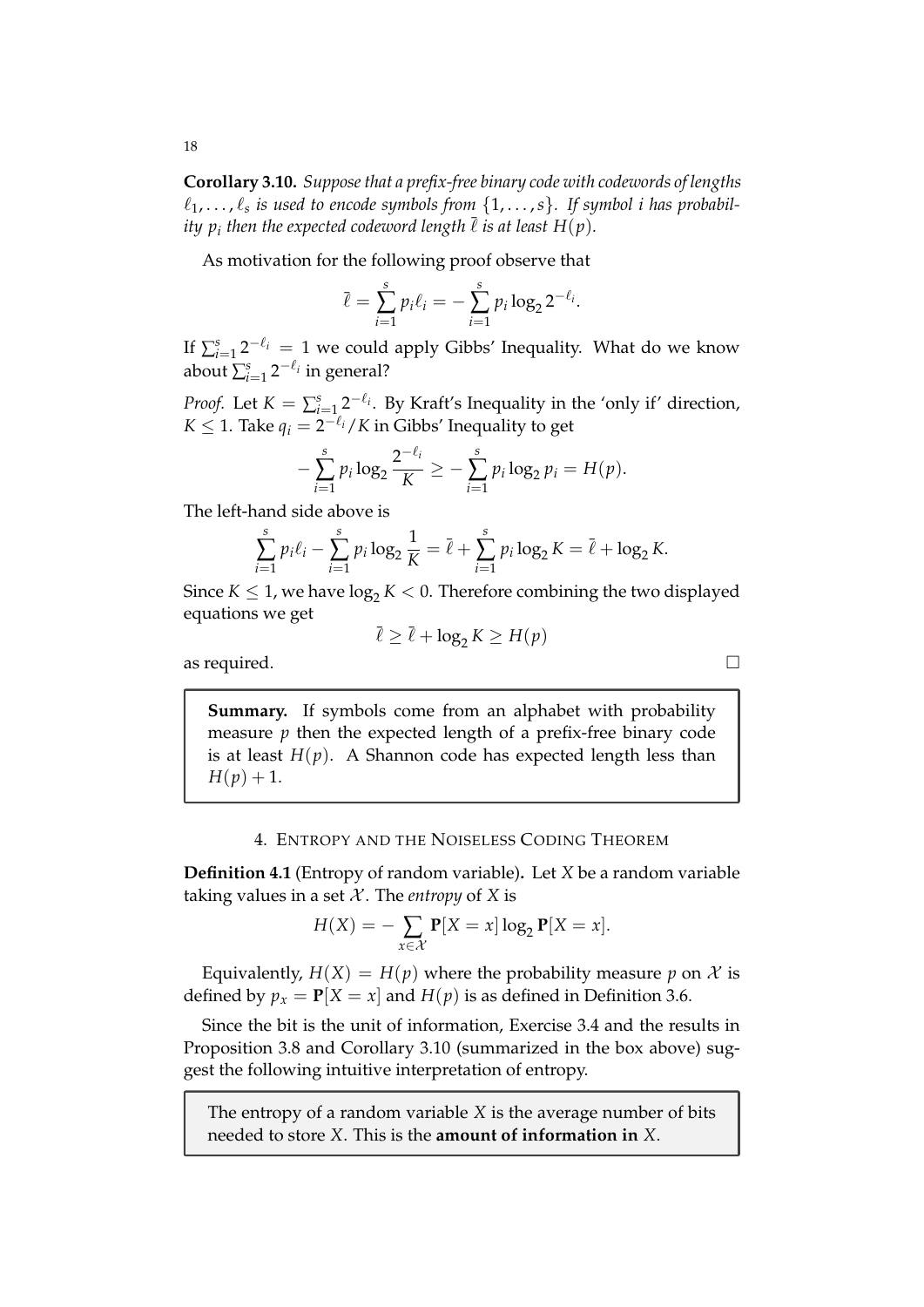#### **Exercise 4.2.**

- (1) Let *X* and *Y* be independent tosses of a fair coin. Then  $H(X) =$  $H(Y) = 1$  and  $H((X, Y)) = 2$ .
- (2) Let *U* be a toss of a coin biased to land heads with probability *p*. Then  $H(U) = -p \log p - (1 - p) \log(1 - p)$  as shown in the graph below.



Prove that, as suggested by the graph, the entropy is 0 when  $p = 0$ and when  $p = 1$  and is maximized at 1 when  $p = \frac{1}{2}$ . Is it intuitive that the graph is symmetric about  $\frac{1}{2}$ ?

We define the *joint* entropy of random variables *X* and *Y* taking values in sets  $\mathcal X$  and  $\mathcal Y$  by

 $H(X,Y) = -\sum$ *x*∈X ∑ *y*∈Y  $P[X = x, Y = y] \log_2 P[X = x, Y = y].$ 

Equivalently, *H*(*X*,*Y*) is the entropy of the random variable (*X*,*Y*) taking values in  $\mathcal{X} \times \mathcal{Y}$ .

**Exercise 4.3.** Let *X* and *Y* be two independent flips of a coin biased to land heads with probability *p*. What is the joint distribution of *X* and *Y*? Express *H*(*X*), *H*(*Y*), *H*(*X*, *Y*) and *H*(*X*, *X*) in terms of *h* = −*p* log<sub>2</sub> *p* −  $(1-p)\log_2(1-p)$ .

The proof of the following lemma is left to you on Problem Sheet 3. A special case was seen in the previous exercise.

**Lemma 4.4.** *If X* and *Y* are independent random variables then  $H(X, Y) =$  $H(X) + H(Y)$ .

**Example 4.5.** A memoryless source produces symbols from the alphabet  $\{a, b, c\}$  so that  $P[U_t = a] = \frac{1}{2}$ ,  $P[U_t = b] = \frac{2}{5}$ ,  $P[U_t = c] = \frac{1}{10}$  for all times *t*. We have

 $H(U_1) = \frac{1}{2} \log_2 2 + \frac{2}{5} \log_2 \frac{5}{2} + \frac{1}{10} \log_2 10 = \frac{1}{5} + \frac{1}{2} \log_2 5 \approx 1.361.$ 

The Shannon code for the probability distribution  $(\frac{1}{2})$  $\frac{1}{2}$ ,  $\frac{2}{5}$  $(\frac{2}{5}, \frac{1}{10})$  has codewords of lengths  $\lceil \log_2 2 \rceil = 1$ ,  $\lceil \log_2 \frac{3}{2} \rceil$  $\left[ \frac{3}{2} \right] = 2$ ,  $\left[ \log_2 10 \right] = 4$ . With one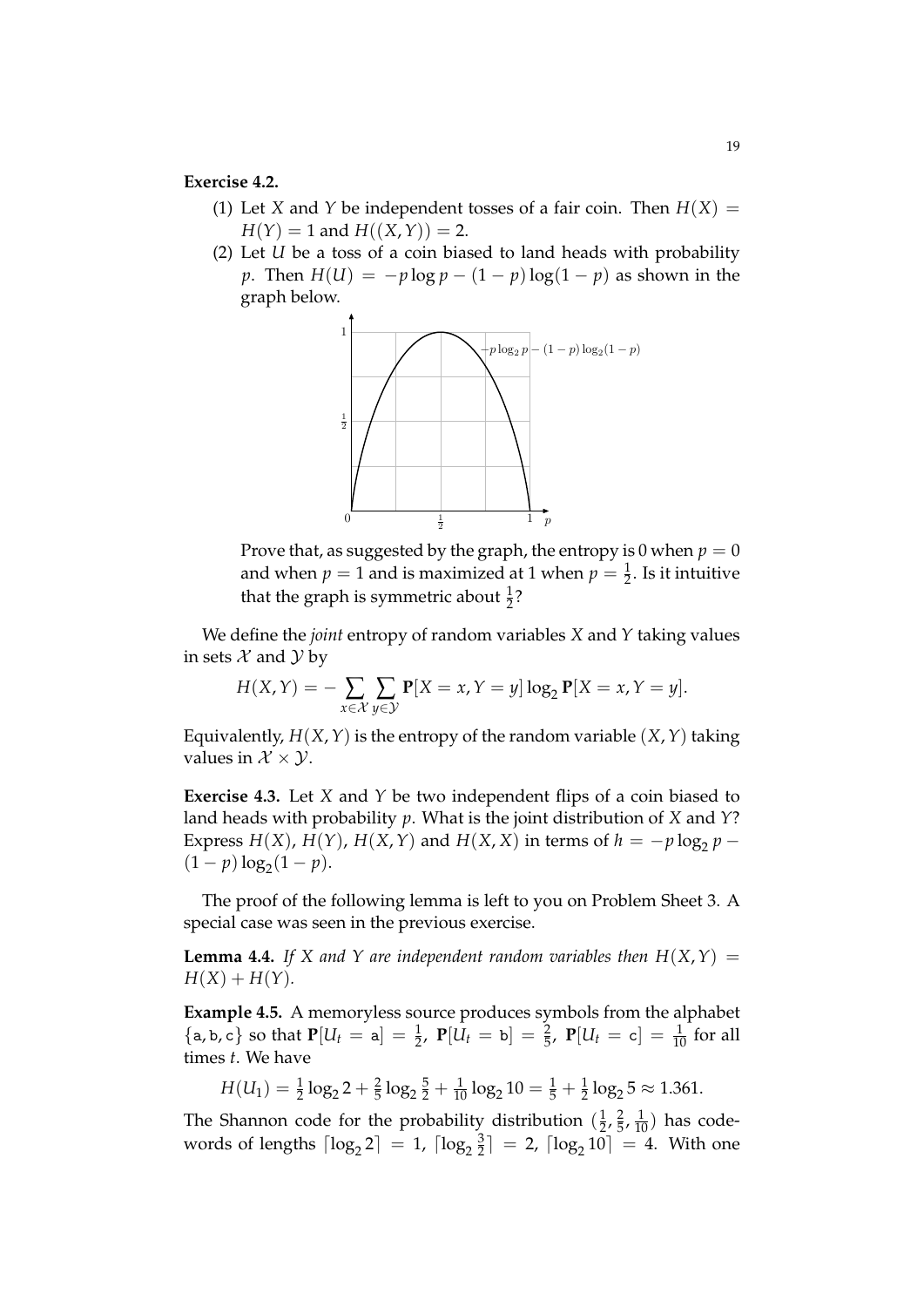choice of codewords,

$$
\mathtt{a} \mapsto 0, \mathtt{b} \mapsto 10, \mathtt{c} \mapsto 1111.
$$

(We avoid shortening 1111 in order to follow the proof of Theorem 4.6.) The expected length is  $\frac{1}{2}1 + \frac{2}{5}2 + \frac{1}{10}4 = \frac{17}{10}$ . As expected by Proposition 3.8 (upper bound) and Corollary 3.10 (lower bound),

$$
H(U_1) \leq \frac{17}{10} < H(U_1) + 1.
$$

Since  $1.7 - H(U_1) \approx 0.339$ , for every symbol encoded, the Shannon code is worse by 0.339 bits compared to the entropy bound. Just for this example, say that 0.339 bits are *wasted* per symbol.

Suppose we now encode pairs of symbols. By a similar argument to Exercise 4.3, the probability distribution is as shown in the table below:

| a | b              | c              |                 |
|---|----------------|----------------|-----------------|
| a | $\frac{1}{4}$  | $\frac{1}{5}$  | $\frac{1}{20}$  |
| b | $\frac{1}{5}$  | $\frac{4}{25}$ | $\frac{1}{25}$  |
| c | $\frac{1}{20}$ | $\frac{1}{25}$ | $\frac{1}{100}$ |

For example the entry in row a and column b is the probability of ab, namely  $\frac{1}{2} \times \frac{2}{5} = \frac{1}{5}$ . The Shannon code has codewords of lengths  $\lceil \log_2 4 \rceil$ ,  $\left[\log_2 5\right]$ ,  $\left[\log_2 20\right]$ ,  $\left[\log_2 5\right]$ ,  $\left[\log_2 \frac{25}{4}\right]$  $\frac{25}{4}$ ,  $\lceil \log_2 25 \rceil$ ,  $\lceil \log_2 20 \rceil$ ,  $\lceil \log_2 25 \rceil$ ,  $\lceil \log_2 100 \rceil$ , namely 2, 3, 5, 3, 3, 5, 5, 5, 7. The expected length is

$$
\frac{1}{4}2 + \frac{1}{5}3 + \frac{1}{20}5 + \frac{1}{5}3 + \frac{4}{25}3 + \frac{1}{25}5 + \frac{1}{20}5 + \frac{1}{25}5 + \frac{1}{100}7 = \frac{315}{100}.
$$

By Lemma 4.4, the entropy of a pair of symbols is  $2H(U_1) \approx 2.722$ . Since  $3.15 - 2H(U_1) \approx 0.428$ ,  $0.428/2 = 0.214$  bits are wasted per symbol. This improves on 0.339 encoding single symbols.

The table below shows what happens when we encode symbols *r* at a time:  $\bar{\ell}^{(r)}$  is the expected length of the Shannon code and the final column shows

$$
\epsilon^{(r)}=\frac{\overline{\ell}^{(r)}}{r}-H(U_1),
$$

the number of wasted bits per symbol.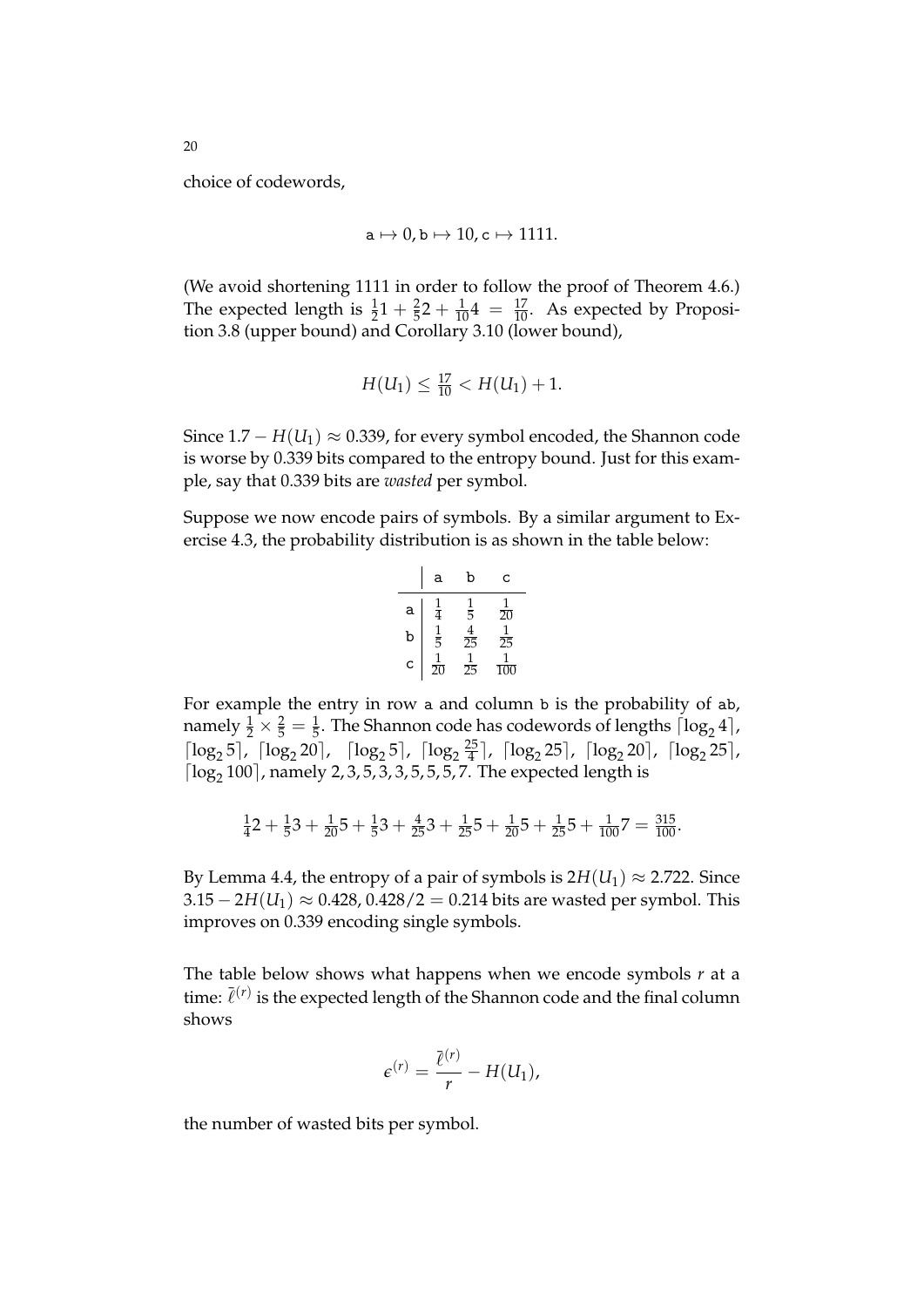| r  | $\bar{p}(r)$ | $rH(U_1)$ | $\overline{\ell}^{(r)} - rH(U_1)$ | $\epsilon^{(r)}$ |
|----|--------------|-----------|-----------------------------------|------------------|
| 1  | 1.700        | 1.361     | 0.339                             | 0.339            |
| 2  | 3.150        | 2.722     | 0.428                             | 0.214            |
| 3  | 4.475        | 4.083     | 0.392                             | 0.131            |
| 4  | 5.800        | 5.444     | 0.356                             | 0.089            |
| 5  | 7.156        | 6.805     | 0.351                             | 0.070            |
| 6  | 8.528        | 8.1658    | 0.362                             | 0.060            |
| 7  | 9.900        | 9.5267    | 0.373                             | 0.053            |
| 8  | 11.268       | 10.889    | 0.380                             | 0.048            |
| 9  | 12.634       | 12.249    | 0.386                             | 0.043            |
| 10 | 14.000       | 13.610    | 0.390                             | 0.039            |

For example, when  $r = 10$ , only 0.039 bits are wasted per symbol.

To state Shannon's Noiseless Coding Theorem concisely we need some more notation. Given a source  $U_1, U_2, \ldots$  producing symbols from an alphabet A, a binary code  $C^{(r)}$  and an encoder  $f^{(r)}: \mathcal{A}^r \to C^{(r)}$ , let  $\bar{f}^{(r)}$ be the expected length of a codeword encoding  $(U_1, \ldots, U_r)$ . In symbols

$$
\bar{f}^{(r)} = \sum_{(u_1,...,u_r) \in \mathcal{A}^r} \ell(f^{(r)}(u_1,...,u_r)) \mathbf{P}[(U_1,...,U_r) = (u_1,...,u_r)].
$$

When  $r=1$ , we encode symbols one at a time and write  $f$  rather than  $f^{(1)}$ .

For instance in Example 4.5, we had  $A = \{a, b, c\}$  and saw prefixfree encoders  $f^{(r)}$  for the *r*-tuples of symbols from A. When  $r = 1$  we encoded symbols one at a time with  $f(a) = 0$ ,  $f(b) = 10$ ,  $f(c) = 1111$ ; the expected length was  $\bar{f} = \bar{f}^{(1)} = \frac{1}{2}1 + \frac{2}{5}2 + \frac{1}{10}4 = 1.7$ . The second column in the table shows the values of  $\bar{f}^{(r)}$ ; for instance  $\bar{f}^{(10)} = 14.000$ .

**Theorem 4.6** (Shannon's Noiseless Coding Theorem, Memoryless Case)**.** *A memoryless source produces symbols U*1, *U*2, . . . *from an alphabet* A *such that each symbol has positive probability. Let*  $h = H(U_1)$ *.* 

- (i) *There exists a prefix-free binary code C and an injective encoder f* :  $\mathcal{A} \to \mathcal{C}$  such that  $\bar{f} < h+1$ .
- (ii) *For any prefix-free injective encoder g, we have*  $\bar{g} \geq h$ .

*Proof.* We may assume without loss of generality that  $A = \{1, \ldots, s\}$ . Let  $p_i = P[U_1 = i]$  for each  $i \in \mathcal{A}$ .

- (i) Define *f* so that  $f(1), \ldots, f(s)$  is the prefix-free Shannon code given by Proposition 3.8(i) for *p*. (Note the hypothesis  $p_i > 0$ for each *i* is satisfied.) By Proposition 3.8(ii), we have  $\bar{f} < h+1$ .
- (ii) Suppose that  $g : A \to C$  is a prefix-free injective encoder. Then  $g(1), \ldots, g(s)$  is a prefix-free binary code so by Corollary 3.10 we have  $\bar{g} \geq h$ .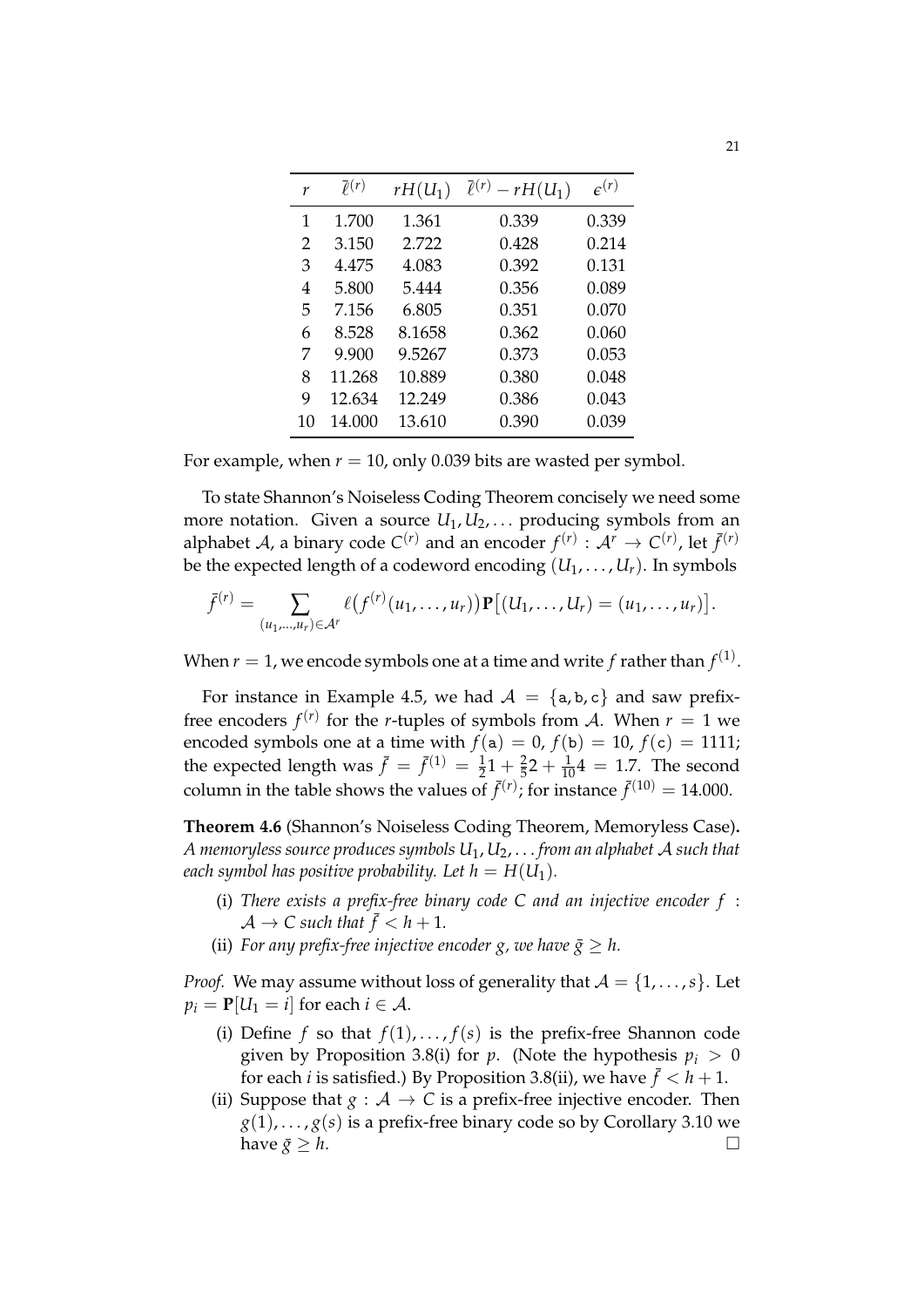Observe from the final column of the table in Example 4.5, the proportion of 'wasted' bits  $\bar{f}^{(r)}/r - H(U_1)$  gets smaller with *r*. The asymptotic version of Shannon's theorem below says this proportion can be made arbitrarily small. For example,  $\bar{f}^{(10)}/10 - H(U_1) \approx 0.039$ , so  $f^{(10)}$  is a suitable encoder in Theorem 4.7(i) when  $\epsilon = 0.05$ , but not when  $\epsilon = 0.01$ .

**Theorem 4.7** (Shannon's Source Coding Theorem, Asymptotic Memoryless Case)**.** *A memoryless source produces symbols U*1, *U*2, . . . *from an alphabet* A such that each symbol has positive probability. Let  $h = H(U_1)$ .

(i) *For every*  $\epsilon > 0$  *there exists*  $r \in \mathbb{N}$ *, a prefix-free binary code*  $C^{(r)}$  *and an injective encoder*  $f^{(r)}: \mathcal{A}^r \to C^{(r)}$  such that

$$
\frac{\bar{f}^{(r)}}{r} < h + \epsilon.
$$

(ii) For any r and any prefix-free injective encoder  $g^{(r)}$ ,

$$
\frac{\bar{g}^{(r)}}{r} \geq h.
$$

*Proof.* For  $r \in \mathbb{N}$ , let  $S_1 = (U_1, \ldots, U_r)$ ,  $S_2 = (U_{r+1}, \ldots, U_{2r})$ , and so on by the *r*-tuples of symbols produced by the source. Then  $S_1, S_2, \ldots$  is a memoryless source with alphabet <sup>A</sup>*<sup>r</sup>* , producing each *<sup>r</sup>*-tuple in <sup>A</sup>*<sup>r</sup>* with non-zero probability. By the generalization of Lemma 4.4 to *r* independent random variables we have

$$
H(S_1) = H(U_1, ..., U_r) = H(U_1) + \cdots + H(U_r) = hr.
$$

By Theorem 4.6(i) there is a prefix-free code  $C^{(r)}$  and an injective encoder  $f^{(r)}$  :  $A^r \rightarrow C^{(r)}$  such that  $\bar{f}^{(r)} \leq hr + 1$ . Hence if we choose *r* so that  $r > 1/\epsilon$  then

$$
\frac{\bar{f}^{(r)}}{r} < h + \frac{1}{r} < h + \epsilon
$$

as required for (i). For (ii), Theorem 4.6(ii) immediately implies that  $\bar{g}^{(r)} \geq h r$ , again as required.

It is routine to extend Theorem 4.6 and Theorem 4.7 to the case when some symbols in  $A$  are never produced by the source. We illustrate this at the end of the following example.

**Example 4.8.** A memoryless source  $U_1, U_2, \ldots$  produces symbols from the Roman alphabet  $\{a, b, \ldots, z\}$  according to the the probability distribution of standard English:

$$
p_e = 0.127
$$
,  $p_t = 0.091$ ,  $p_a = 0.082$ , ...,  $p_z = 0.001$ .

We have  $H(U_1) = H(p) = 4.195... < 4.2$ .

By Theorem 4.6(i), there is a prefix-free binary code *C* and an injective prefix-free encoder  $f : \mathcal{A} \to \overline{C}$  such that  $\overline{f} < 5.2$ . *Exercise:* why is using 5.2 bits per character not very impressive?

By Theorem 4.7(i), taking  $\epsilon = \frac{1}{100}$ , there exists  $r \in \mathbb{N}$ , a prefix-free binary code *C* and an injective prefix-free encoder  $f^{(r)}: \mathcal{A}^r \to \mathcal{C}$  such that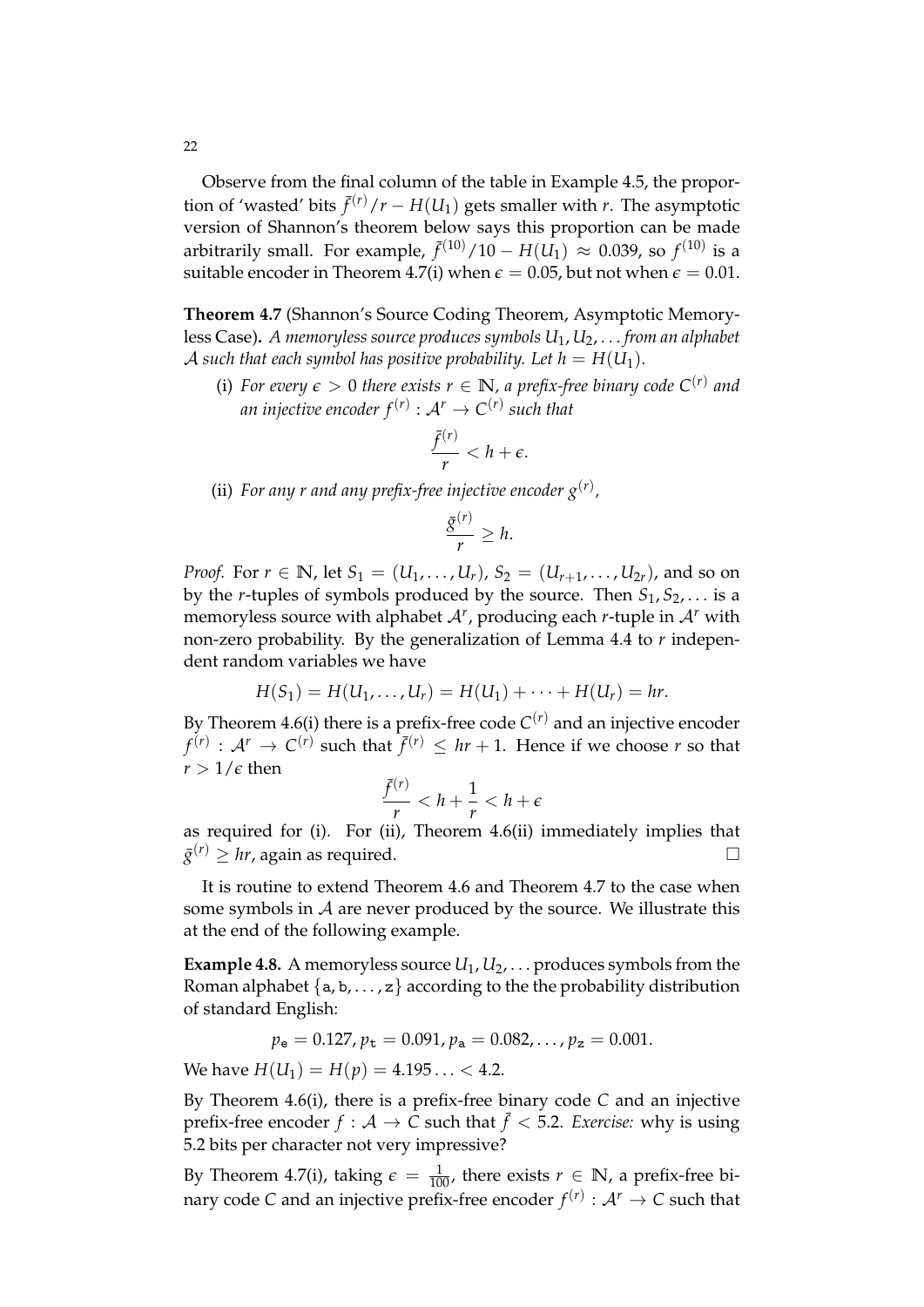$\bar{f}^{(r)}/r$  < 4.21. (In fact the proof shows that we may take  $r = 100$ .) Now about 4.21 bits per character are used. This improves on using 26 codewords of length 5.

If instead the source produces English words then it is not memoryless; instead, as seen in Example 3.2(3), one can often predict the next character from those before. We shall see how to encode such sources in Part C of the course. According to one estimate of Shannon, only 2.6 bits per character are needed.

Finally, suppose that the alphabet is extended by a new symbol  $\heartsuit$ , such that  $P[U_t = \heartsuit] = 0$  for all times *t*. Let  $v = f^{(r)}(aa \dots a)$  be the encoding of 'a' repeated *r* times. We extend  $f^{(r)}$  by setting  $\widetilde{f}^{(r)}(u_1, \ldots, u_r) = v$ whenever some  $u_i$  is  $\heartsuit$ . The new encoder  $\widetilde{f}^{(r)}$  is not injective, but decoding is still unambiguous because the codeword *v* is only seen when the message contains aa  $\ldots$  a  $\in \mathcal{A}^r$ .

### 5. HUFFMAN CODES

Returning to encoding symbol by symbol, we end by defining Huffman codes. We prove in Corollary 5.9 that they have the shortest possible expected length of prefix-free codes. Huffman codes are widely used because they are efficient to construct: they are used in JPEG image compression, MP3 audio compression and ZIP file compression.

The following definition is non-standard, but very useful.

**Definition 5.1.** A *Huffman set* for a probability measure  $(p_1, \ldots, p_s)$  is a set of pairs  $(i, u)$  where, in each pair,  $i \in \{1, \ldots, s\}$  and  $u$  is a binary word. The *weight* of a Huffman set is the sum of the  $p_i$  for those  $i$  in a pair in the set.

The input and output to each step of the Huffman algorithm is a collection of Huffman sets. We shall see that (*i*, *v*) appears in a Huffman set if and only if the codeword  $v(i)$  encoding *i* **ends** with  $v$ . We say that  $v$  is a *suffix* of  $v(i)$ .

For example,  $\{(1,\emptyset)\}$  and  $\{(2,001), (3,101)\}$  are Huffman sets having weights  $p_1$  and  $p_2 + p_3$ . From the second Huffman set we know that the codeword *v*(3) encoding 3 has 101 as a suffix. For instance, *v*(3) might be 101 or 0101 or 1101, and so on.

**Algorithm 5.2** (Huffman). The input is a probability measure  $(p_1, \ldots, p_s)$ with  $s \geq 2$ .

- **Begin**. Take the *s* Huffman sets:  $\{(1, \emptyset)\}, \ldots, \{(s, \emptyset)\}.$
- **Step**. Let *X* and *Y* be Huffman sets of the least two weights. Let

 $Z = \{(i, 0v) : (i, v) \in X\} \cup \{(j, 1w) : (j, w) \in Y\}.$ 

Replace *X* and *Y* with *Z*. [**Was misprinted as** 0*w***, change!]**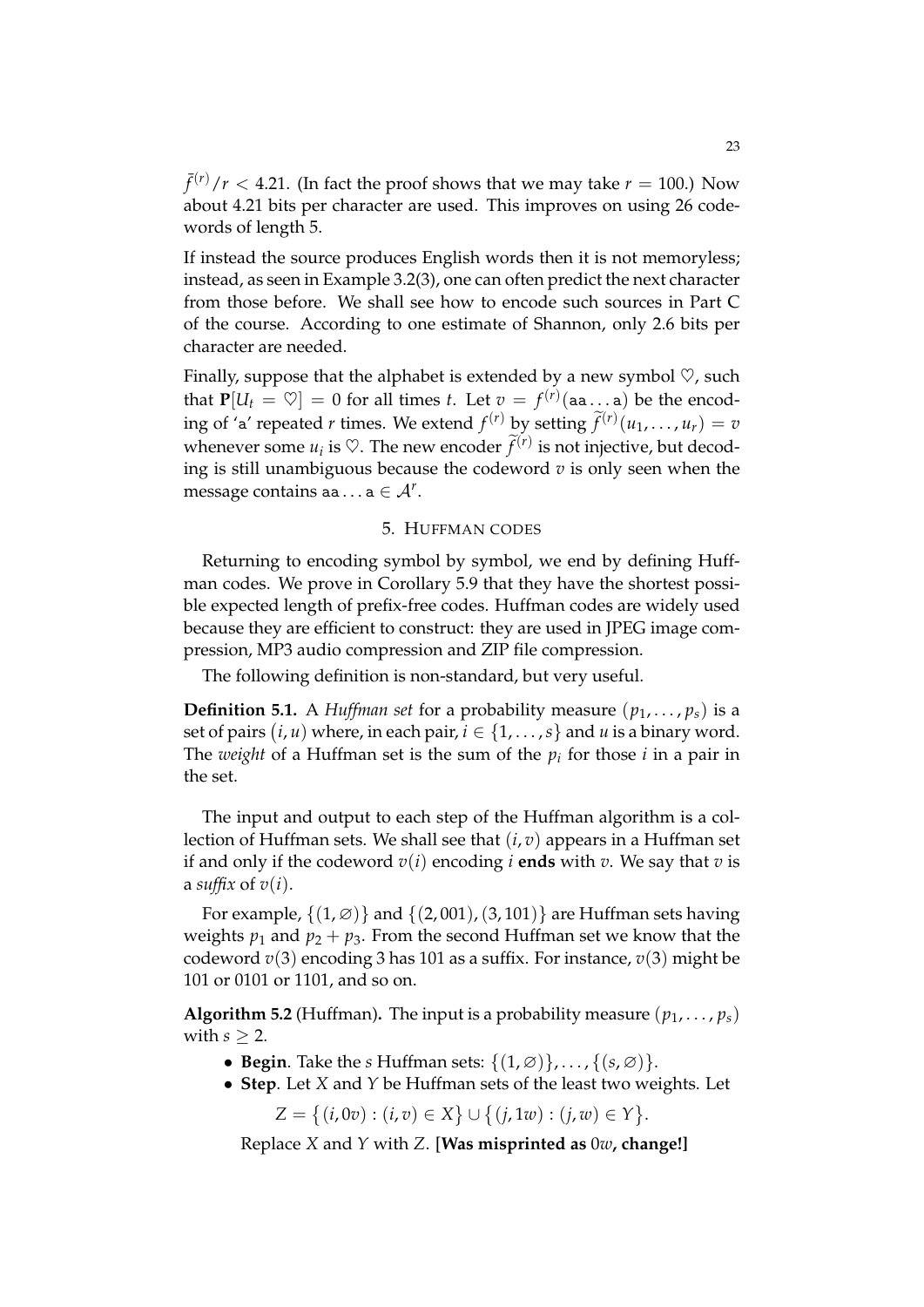• **End**. End when there is only one Huffman set. Its pairs are  $(1, v(1)), \ldots, (s, v(s))$  where  $v(i)$  is the codeword encoding *i*.

**Example 5.3.** Let  $(p_1, p_2, p_3, p_4, p_5) = (\frac{1}{8}, \frac{1}{8})$  $\frac{1}{8}$ ,  $\frac{1}{6}$  $\frac{1}{6}$ ,  $\frac{1}{4}$  $\frac{1}{4}$ ,  $\frac{1}{3}$  $\frac{1}{3}$ ). The table shows the full Huffman algorithm. Note that after step (1) there are two Huffman sets of the second least weight  $\frac{1}{4}$ . We chose  $\{(1,0),(2,1)\}$  (rather than  $\{(4,\emptyset)\}$ ); each of its suffixes 0 and 1 then had 0 prepended.

| <b>Begin</b> $\{(1,\emptyset)\}, \{(2,\emptyset)\}, \{(3,\emptyset)\}, \{(4,\emptyset)\}, \{(5,\emptyset)\}$ |
|--------------------------------------------------------------------------------------------------------------|
| (1) $\{(1,0),(2,1)\},\{(3,\emptyset)\},\{(4,\emptyset)\},\{(5,\emptyset)\}$                                  |
| (2) $\{(1,00), (2,01), (3,1)\}, \{(4,\emptyset)\}, \{(5,\emptyset)\}$                                        |
| (3) { $(1,00)$ , $(2,01)$ , $(3,1)$ }, $(4,0)$ , $(5,1)$ }                                                   |
| (4) { $(1,000)$ , $(2,001)$ , $(3,01)$ , $(4,10)$ , $(5,11)$ }                                               |
| End $1 \mapsto 000, 2 \mapsto 001, 3 \mapsto 01, 4 \mapsto 10, 5 \mapsto 11$                                 |

It is convenient to perform the algorithm by constructing an oriented rooted binary tree, starting with *s* leaves, and finishing at the root. We follow the same convention from  $\S2$  that we step up for 1 and down for 0 (and now horizontally for no change). Huffman sets are shown in ellipses with the weight to the right, denoting the pair  $(2,\emptyset)$  by  $\emptyset_2$  and the pair  $(1,00)$  by  $00<sub>1</sub>$ , and so on, to save space.



**Exercise 5.4.** Use the tree method to construct the Huffman code for the probability distribution  $(p_1, p_2, p_3, p_4, p_5) = (\frac{1}{8}, \frac{1}{8})$  $\frac{1}{8}$ ,  $\frac{1}{6}$  $\frac{1}{6}$ ,  $\frac{1}{4}$  $\frac{1}{4}, \frac{1}{3}$  $\frac{1}{3}$ ) in Example 5.3 choosing at step (2) the Huffman sets  $\{(3,\varnothing)\}$  and  $\{(4,\varnothing)\}$ . (See the slides on Moodle for the tree and code.) Is there a more efficient code?

Question 5 on Sheet 3 gives a bigger example where choices in the Huffman algorithm lead to codes having different codeword lengths and different maximum length. By Corollary 5.9, these choices do not change the expected codeword length.

#### **Lemma 5.5.** *Huffman codes are prefix-free*

*Proof.* Consider the codewords  $v(i)$  and  $v(j)$  output by the algorithm.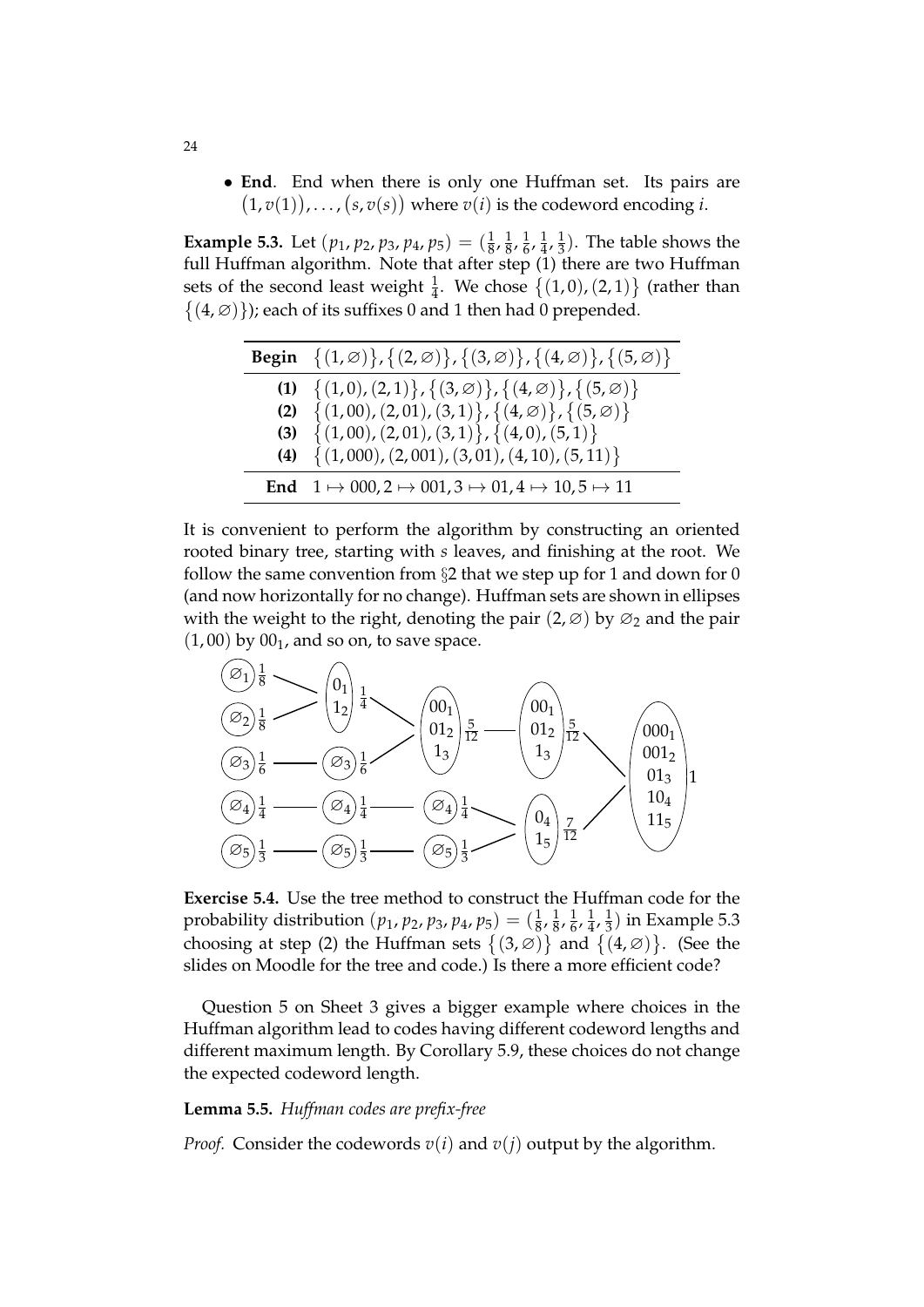- Find the step when there are pairs  $(i, v)$  and  $(i, w)$  entering the same Huffman set. By swapping *i* and *j* if necessary, we may suppose that in this step we prepend 0 to *v* and 1 to *w*.
- After this step,  $(i, 0v)$  and  $(j, 1w)$  are in the same Huffman set.
- In each subsequent step involving the Huffman set for *i* and *j*, we prepend the same bit to all suffixes in pairs in the set. Therefore 0*v* is extended to  $v(i) = x0v$  and 1*w* is extended to  $v(i) = x1w$ , for some binary word *x*.

Comparing on *x*0 and *x*1 shows that  $v(i)$  is not a prefix of  $v(j)$  and  $v(j)$  is not a prefix of  $v(i)$ .

We end by showing that Huffman codes are best possible, in the following sense.

**Definition 5.6.** We say that the binary code  $v(1), \ldots, v(s)$  is *optimal* for the probability measure  $(p_1, \ldots, p_s)$  if it is prefix-free, and no other prefixfree code with *s* codewords has a smaller expected length.

We require the following lemma. As motivation, we note that the conclusion of this lemma holds for Huffman codes. For instance in Example 5.3, the two least probable symbols 1 and 2 got the longest codewords 000 and 001, differing only in their final position.

Part (a) should be intuitive: it simply says that in an optimal code less probable symbols get longer codewords. You are asked to give a careful proof in Question 1 on Problem Sheet 4.

**Lemma 5.7.** *In an optimal code for the probability measure*  $p_1 \leq p_2 \leq \ldots \leq p_s$ *in which the codewords*  $v(1)$  *,*  $v(2)$  *,*  $\ldots$  *,*  $v(s)$  *have lengths*  $\ell_1, \ell_2, \ldots, \ell_s$  *,* 

- (a)  $\ell_1 \geq \ell_2 \geq ... \geq \ell_s;$
- (b)  $\ell_1 = \ell_2$  and two of the codewords of this length differ only in their final *positions.*

*Proof of (b).* By (a),  $\ell_1$  is the longest length. Let  $\ell = \ell_1$ . Thus  $v(1)$  = *v*<sub>1</sub> . . . *v*<sub>ℓ−1</sub>*v*<sub>ℓ</sub>. Since the code is prefix-free, *v*<sub>1</sub> . . . *v*<sub>ℓ−1</sub> is not a codeword. We can reduce the expected length of the code by replacing  $v(1)$  with *v*<sub>1</sub> . . . *v*<sub> $\ell$ −1</sub> *unless v*<sub>1</sub> . . . *v*<sub> $\ell$ −1</sub> is a prefix of another codeword. Since  $\ell$  is the longest length, the only codeword that may have  $v_1 \ldots v_{\ell-1}$  as a prefix is  $v_1 \dots v_{\ell-1} \overline{v}_{\ell}$ , where  $\overline{v}_{\ell} = 1 - v_{\ell}$  is the bit-flip of  $v_{\ell}$ . Therefore  $v_1 \dots v_{\ell-1} \overline{v}_{\ell}$ is a codeword, differing from  $v_1 \dots v_{\ell-1} u_{\ell}$  only in its final position.  $□$ 

**Proposition 5.8.** *Suppose that the probability measure*  $p_1 \leq p_2 \leq p_3 \leq \ldots \leq p_k$ *p<sup>s</sup>* **[inequalities added in lecture]** *has an optimal code with expected length*  $\overline{L}$  and that the probability measure  $p_1 + p_2, p_3, \ldots, p_s$  has an optimal prefix-free *code with expected length M. Then*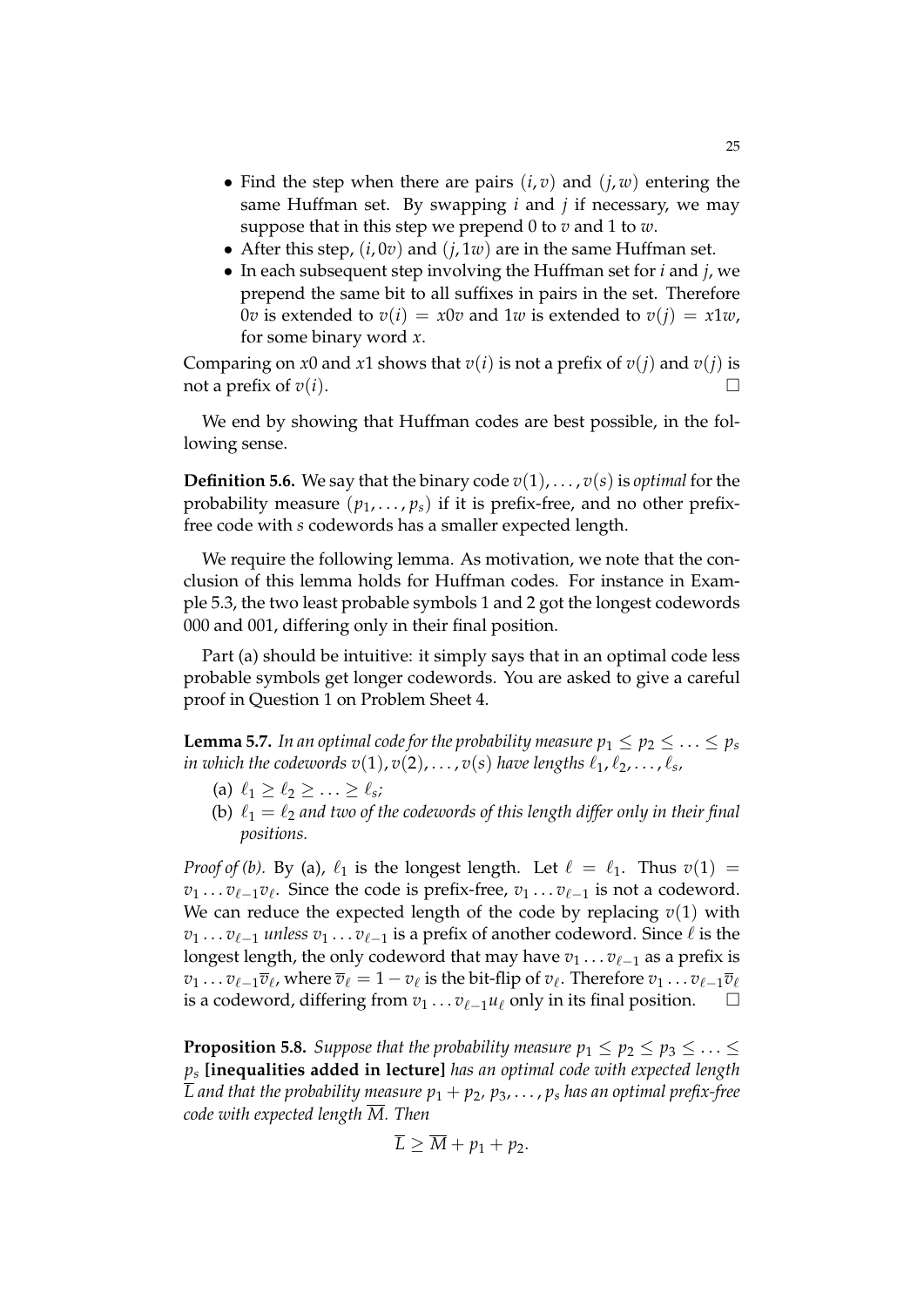*Proof.* Let *v*(1), *v*(2), *v*(3), . . . , *v*(*s*) be an optimal code for *p*1, *p*2, *p*3, . . . , *p<sup>s</sup>* . Let  $\ell = \ell(v(1))$ . By Lemma 5.7(a),  $\ell$  is the longest length of a codeword. By Lemma 5.7(b), reordering the codewords of length  $\ell$  if necessary, we may assume that

$$
v(1) = x_1 \dots x_{\ell-1} 0
$$
  

$$
v(2) = x_1 \dots x_{\ell-1} 1
$$

for some binary word  $x_1 \ldots x_{\ell-1}$ . Since the code is prefix-free,  $x_1 \ldots x_{\ell-1}$ is not a codeword. Hence  $x_1 \ldots x_{\ell-1}$ ,  $v(3)$ , . . . ,  $v(s)$  is a prefix-free code for  $p_1 + p_2, p_3, \ldots p_s$  with codewords of length  $\ell - 1, \ell_3, \ldots, \ell_s$ . Its expected length is

$$
\overline{L} - (p_1\ell - p_2\ell) + (p_1 + p_2)(\ell - 1) = \overline{L} - (p_1 + p_2).
$$

Since an optimal prefix-free code for  $p_1 + p_2, p_3, \ldots, p_s$  has expected length *M*, we have  $\overline{L}$  − ( $p_1 + p_2$ ) ≥  $\overline{M}$  as required.  $\Box$ 

### **Corollary 5.9.** *Huffman codes are optimal.*

*Proof.* We work by induction on the size of the alphabet *s*. In the base case  $s = 2$  and the Huffman algorithm gives the clearly optimal code  $0, 1$ . By reordering symbols if necessary, we may assume that the probability measure is  $(p_1, \ldots, p_s)$  where

$$
p_1 \leq p_2 \leq p_3 \leq \ldots \leq p_s
$$

and that in Step 1 we form the Huffman set  $\big\{(1,0),(2,1)\big\}$  of weight  $p_1+$ *p*<sub>2</sub>. The algorithm continues with Huffman sets of weights  $p_1 + p_2$ ,  $p_3 \leq$  $\ldots \leq p_s$ . As seen in the proof of Lemma 5.5, in each subsequent step involving the Huffman set for 1 and 2, we prepend the same bit to all suffixes in pairs in the set. Therefore if the algorithm terminates with  $v(1)$ ,  $v(2)$ ,  $v(3)$ , ...,  $v(s)$  then

$$
v(1) = x_1 \dots x_{\ell-1} 0
$$
  

$$
v(2) = x_1 \dots x_{\ell-1} 1
$$

for some *x*<sub>1</sub> . . . *x*<sub>ℓ−1</sub>. By making the same choices but starting at Step 2 with the the probability measure is  $q = (p_1 + p_2, p_3, \ldots, p_s)$ , we obtain the Huffman code with codewords  $x_1 \ldots x_{\ell-1}$ ,  $v(3)$ , ...,  $v(s)$ . The expected length of this code, for the probability measure *q*, is

$$
\overline{m}=(p_1+p_2)(\ell-1)+p_3\ell(v(3))+\cdots+p_s\ell(v(s)).
$$

and the expected length of the original code for *p* is

$$
\overline{\ell} = p_1 \ell + p_2 \ell + p_3 \ell \big( v(3) \big) + \cdots + p_s \ell \big( v(s) \big).
$$

By the same calculation as Proposition 5.8,  $\bar{\ell} = \bar{m} + p_1 + p_2$ .

Let  $\overline{L}$  be the expected length of an optimal code for  $p$ . By induction, the Huffman code for *q* of expected length  $\overline{m}$  is optimal. Proposition 5.8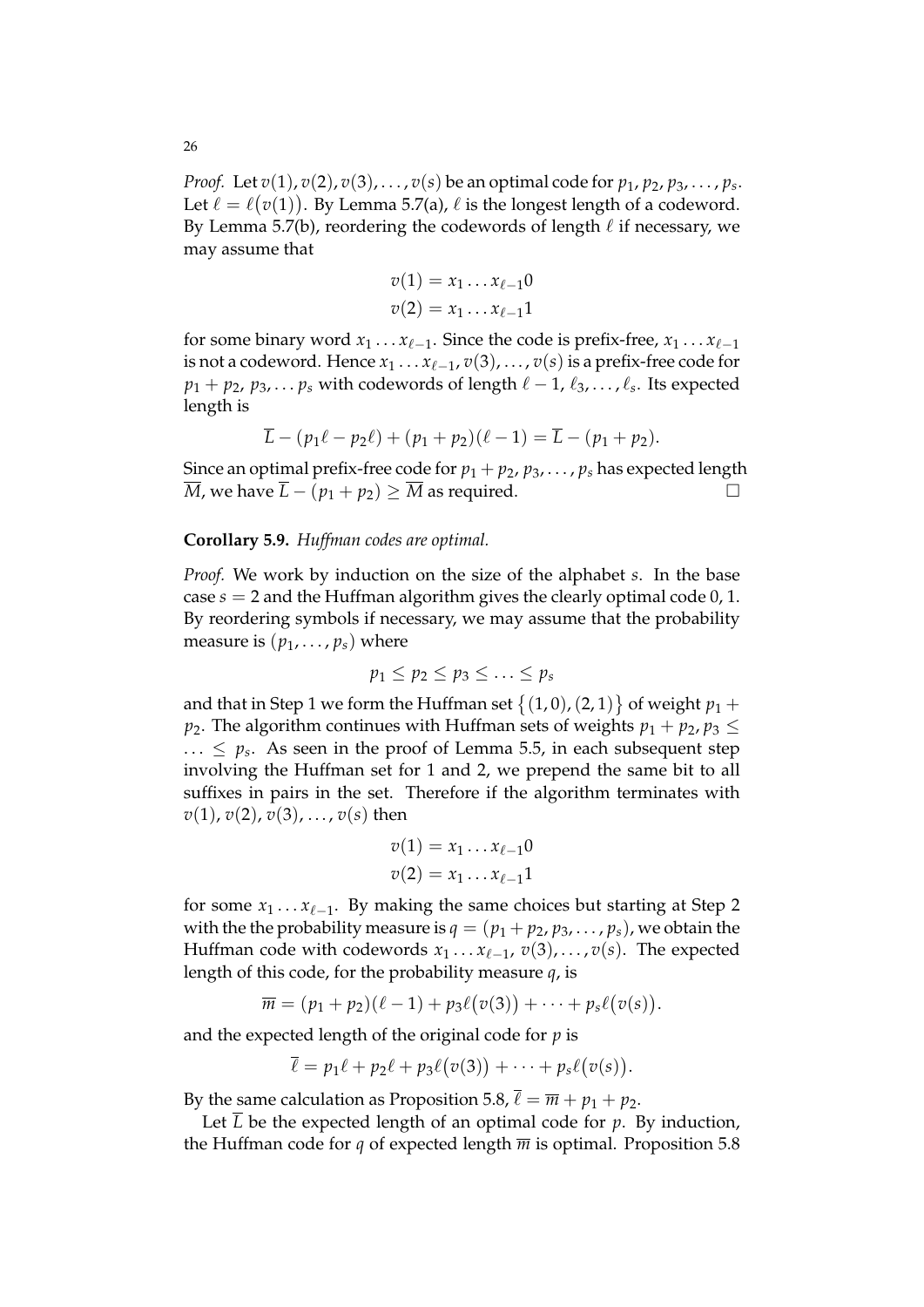#### 6. EXTRAS FOR PART A

This section is non-examinable and included for interest only.

*More on unique decipherability.* Recall from Definition 2.1 that  $\mathcal{A}^{\star}$  is the set of words (of any length) from the alphabet A. Given a binary code *C* and an encoder  $f : \mathcal{A} \to \mathcal{C}$ , define  $f^{\star} : \mathcal{A}^{\star} \to \{0,1\}^{\star}$  by

$$
f^{\star}(u_1,\ldots,u_s)=f(u_1)\ldots f(u_s)
$$

where the right-hand side is the concatenation of the codewords  $f(u_1)$ , ...,  $f(u_s)$  ∈ *C*. Earlier in §2 we said that *C* was uniquely decipherable if there was a unique way to decode each such concatenation. This is consistent with the following standard definition.

**Definition 6.1.** An encoder  $f : A \rightarrow C$  is *uniquely decipherable* if  $f^*$ :  $\mathcal{A}^{\star} \to \{0,1\}^{\star}$  is injective. If such an encoder exists we say that *C* is *uniquely decipherable*.

Our concentration on prefix-free codes is justified by the following proposition (proof temporarily deferred) and corollary.

**Proposition 6.2.** *A uniquely decipherable binary code C has*  $\sum_{v \in C} 2^{-\ell(v)} \leq 1$ *.* 

**Corollary 6.3.** *If C is a uniquely decipherable binary code then there is a prefixfree binary code with the same codeword lengths as C.*

*Proof.* Let C have codewords  $v(1)$ , . . . ,  $v(s)$  of lengths  $\ell_1$ , . . . ,  $\ell_s$ . By Proposition 6.2, we have  $\sum_{i=1}^s 2^{-\ell_i} \leq 1$ . Hence the lengths satisfy Kraft's Inequality. By the 'if' direction of Proposition 2.9, there is a prefix-free binary code with codewords of lengths  $\ell_1, \ldots, \ell_s$ . . — Пример, на производите на пример.<br>После на пример, на пример, на пример, на пример, на пример, на пример, на пример, на пример, на пример, на пр<br>После на пример, на пример, на пример, на пример, на пример, на пример,

Thus any uniquely decipherable binary code can be replaced with a prefix-free binary code without changing the expected codeword length.

There is a very nice proof of Proposition 6.2 using generating functions. For more on generating functions see Wilf's book *generatingfunctionology* (the 2nd edition is free on his website), or do our course MT354/454/5454 Combinatorics. It will be convenient to denote by  $[x^n]f(x)$  the coefficient of *x n* in a polynomial or power series.

*Proof of Proposition 6.2.* Suppose that *C* has  $a_\ell$  codewords of length  $\ell$  for  $\ell \in \mathbb{N}$ . Let *m* be the maximum length of a codeword. Let

$$
f(x) = a_1x + a_2x^2 + \cdots + a_mx^m,
$$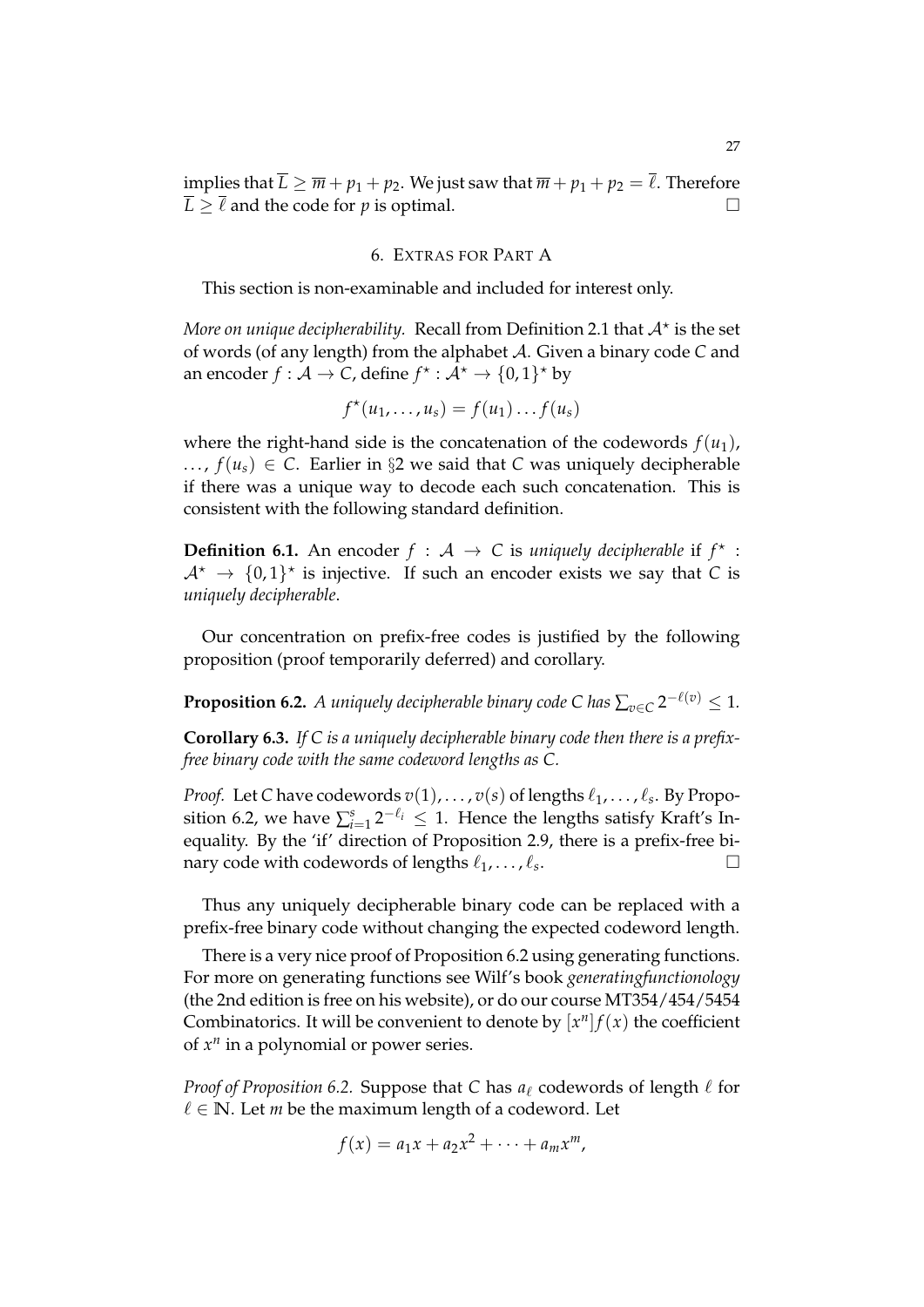chosen so that  $[x^n]f(x) = a_n$  for all  $n \in \mathbb{N}$ . We must show that  $f(\frac{1}{2})$  $(\frac{1}{2}) \leq 1.$ For  $n \in \mathbb{N}$ ,

$$
[x^n]f(x)^2 = \sum_{\substack{i,j \in \{1,\dots,k\} \\ i+j=n}} a_i a_j
$$

is the number of concatenated codewords *vw* of length *n*; the summand  $a_i a_j$  counts those concatenations where *v* has length *i* and *w* has length *j*. More generally, the coefficient of  $x^n$  in  $f(x)^t$  is the number of *t*-fold concatenated codewords of length  $n$ . Since there are  $2^n$  binary words of length *n*, and *C* is uniquely decipherable, we have

$$
[x^n]f(x) + [x^n]f(x)^2 + \cdots + [x^n]f(x)^n \le 2^n
$$

for all *n* ∈ **N**. The left-hand side is the coefficient of  $x^n$  in  $(1 - f(x))^{-1} =$  $1 + f(x) + f(x)^2 + \cdots$ . Hence, comparing coefficients,

$$
\frac{1}{1 - f(x)} \le 1 + 2x + 4x^2 + \dots + 2^n x^n + \dots = \frac{1}{1 - 2x} \tag{1}
$$

for all  $x < \frac{1}{2}$ . Evaluating both sides at  $\frac{1}{2} - \epsilon$  shows that  $1 - f(\frac{1}{2} - \epsilon) > 0$ for all  $\epsilon > 0$ . Hence  $f(\frac{1}{2} - \epsilon) < 1$  for all  $\epsilon > 0$ . Since f is continuous, it follows that  $f(\frac{1}{2})$  $\frac{1}{2}$ )  $\leq$  1, as required.

The following example should help you to see the main idea in the proof. It also shows a typical use of partial fractions to evaluate generating functions.

**Example 6.4.** The code  $\{0, 10, 11\}$  is prefix-free and so is uniquely decipherable. Let  $f(x) = x + 2x^2$  as in the proof and for  $n \in \mathbb{N}_0$ , let  $w_n$ be the number of concatenated codewords of total length *n*. For example,  $w_3 = 5$  counts 010, 011, 100, 110, 000; it is the coefficient of  $x^5$  in  $f(x) + f(x)^2 + f(x)^3$ . Correspondingly,  $[x^3]f(x)^2 = [x^3](x^2 + 4x^3 + 4x^4)$ counts the 4 concatenations 010, 011, 100, 110 and  $[x^3]f(x)^3$  counts 000. By  $(†)$  we have

$$
\sum_{n=0}^{\infty} w_n x^n = \frac{1}{1 - f(x)} = \frac{1}{1 - x - 2x^2} = \frac{2}{3(1 - 2x)} + \frac{1}{3(1 + x)}.
$$

Expanding each partial fraction as a geometric series we get

$$
w_n = \frac{2}{3}2^n + \frac{1}{3}(-1)^n
$$

for  $n \in \mathbb{N}_0$ . In particular,  $\lim_{n\to\infty} \frac{w_n}{2^n} = \frac{2}{3}$ . Thus of the 2<sup>*n*</sup> binary words of length *n*, about  $\frac{2}{3}$  are concatenations of codewords.

The general result is given by the following exercise: it needs the idea from Theorem 2.4.3 in Wilf's book.

**Exercise 6.5.** Suppose that *C* is a uniquely decipherable binary code. Let  $f(x)$  be as in the proof of Proposition 6.2.

(i) Show that there exists a unique  $\kappa \in \mathbb{R}$  with  $1 \leq \kappa \leq 2$  such that  $f(1/\kappa) = 1.$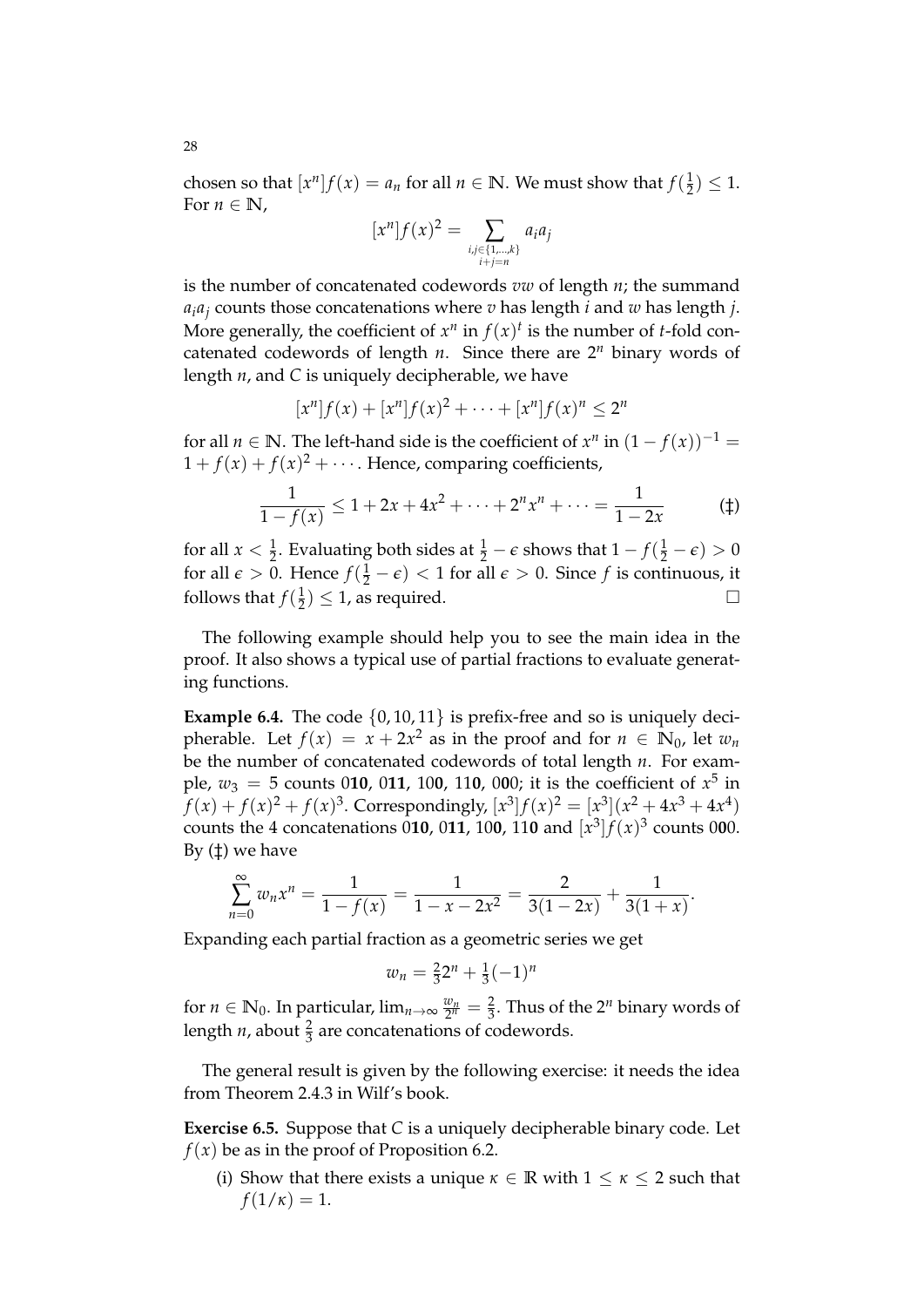(ii) Let  $w_n$  be the number of concatenated codewords of length  $n$ . Show that  $\lim_{n\to\infty} \frac{\log_2 w_n}{n} = \log_2 \kappa$ .

In particular, in the ideal situation for source encoding where Kraft's Inequality is an equality, so  $\sum_{v \in C} 2^{-\ell(v)} = 1$ , we have  $\kappa = 2$ . The exercise then says that (as seen in Example 6.4) a positive proportion of all binary words of length *n* are concatenations of codewords, provided *n* is sufficiently large.

Thus after source encoding a long message, the sequence of bits should look random. For example, splitting the source encoded message into blocks of 8 bits, we can expect each of the 256 binary words of length 8 to appear roughly equally often. This justifies our assumption in Part B that each symbol (here the symbols correspond to 8 bit binary words) sent across the noisy channel is equally probable.

For example, the graphs below show the frequencies of the 64 binary words of length 6 in the encoding of Chapter 1 of *Persuasion*, first by the inefficient ASCII encoding, and then by the optimal Huffman code. (See the MATHEMATICA notebook AustenHuffmanExample on Moodle.)

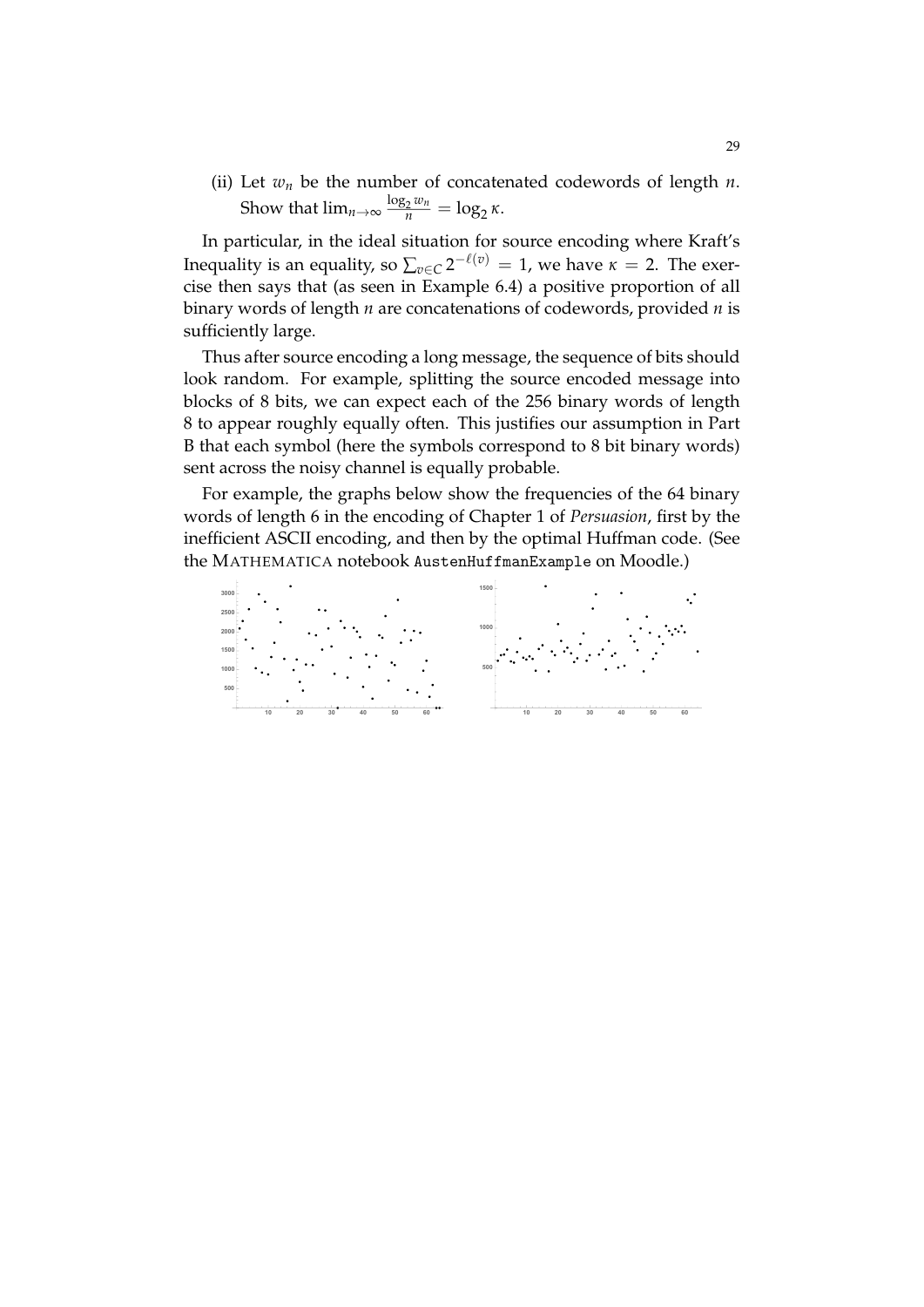## **(B) Channel coding**

## 7. CHANNEL CAPACITY

**Question.** How quickly can we communicate reliably through a noisy channel?

*Noisy channels.* In practice the communication channel might be the hard disk (or SSD) in your computer for communication through time, or the air carrying microwave radiation for communication by a mobile phone through space. We use the following mathematical abstraction.

**Definition 7.1.** Let A and B be alphabets. A *discrete memoryless channel* sends a symbol *α* ∈ *A* to *β* ∈ *B* with a fixed probability  $p_{\alpha\beta}$ .

Here 'memoryless' is the property that each transmission through the channel is independent of those before.

Denote by *X* the input symbol and *Y* the output symbol. Thus

$$
\mathbf{P}[Y=\beta|X=\alpha]=p_{\alpha\beta}
$$

for all  $\alpha \in A$  and  $\beta \in B$ . The matrix with rows labelled by A, columns labelled by *B* and entries  $p_{\alpha\beta}$  is called the *channel matrix*. Since  $\sum_{\beta \in \mathcal{B}} p_{\alpha\beta} =$  $\sum_{\beta \in \mathcal{B}} P[Y = \beta | X = \alpha] = 1$ , by the law of total probability, the channel matrices are stochastic: that is, every row has sum 1.

#### **Example 7.2.**

(1) In the introduction we saw the binary symmetric channel in which  $A = B = \{0, 1\}$  and each bit flips independent with probability p. The channel matrix and the corresponding diagram are:



(2) In the *binary erasure channel* with *erasure probability p*,  $A = \{0, 1\}$ and  $\mathcal{B} = \{0, \star, 1\}$ . Each sent bit is received as sent with probability  $1 - p$ , and otherwise erased by the channel: we model this by supposing that after an erasure, the special symbol  $\star$  is received. (Thus the receiver knows a bit was sent, but not what it was.)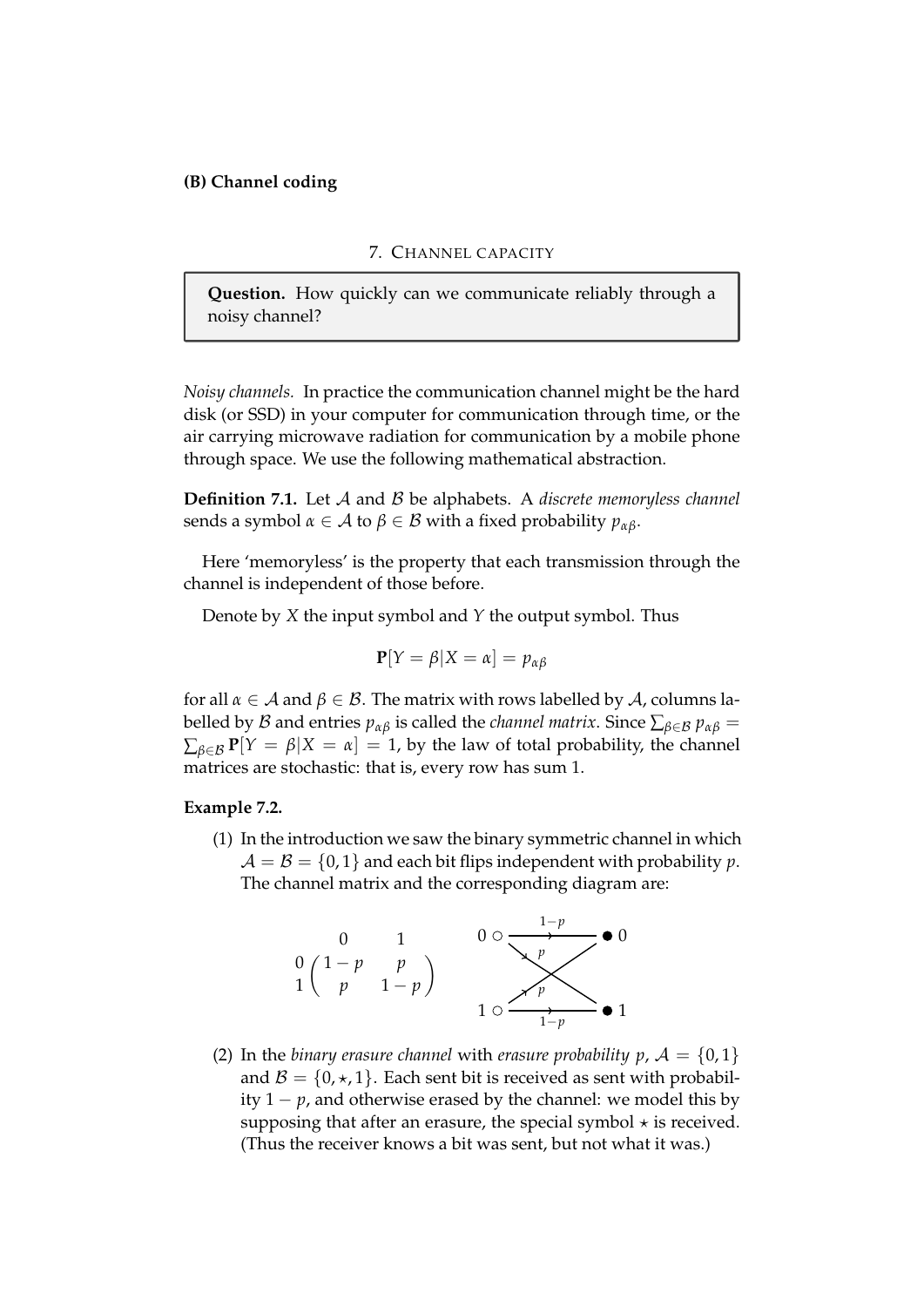The channel matrix and the corresponding diagram are:



(3) The *lazy typist* channel with *s* symbols has input alphabet  $A =$  $\{0, 1, \ldots, s - 1\}$  and the same output alphabet. The transition probabilities are

$$
\mathbf{P}[Y = x | X = x] = \mathbf{P}[Y = x + 1 \text{ mod } s | X = i] = \frac{1}{2}.
$$

When  $s = 4$  these are shown by the diagram in the margin, in which all arrows have the same probability  $\frac{1}{2}$ .

**Exercise 7.3.** Take  $s = 4$  in the lazy typist channel, so the input and output alphabets are  $\{0, 1, 2, 3\}$ .

- (a) Write down the channel matrix.
- (b) Find a way to encode the four messages A, T, G, C using 4 codewords of the same length so that the receiver can decode with zero probability of error.
- (c) Specify the decoding rule as a function from words in the output symbols  $\{0, 1, 2, 3\}$  to  $\{A, T, G, C\}$ .
- (d) For each message sent, how many symbols are required? For a perfect typist, how many symbols are required per message?

You are asked to generalize this to the case  $s = 2t$  on Problem Sheet 5 Question 3.

*Conditional entropy and the Chaining Rule.*

**Definition 7.4.** Let *X* and *Y* be discrete random variables taking values in sets A and B, respectively. The *conditional entropy of X given that*  $Y = \beta$ is defined by

$$
H(X|Y = \beta) = -\sum_{\alpha \in \mathcal{A}} P[X = \alpha | Y = \beta] \log_2 P[X = \alpha | Y = \beta].
$$

The *conditional entropy of X given Y* is defined by

$$
H(X|Y) = \sum_{\beta \in \mathcal{B}} \mathbf{P}[Y = \beta] H(K|Y = y).
$$

Observe that  $H(X|Y = \beta)$  is the entropy of the probability distribution on A in which  $p_{\alpha} = P[X = \alpha | Y = \beta]$  for each  $\alpha \in A$ . The conditional entropy of *X* given *Y* is then the expected value of  $H(X|Y = \beta)$  as  $\beta$ varies over B.

If you have seen conditional expectation, do not be confused into thinking that conditional entropies are random variables: they are just numbers, like usual entropies.

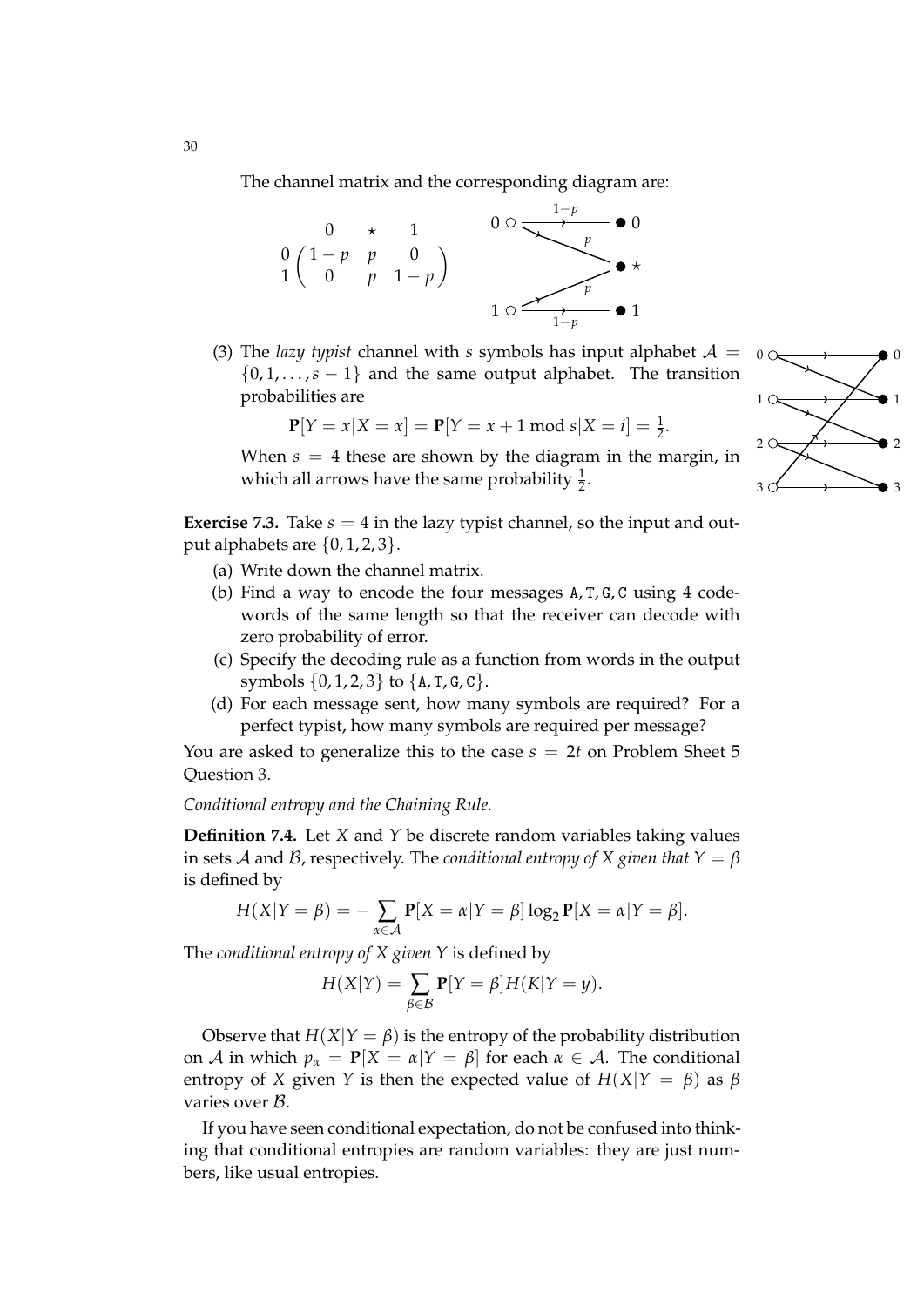**Exercise 7.5.** Fix  $s \in \mathbb{N}$ . Take the lazy typist channel with input and output alphabets  $A = B = \{0, 1, \ldots, s - 1\}$ . As usual, let *X* be the input symbol and let *Y* be the output symbol.

(i) Suppose that *X* is uniformly distributed on  $\{0, 1, \ldots, s - 1\}$ , so  $P[X = x] = \frac{1}{s}$  for each *x*. Find

$$
H(X), H(Y), H(X|Y = 0), H(X|Y), H(X,Y).
$$

(ii) Now suppose that  $s = 4$  and *X* is 0 with probability *q* and 1 with probability  $1 - q$ . Find

(a) 
$$
P[Y = 1 | X = 0], H(Y | X = 0), H(Y | X), P[Y = 1], H(Y);
$$

(b)  $P[X = 0|Y = 1], H(X|Y = 1), H(X|Y).$ 

The conditioning argument  $P[Y = \beta] = \sum_{\alpha \in A} P[Y = \beta | X = \beta]$  $\alpha$ **]P**[*X* =  $\alpha$ ] is often useful.

The answers are on the slides available from Moodle. The probabilities  $P[Y = \beta | X = \alpha]$  can easily be read from the channel matrix. But a user of the channel cares much more about the probabilities  $P[X = \alpha | Y = \beta]$ ; we have seen how to compute these using conditional probability, or Bayes' Law. For an analogy with medical testing, see Question 7 on Problem Sheet 1.

**Lemma 7.6** (Chaining Rule)**.** *Let X and Y be random variables. Then*

$$
H(X|Y) + H(Y) = H(X,Y).
$$

Intuitively, the chaining rule says that, after learning the *H*(*Y*) bits of information in *Y*, the pair  $(X, Y)$  is determined by a further  $H(X|Y)$  bits of information.

The two 'extreme' cases are important:

- If *X* and *Y* are independent then *Y* gives no information about *X* and  $H(X|Y) = H(X)$ : this follows from Lemma 4.4, that  $H(X, Y) =$  $H(X) + H(Y)$  when *X* and *Y* are independent.
- If *X* is determined by *Y* (more formally, *X* is a function of *Y*) then  $H(X|Y) = 0$  and  $H(X,Y) = H(Y)$ .

In Question 4 on Sheet 4 you are asked to use Gibbs' Inequality to generalize the first case by showing that  $H(X) > H(X|Y)$  with equality if and only if *X* and *Y* are independent.

If you are doing MT361/461/5461 Cipher Systems, then you will have already seen a proof of the Chaining Rule. Otherwise please do Question 5 on Sheet 4 which breaks it down into small steps.

In Example 7.5(ii) we saw that when  $s = 4$  and  $P[X = 0] = q$ ,  $P[X = 1]$ 1] = 1 − *q* we have  $H(X) = H(q, 1 - q)$  and  $H(Y|X) = 1$ . Hence

$$
H(X,Y) = H(Y|X) + H(X) = 1 + H(q, 1 - q)
$$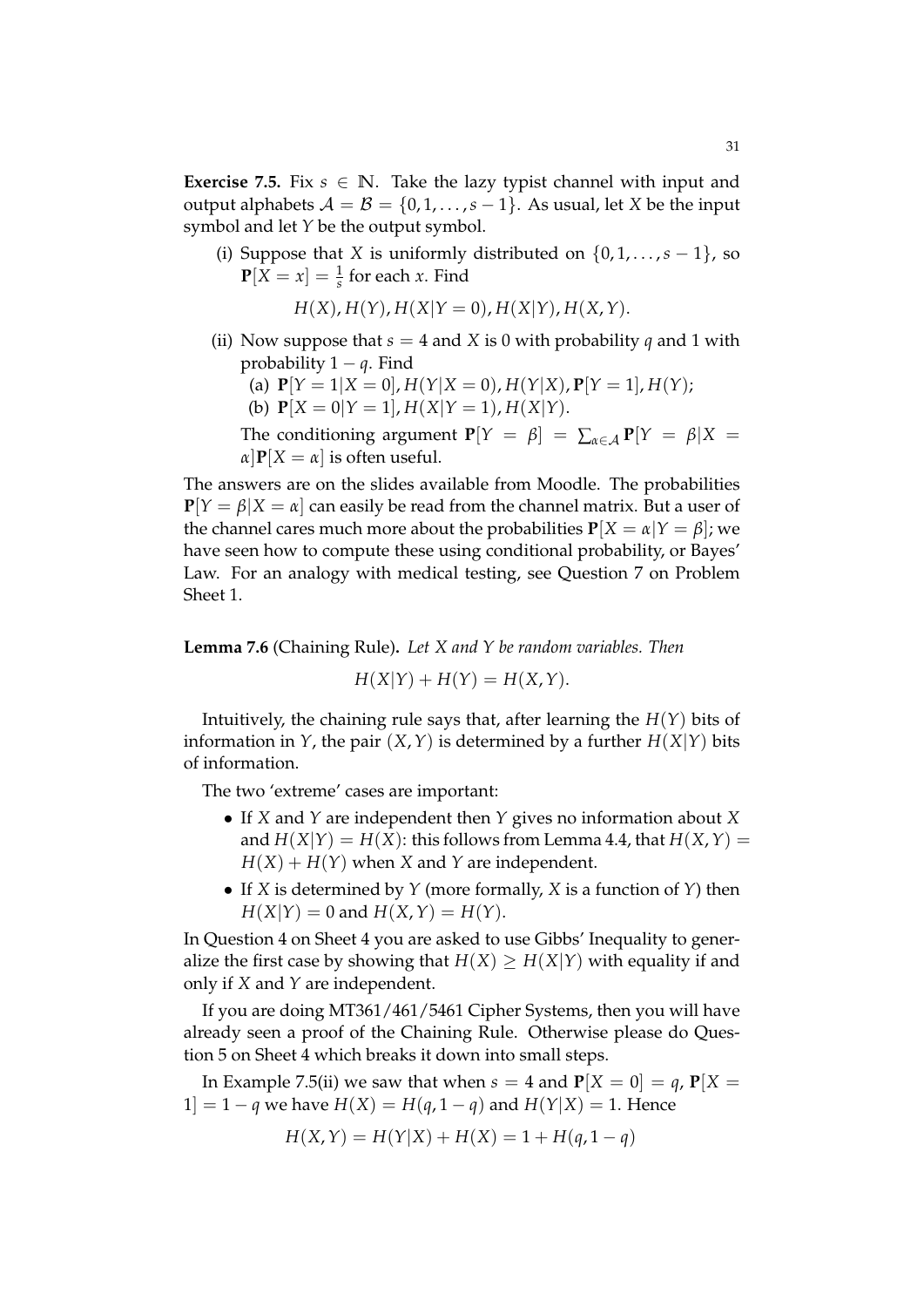Since  $H(Y) = 1 + \frac{1}{2}H(q, 1-q)$  and  $H(X|Y) = \frac{1}{2}H(q, 1-q)$ , applying the Chaining Rule the other way round gives

$$
H(X,Y) = H(X|Y) + H(Y) = 1 + H(q, 1-q).
$$

As expected we get the same answer. As expected by the remark before Lemma 7.6, the calculation using  $H(Y|X)$  was easier.

*Mutual information.* Interpreting number of bits of information as a measure of uncertainty, we interpret *H*(*X*|*Y*) as the *uncertainty that remains in X* after learning *Y*. Therefore  $H(X) - H(X|Y)$  is the *uncertainty in X* that *is removed by learning Y*; that is  $H(X) - H(X|Y)$  is the number of bits of **information that** *Y* **tells us about** *X*.

**Definition 7.7.** The *mutual information* of random variables *X* and *Y* is

$$
I(X;Y) = H(X) - H(X|Y).
$$

Since  $H(X) > H(X|Y)$  with equality if and only if X and Y are independent, we have  $I(X;Y) > 0$ , with equality if and only if *X* and *Y* are independent.

**Exercise 7.8.** Since entropies are positive,  $I(X;Y) \leq H(X)$ . When does  $I(X;Y) = H(X)$  hold?

**Example 7.9.** Let *X* be the roll of a fair die and let *Y* be the answer to the question 'Did you roll 1 or 2?'. Then

$$
H(X|Y) = \frac{1}{3}\log_2 2 + \frac{2}{3}\log_2 4 = \frac{5}{3}
$$

and so  $I(X;Y) = H(X) - H(X|Y) = log_2 6 - \frac{5}{3}$ . *Exercise:* compute  $I(Y; X) = H(Y) - H(Y|X)$ : is it intuitive that it is the same as  $I(X; Y)$ ?

**Exercise 7.10.** By the Chaining Rule  $H(X) - H(X|Y) = H(X) - (H(X,Y) H(Y)$  =  $H(X) + H(Y) - H(X, Y)$ . Write down the analogous formula for  $H(Y) - H(Y|X)$  and deduce that  $I(X;Y) = I(Y;X)$ .

Thus, as seen in Example 7.9 in a special case, *Y* is exactly as informative about *X* as *X* is about *Y*. This symmetry justifies representing conditional entropies and mutual information by Venn diagrams, such as the one below in which the shaded region represents *H*(*X*|*Y*).

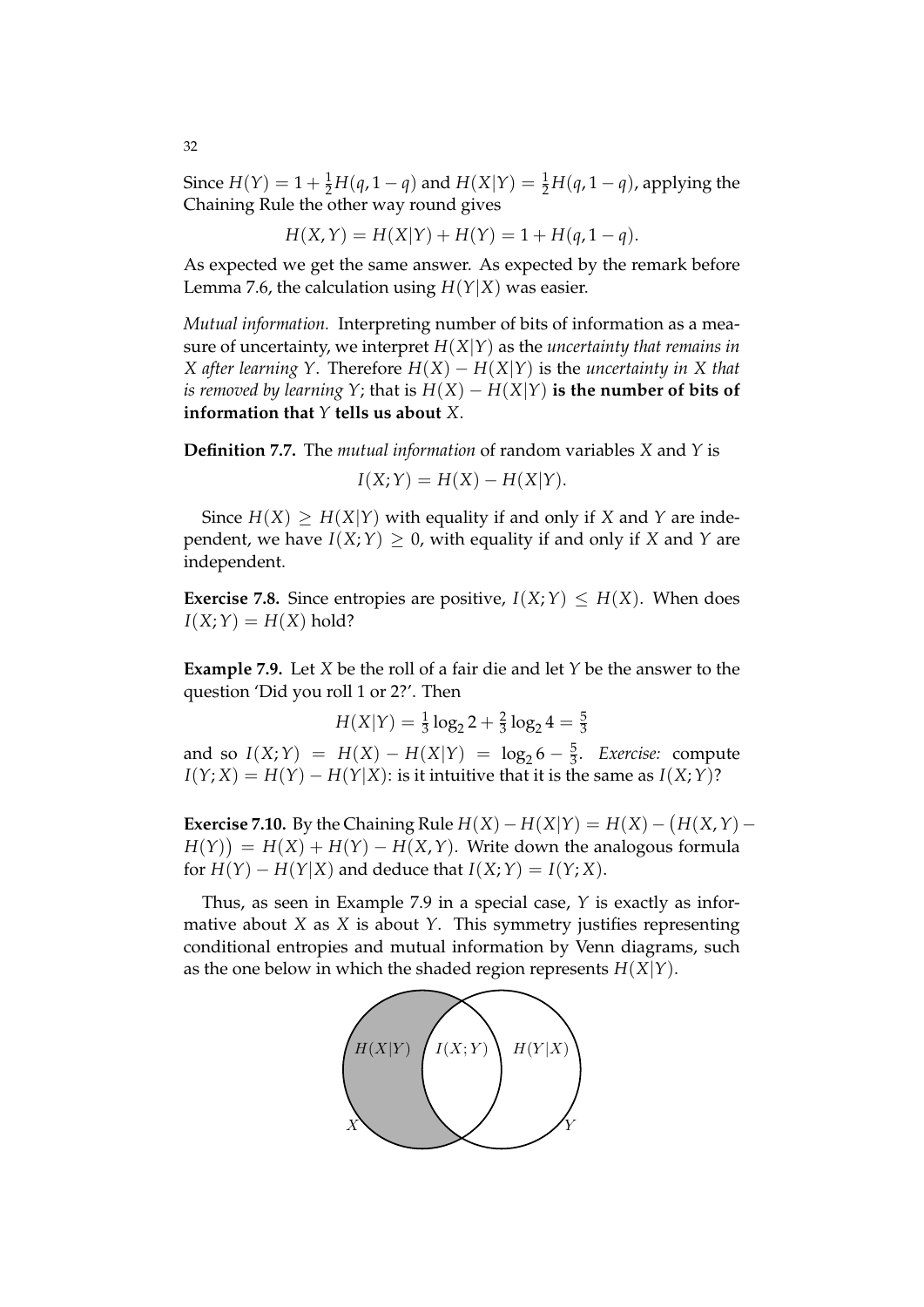**Example 7.11.** Let *X* and *Y* be the input and output symbols in the lazy typist channel with *s* symbols.

- (a) By Exercise 7.5(i), if all *s* input symbols have equal probability  $\frac{1}{s}$ then  $I(X; Y) = \log_2 s - 1$ .
- (b) Let *s* be even. Suppose that

$$
p_{\alpha} = \begin{cases} \frac{2}{s} & \text{if } \alpha \text{ is even} \\ 0 & \text{if } \alpha \text{ is odd.} \end{cases}
$$

Then *Y* is uniformly distributed so  $H(Y) = \log_2 s$  and  $I(X;Y) =$  $H(Y) - H(Y|X) = \log_2 s - 1.$ 

(c) Suppose that  $s = 4$  and  $p_0 = p_1 = \frac{1}{2}$ . Then *Y* has probability distribution ( $\frac{1}{4}$  $\frac{1}{4}$ ,  $\frac{1}{2}$  $\frac{1}{2}$ ,  $\frac{1}{4}$  $\frac{1}{4}$ , 0) and  $H(Y) = \frac{3}{2}$ . We have  $I(X;Y) = \frac{3}{2} - 1 =$ 1  $\frac{1}{2}$ . The maximum value of *I*(*X*;*Y*) is 1; by (b) the maximum is attained for  $p = (\frac{1}{4}, \frac{1}{4})$  $\frac{1}{4}$ ,  $\frac{1}{4}$  $\frac{1}{4}, \frac{1}{4}$  $\frac{1}{4}$ ) and  $p = (\frac{1}{2}, 0, \frac{1}{2}, 0)$ . *Exercise*: find another probability measure on *X* that maximizes *I*(*X*;*Y*).

Here, and in general, it is easiest to compute  $I(X;Y)$  using  $I(X;Y) =$  $H(Y) - H(Y|X)$ . To motivate the following definition, think of  $I(X;Y)$  as the amount of information a symbol  $\beta \in \mathcal{B}$  output by the channel tells us about the input symbol  $\alpha \in \mathcal{A}$ .

**Definition 7.12.** Let  $X \in \mathcal{A}$  be in the input symbol and let  $Y \in \mathcal{B}$  be the output symbol to a channel. The *capacity* of the channel is max*<sup>q</sup> I*(*X*;*Y*), where the maximum is taken over all probability measures *q* on A.

After entropy, this is the fundamental definition in this course.

## **Example 7.13.**

- (a) Let  $p \leq 1/2$ . The capacity of the Binary Symmetric Channel with error probability *p* is  $1 - H(p, 1 - p)$ .
- (b) The capacity of the Binary Erasure Channel with erasure probability *p* is  $1 - p$ . You are asked to show this in Question 1 on Problem Sheet 5. *Exercise:* draw a graph comparing (a) and (b).
- (c) We saw in Example 7.11 that for the lazy typist channel with  $s =$ 4, the maximum of  $I(X;Y)$  is 1. Correspondingly, we saw that it is possible to transmit 1 bit of information through the channel with zero probability of incorrect decoding, using the codewords  $\{0,2\} \subseteq \{0,1,2,3\}$ . In general for *s* symbols, the same argument shows that the maximum is  $\log_2 s - 1$ , so this is the capacity of the channel, and  $\log_2 s - 1$  bits can be sent with each use of the channel. (See Question 3 on Problem Sheet 5.)

*Statement of Shannon's Noisy Coding Theorem.*

**Theorem 7.14.** *Fix a discrete memoryless channel with input alphabet* A *and output alphabet* B *of capacity c.*

(a) Let  $\epsilon > 0$  be given. For every  $r < c$  there exists  $n \in \mathbb{N}$  and a code  $C \subseteq \mathcal{A}^n$  such that  $|C| \geq 2^{rn}$  and the error probability when C is used *to send codewords through the channel is less than e.*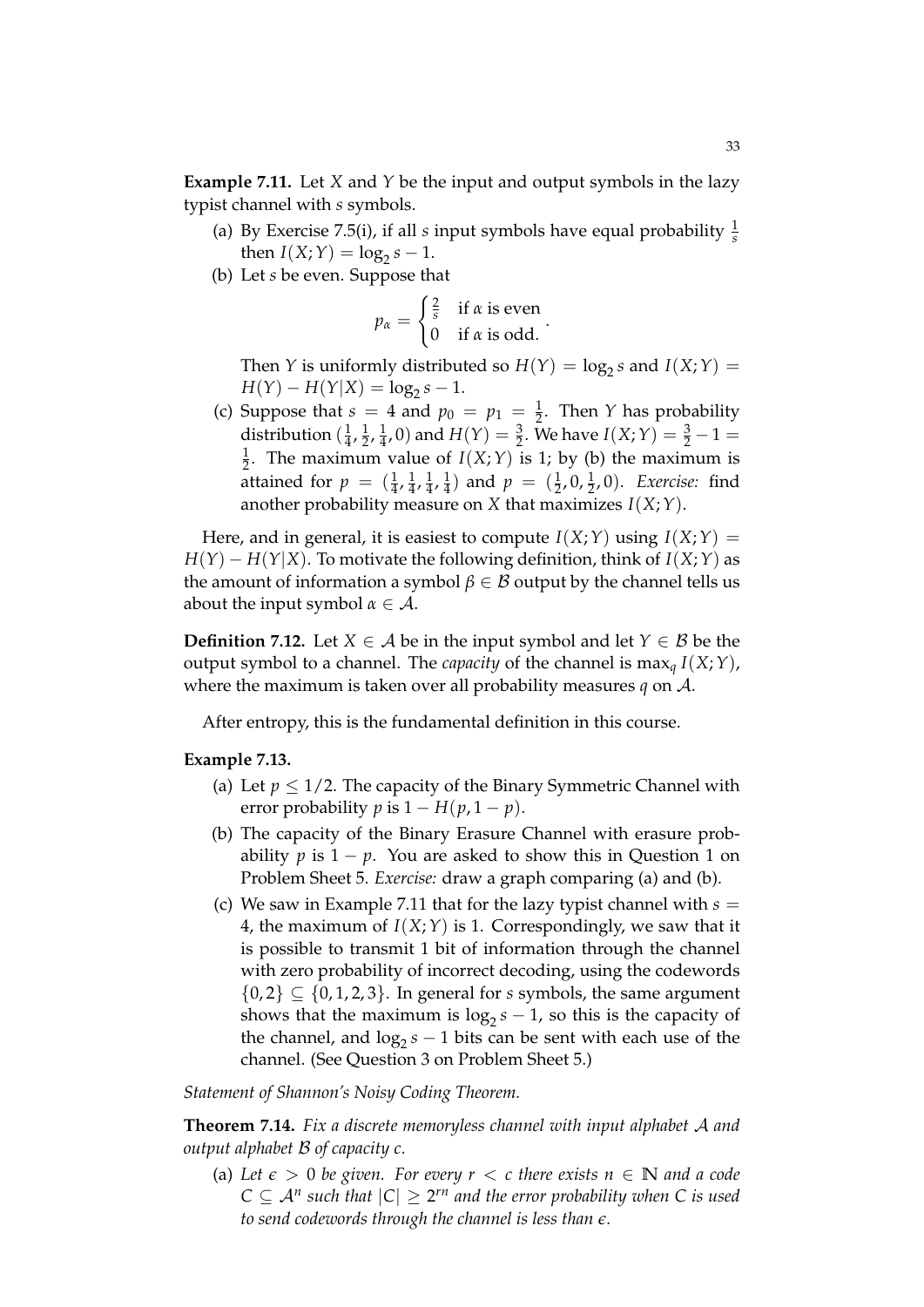(b) If  $r > c$  then, when n is large, it is impossible to find a code as in (a).

We make the following remarks:

- In fact we will have  $|C| \approx 2^{rn}$ : the inequality is necessary only because 2*rn* may not be an integer.
- For a codeword  $u \in C$ , we define the error probability for  $u$  to be the probability that when *u* is sent through the channel, and  $v$  is received,  $v$  is not decoded as  $u$ . The claim in (a) is that, by choosing the code *and decoding rule* suitably, we can make all these probabilities  $< \epsilon$ .

**Example 7.15.** Take the lazy typist channel on {0, 1, 2, 3}. The capacity of the channel is 1 by Example 7.11. In Example 7.3 we used the encoder

 $A \mapsto 00$ , T  $\mapsto 02$ , G  $\mapsto 20$ , C  $\mapsto 22$ .

and decoder 00, 01, 10, 11  $\mapsto$  A, and so on. By generalizing the encoder to *n*-tuples of symbols it is not hard to prove that (a) in Shannon's Noisy Coding Theorem holds.

Example 7.15 is slightly unusual in that we can take  $r = c$  and *n* does not need to be large. In general, as seen in the proof of Theorem 4.7 (Shannon's Source Coding Theorem), it is necessary to take *n* large.

8. NEAREST NEIGHBOUR DECODING AND HAMMING DISTANCE

**Question.** What decoding rule minimizes the probability of decoding error?

*Hamming distance.* In this section we answer the question above using ideas due to Hamming. These are developed more further in our course MT361/461/5461 Error-correcting Codes.

**Definition 8.1.** Let *A* be an alphabet. Let  $u, v \in A^n$  be words of length *n*. The *Hamming distance* between *u* and *v*, denoted *d*(*u*, *v*), is the number of positions in which *u* and *v* are different.

In mathematical notation,  $d(u,v) = |\{i \in \{1,2,\ldots,n\} : u_i \neq v_i\}|$ . We will usually abbreviate 'Hamming distance' to '*distance*'.

**Example 8.2.** Working with binary words of length 4 in  $\{0, 1\}^4$ , we have  $d(0011, 1101) = 3$  because the words 0011 and 1101 differ in their first three positions, and are the same in their final position. Working with words over the alphabet  $\{a, b, \ldots, z\}$ , we have  $d(\text{take}) = 1$  and  $d(\text{tale}, \text{tilt}) = 2.$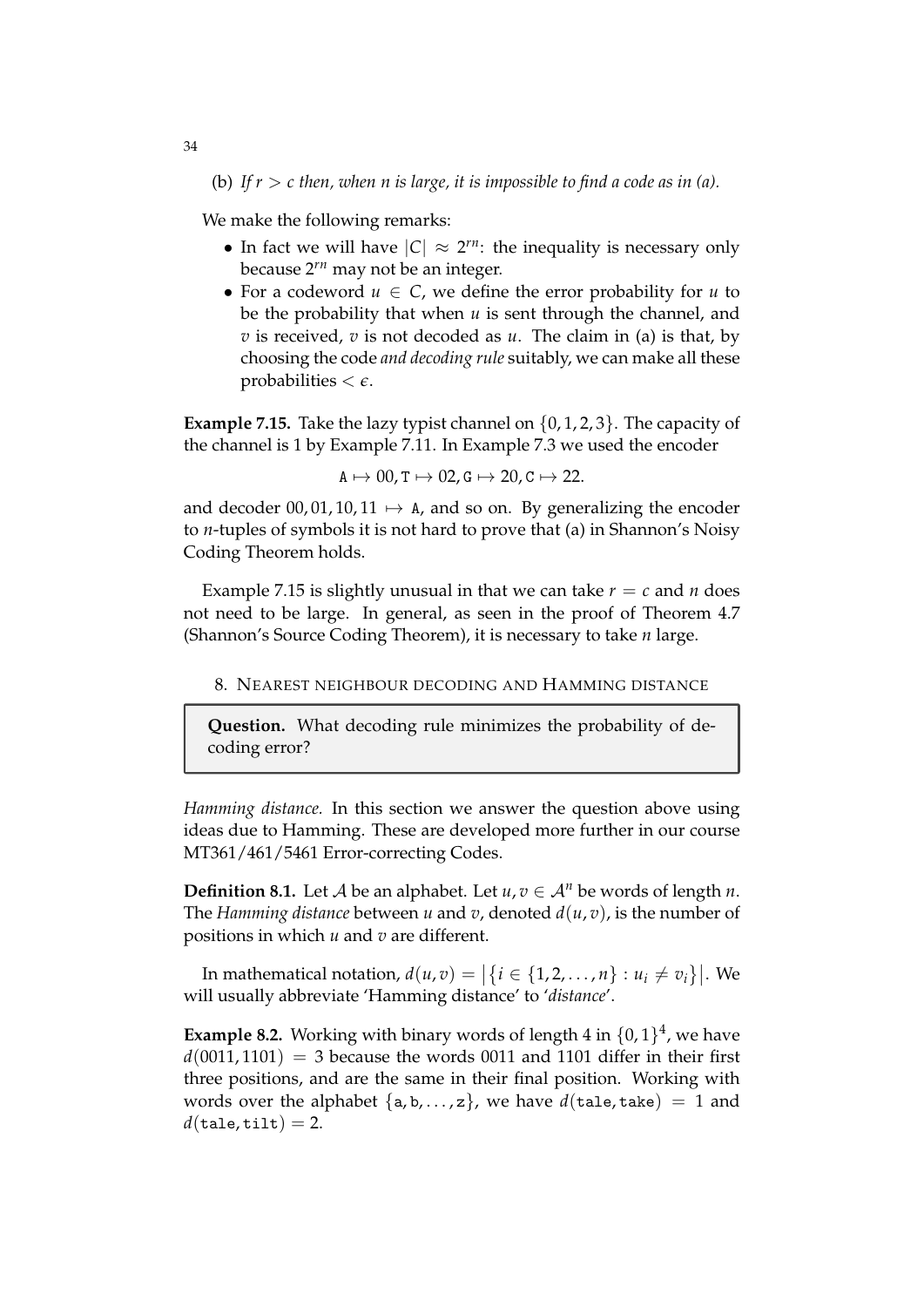**Theorem 8.3.** Let  $\mathcal A$  be an alphabet and let  $u, v, w \in \mathcal A^n$ .

- (a)  $d(u, v) = 0$  *if and only if*  $u = v$ ;
- (b)  $d(u, v) = d(v, u)$ ;
- (c)  $d(u, w) \leq d(u, v) + d(v, w)$ .

Part (c) is called the *triangle inequality*. As an exercise, find all English words *v* such that

$$
d(\mathtt{warm}, v) = d(\mathtt{cold}, v) = 2
$$

and check that the triangle inequality holds when *u*, *v*, *w* are warm, wall, cold, respectively.

If you have seen metric spaces then you may have noticed that Theorem 8.3 says that  $(A<sup>n</sup>, d)$  is a metric space.

*Binary Symmetric Channel.* In Exercise 1.9 Alice sent Bob a codeword *X* ∈ {000, 111} across the Binary Symmetric Channel with error probability *p*, and Bob received  $Y \in \{0, 1\}^3$ . We saw that  $P[Y = 111 | X = 000] = p^3$ ,  $P[Y = 110 | X = 000] = p^2(1 - p)$ , and so on.

In general, the power of *p* in  $P[Y = v|X = u]$  is the number of bits flipped by the channel. This is the Hamming distance  $d(u, v)$ . It is also the number of edges between *u* and *v* in the graph of  $\{0,1\}^3$ .

**Lemma 8.4.** *Suppose that*  $u \in \{0, 1\}^n$  *is sent through the* BSC(*p*)*. The probability that*  $v \in \{0, 1\}^n$  *is received is*  $p^{d(u,v)}(1-p)^{n-d(u,v)}$ .

**Theorem 8.5.** *Suppose that we use a binary code C of length n to send messages through the*  $BSC(p)$  *with*  $p < 1/2$ , and that each codeword in C is equally likely *to be sent. Let X be the sent codeword and Y the received word. For each*  $u \in C$ *,* 

$$
\mathbf{P}[X = u | Y = v] = p^{d(u,v)}(1-p)^{n-d(u,v)}c(v).
$$

*where*  $c(v)$  *does not depend on u. Hence*  $P[X = u|Y = v]$  *is maximized by choosing u to be the nearest codeword to v.*

The assumption that every codeword is equally likely to be sent is vital to Theorem 8.5.

For instance suppose that, as in the introduction, Alice sends Bob a 'yes'/'no' using the repetition code 111, 000. We saw in Question 5 on Sheet 1 that if 000 has probability  $\frac{1}{10}$  and 111 has probability  $\frac{9}{10}$ .

$$
\frac{\mathbf{P}[X = 000 | Y = 000]}{\mathbf{P}[X = 111 | Y = 000]} = \frac{27}{77} \approx 0.351.
$$

When 000 is received, it is almost three times as likely that 111 was sent as 000. Therefore, decoding by choosing *u* to maximize  $P[X = u|Y = v]$  Bob will always decode as 111. We conclude that this combination of code and channel is useless for communication.

The quantity  $P[X = u|Y = v]$  is the *likelihood* that we are correct in decoding a received word *v* by *u*. Here  $Y = v$  is the event we observe,

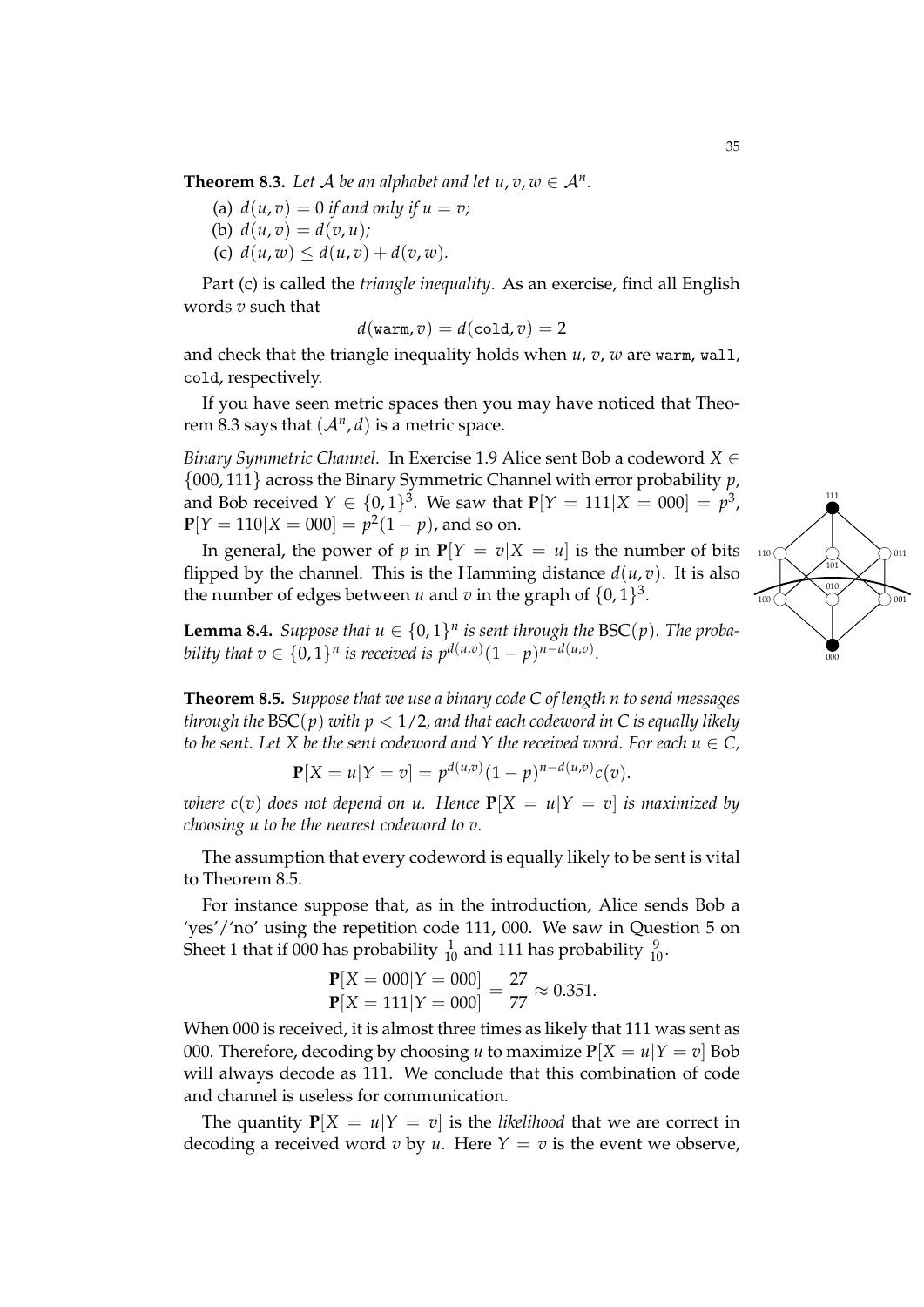and  $X = u$  is our inference; this is an example of *maximum likelihood decoding*. It is the right decoding strategy to use in Shannon's Noisy Coding Theorem.

We saw at the end of  $\S1$  that the binary string given by source coding a long text with a good code, such as a Huffman code, has each word in  $\{0,1\}^m$  about the same number of times, provided *m* is not too large. Therefore if we encode the text by splitting this binary string into words of length *m*, the hypothesis for Theorem 8.5 holds. A code *C* with 2*<sup>m</sup>* codewords is required.

### *Nearest neighbour decoding and Hamming balls.*

**Definition 8.6.** Let  $C \subseteq A^n$  be a code. Suppose that a codeword is sent through the channel and we receive the word *v*. To decide *v* using *nearest neighbour decoding* look at all the codewords of *C* and pick the one that is nearest, in Hamming distance to *v*, choosing arbitrarily if there are several equally close.

**Exercise 8.7.** Take the code  $C = \{00000, 11100, 00111, 11011\}$  from Question 4 on Problem Sheet 5. Show that the received words 00000, 01111 decode to 00000 and 00111 and that an arbitrary choice must be made to decode 01010.

**Definition 8.8.** Let  $A$  be an alphabet and let  $u \in A^n$ . The *Hamming ball* of *radius r* about *u* is the set

$$
B_r(u) = \{v \in A^n : d(u,v) \leq r\}.
$$

We saw in Exercise 8.7 that the Hamming balls of radius 1 about codewords are disjoint; therefore using this code, nearest neighbour decoding always finds the sent codeword when at most 1 error occurs. For example, the words in

 $B_1(11100) = \{11100, 01100, 10100, 11000, 11110, 11101\}$ 

decode to 11100. See Question 4 on Sheet 5 for a related example and the formal definition of a 1-error correcting binary code.

Let 0 denote the all-zeros word  $0...0$ . The table below shows the sizes of the Hamming balls of radius *r* about  $0000 \in \mathbb{F}_2^4$ . The second line shows the sizes of the shells: the words at distance exactly *r*.

|                                                                                                                                             |  | $0 \t1 \t2 \t3 \t4$ |  |
|---------------------------------------------------------------------------------------------------------------------------------------------|--|---------------------|--|
|                                                                                                                                             |  |                     |  |
| $\begin{array}{c cc}  B_r(\mathbf{0})  & 1 & 5 & 11 & 15 & 16 \\  B_r(\mathbf{0})  -  B_{r-1}(\mathbf{0})  & 1 & 4 & 6 & 4 & 1 \end{array}$ |  |                     |  |

**Lemma 8.9.** *Let*  $n \in \mathbb{N}$ *.* 

(a) 
$$
|\{v \in \{0,1\}^n : d(u,v) = s\}| = {n \choose s}
$$
.

(b)  $|B_r(\mathbf{0})| = \sum_{s=0}^r \binom{n}{s}$ *s* )*;*

The size of a Hamming ball does not depend on its centre.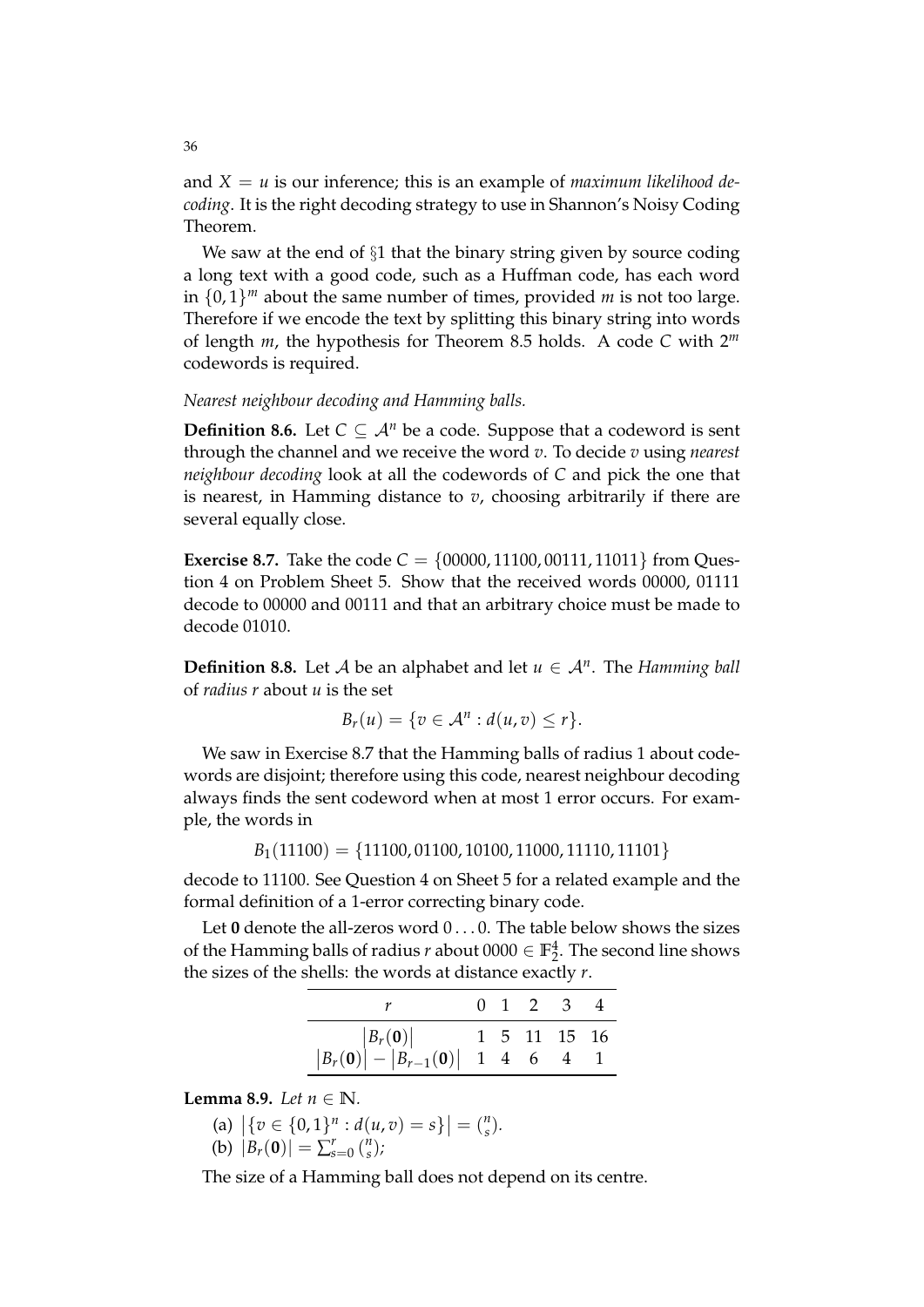*More on maximum likelihood decoding.* Consider the Binary Erasure Channel. Since any received bit is correct, it is natural to modify nearest neighbour decoding with a binary code  $C$  so that a received word  $v \in \{0, \star, 1\}^n$ is decoded as a closest codeword  $u \in C$ , *changing only the*  $\star$  *bits in v*.

**Example 8.10.** As in Exercise 8.7 let  $C = \{00000, 11100, 00111, 11011\}$ . The received words  $0000\star$ ,  $001\star\star$ , and  $00\star\star\star$  decode as 00000, 00111 and either 00000 or 00111, depending on an arbitrary choice. We saw in Exercise 8.7 that the distance between every pair of codewords in this code is 3, therefore any two errors can be corrected.

**Exercise 8.11.** Show that this modification of nearest neighbour decoding implements maximum likelihood decoding. That is, the codeword  $u \in C$ is chosen so that  $P[X = u | Y = v]$  is maximized.

#### 9. SHANNON'S NOISY CODING THEOREM FOR THE BSC(*p*)

To prove Shannon's Noisy Coding Theorem for the Binary Symmetric Channel we need some good bounds on the sizes of Hamming balls. The size does not depend on the centre, so we choose the all-zeros word **0**.

**Proposition 9.1.** *Let*  $n \in \mathbb{N}$  *and let*  $0 \leq r \leq n/2$ *. Let*  $h = H(\frac{r}{n})$  $\frac{r}{n}$ , 1 –  $\frac{r}{n}$ ). *Then*

$$
\frac{1}{n+1}2^{hn}\leq {n\choose r}\leq |B_r(\mathbf{0})|\leq 2^{hn}.
$$

*Proof.* Set  $p = r/n$ . Let *H* be the number of heads when a coin biased to lands heads with probability *p* is flipped *n* times. Thus *H* ∼ Bin(*n*, *p*) and  $P[H = s] = {n \choose s}$  $\int_{s}^{n} p^{s} (1-p)^{n-s}$ . (Some simulations are shown below.) Observe that  $P[H = s]$  is maximized when  $s = E[H] = pn = r$ . This explains the appearance of the entropy function:

$$
p^r (1-p)^{n-r} = 2^{\log_2(p^r(1-p)^{n-r})} = 2^{r \log_2 p + (n-r) \log_2(1-p)}
$$
  
= 
$$
2^{(p \log_2 p + (1-p) \log_2(1-p))n} = 2^{-H(p,1-p)n} = 2^{-hn}.
$$

For the lower bound we argue that since *H* takes  $n + 1$  different values, with its maximum at *r*, we have  $P[H = r] \geq \frac{1}{n+1}$ . Hence

$$
\binom{n}{r} p^r (1-p)^{n-r} \ge \frac{1}{n+1}
$$

and so

$$
\binom{n}{r} \le \frac{1}{n+1} \frac{1}{p^r (1-p)^{n-r}} = \frac{2^{hn}}{n+1}.
$$

For the upper bound, we use the inequalities seen in the proof of Theorem 8.5:  $(1-p)^n$  >  $p(1-p)^{n-1}$  > ... >  $p^s(1-p)^{n-s}$  >  $p^{s+1}(1-p)$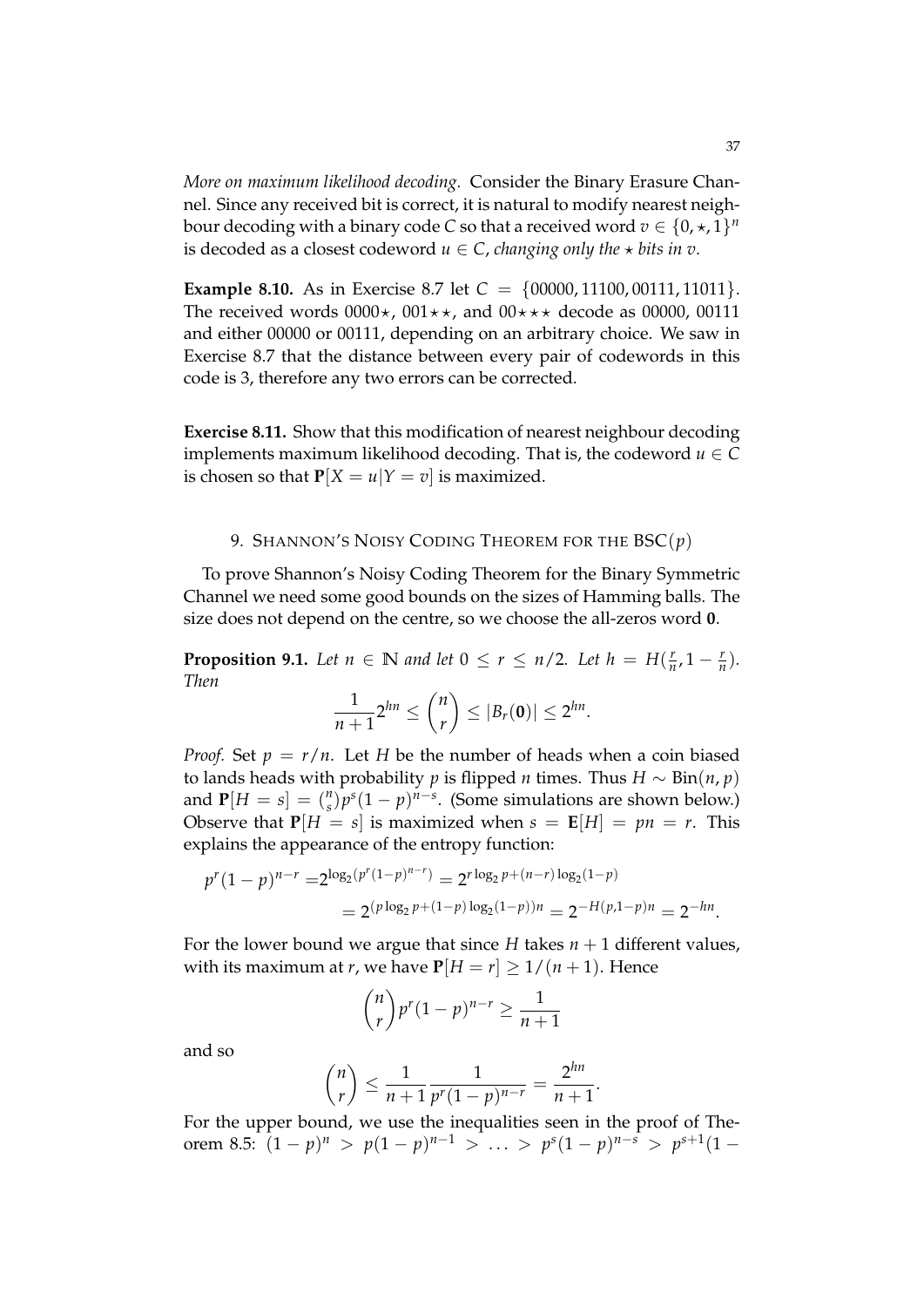*p*) *<sup>n</sup>*−(*s*+1) > . . . to get

$$
1 \geq \sum_{s=0}^r \binom{n}{s} p^s (1-p)^{n-s} \geq \sum_{s=0}^r \binom{n}{s} p^r (1-p)^{n-r}.
$$

Hence, using Lemma 8.9,

$$
|B_0(r)| = \sum_{s=0}^r \binom{n}{s} \le \frac{1}{p^r (1-p)^{n-r}} = 2^{hn}
$$

as required. [In the lecture I got lost at this step, but it follows immediately from the previous line.]

Another tool we need is linearity of expectation. This is stated formally in Lemma 1.19. For two real valued random variables *X* and *Y* it says  $\mathbf{E}[X+Y] = \mathbf{E}[X] + \mathbf{E}[Y].$ 

## **Exercise 9.2.**

- (a) Let *X*, *Y* be independent rolls of a fair die. Let  $Z = X$ . Find  $E[X]$ ,  $\mathbf{E}[X+Y]$ ,  $\mathbf{E}[X+Z]$ ,  $\mathbf{E}[X+Y+Z]$ . [*Hint:* the hard way to compute  $\mathbf{E}[X + Y]$  is to use its probability distribution on  $\{2, \ldots, 12\}$ , namely  $(\frac{1}{36}, \frac{2}{36}, \ldots, \frac{6}{36}, \ldots, \frac{2}{36}, \frac{1}{36})$ . The easy way is to use linearity of expectation.]
- (b) Let *F* be the flip of a coin biased to lands heads with probability *p* and let

$$
X = \begin{cases} 1 & \text{if } F = \text{heads} \\ 0 & \text{if } F = \text{tails.} \end{cases}
$$

Then

$$
\mathbf{E}[X] = 1 \times \mathbf{P}[F = \text{heads}] + 0 \times \mathbf{P}[F = \text{tails}]
$$
  
= 1 \times p + 0 \times (1 - p)  
= p.

Thus the expectation of an 'indicator' random variable such as *X* is the probability of the event defining it. We use this to find  $\mathbf{E}[g_i(v)]$  in (2) in the proof below.

(c) Suppose that 4 boys and 8 girls sit in a circle, choosing seats at random. On average, how many girls have a boy to their right? *Outline solution.* Number chairs from 0 to 11. Define

 $X_i =$  $\int$  1 if chair *i* has a girl and chair *i* + 1 (mod 12) has a boy 0 otherwise. .

Show, using the idea in (b) that  $\mathbf{E}[X_i] = \frac{8}{12} \times \frac{4}{11}$  and hence that the expected number of *GB* pairs is  $12 \times \frac{8}{12} \times \frac{4}{11} = \frac{32}{11}$ . Find the expected number of *GG*, *BG* and *BB* pairs similarly.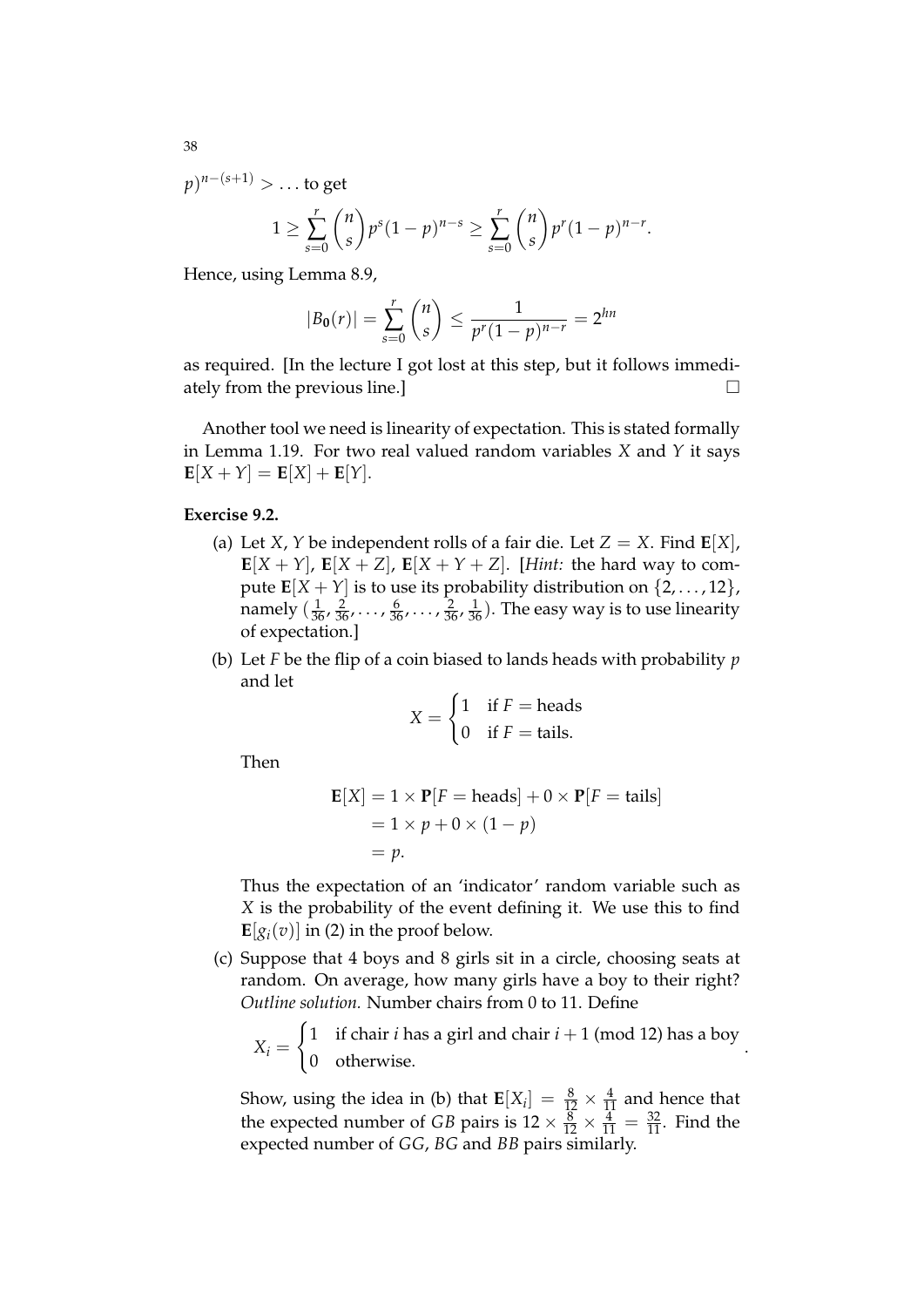To reduce the technicalities in the proof, we simplify the Binary Symmetric Channel as follows.

**Definition 9.3.** Given  $0 < p < 1/2$  and  $n \in \mathbb{N}$  such that  $pn \in \mathbb{N}$ , the Toy BSC(*p*, *n*) is the channel with input and output alphabets  $\{0, 1\}^n$  such that when  $u \in \{0,1\}^n$  is sent, exactly *pn* of the positions of *u* flip.

As motivation, observe that if *F* is the number of flips then  $F \sim Bin(n, p)$ and so **Var**  $F = np(1 - p)$ . By Chebychev's Inequality (see Problem Sheet 1, Question 5), we have

$$
\mathbf{P}\big[|F - pn| > \epsilon n\big] \le \frac{np(1-p)}{n^2 \epsilon^2} = \frac{p(1-p)}{\epsilon^2} \frac{1}{n} \to 0 \text{ as } n \to \infty \qquad (†)
$$

for any  $\epsilon > 0$ . Therefore the number of flips is concentrated around pn, and the channel behaves like the Toy  $BSC(p, n)$ . The histograms below show the number of flips for  $p = \frac{1}{3}$  simulating by 10000 samples the number of flips when  $n = 10$ , 100 and 1000 bits are sent.



How small must  $\epsilon$  be for the event  $|F - \frac{1}{3}n| > \epsilon n$  never to occur in the simulation? When  $n = 10$ , every number occurred, so the least  $\epsilon$  is  $\frac{2}{3}$ ; when  $n = 100$ , every sample was within 20 of the mean, so we can take  $\epsilon = \frac{20}{100} = 0.2$ ; when  $n = 1000$ , we can take  $\epsilon = \frac{60}{1000} = 0.06$ . This 'concentration of measure' is also predicted by the Weak Law of Large Numbers or the Central Limit Theorem.

**Lemma 9.4.** Let  $c_n$  be the capacity of the Toy BSC( $p, n$ ). We have

$$
\frac{c_n}{n} \to 1 - H(p, 1 - p)
$$

 $as n \rightarrow \infty$ .

*Proof.* See Question 5 on Problem Sheet 6 and the model answers. □

Since *n* is part of the definition of the Toy BSC, the statement of Theorem 7.14 changes slightly.

**Proposition 9.5.** Let  $h = H(p, 1-p)$ . Let  $r < 1-h$ . Let  $\epsilon > 0$  be given. Pro- $\sigma$  *vided n is sufficiently large, there exists a binary code C of size*  $\geq 2^{rn}$  *such that when C is used to communicate on the Toy* BSC(*p*, *n*) *using nearest neighbour decoding, the error probability is*  $\lt \epsilon$ *.*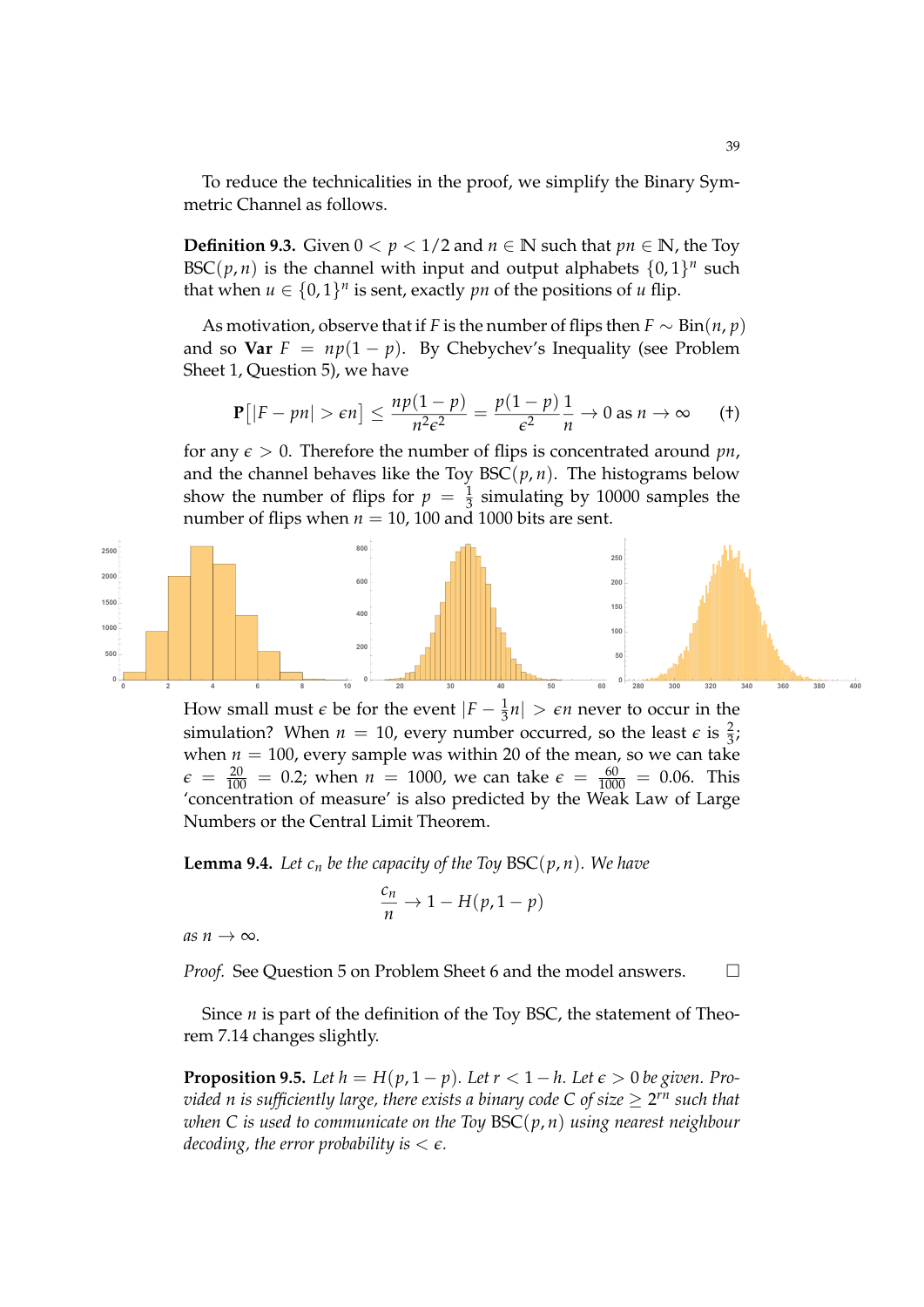Shannon's great insight was that choosing the code at random is likely to work. To go from this to a *particular* code that works, we need this basic lemma. In words it says 'not everyone can be strictly above average'. I hope this convinces you it's true: if not, see Problem Sheet 7. Applications of this lemma are sometimes called the 'First Moment Method'.

**Lemma 9.6.** *If*  $X : \Omega \to \mathbb{R}$  *is a random variable then there is an outcome*<br> $\omega \in \Omega$  such that  $X(\omega) \leq \mathbf{F}[X]$  $\omega \in \Omega$  *such that*  $X(\omega) \leq E[X]$ *.* 

For technical reasons we must choose twice as many codewords as are eventually required. Set  $M = 2\lceil 2^{rn} \rceil$  and let  $U(1), \ldots, U(M) \in \{0, 1\}^n$ be codewords, chosen independently and uniformly at random. We now have two probability spaces: to distinguish them we write

- $P_{ch}$  for probabilities computed using the channel, such as  $P[Y =$  $v|X = u$ , the probability that when *u* is sent, *v* is received;
- $P_{code}$  and  $E_{code}$  for probabilities and expectations depending on the random choice of code; for instance,  $P[U(1) = u] = \frac{1}{2^n}$  for each  $u \in \{0,1\}^n$ , since codewords are chosen uniformly at random.

We are now ready for the proof.

*Proof of Proposition 9.5.* Let  $P_i$  be the probability that, given  $X = U(i)$  is sent, the received word *Y* is not decoded as *U*(*i*) using nearest neighbour decoding.

*Step* 1*: Upper bound on P<sup>i</sup> .* Conditioning on *Y* we have

$$
P_i = \sum_{v \in \{0,1\}^n} \mathbf{P}[Y = v | X = U(i)] \begin{cases} 1 & \text{if } v \text{ is not decoded as } U(i) \\ 0 & \text{otherwise.} \end{cases}
$$

By definition of the Toy BSC,  $d(U(i), v) = pn$ . If there are no codewords *U*(*j*) ∈ *B*<sub>*pn*</sub>(*v*) then *v* is decoded as *U*(*i*). If *U*(*j*) ∈ *B*<sub>*pn*</sub>(*v*) then either  $d(U(i), v) < pn$  and  $U(i)$  is preferred to  $U(i)$  in nearest neighbour decoding, or  $d(U(j), v) = pn$  and, assuming the worst case,  $U(j)$  may be chosen in preference to  $U(i)$ . Hence for each  $v \in \{0,1\}^n$ ,

 $\int$  1 if *v* is not decoded as *U*(*i*) 0 otherwise  $0 \text{ otherwise}$   $\{j : j \neq i, U(j) \in B_{pn}(v)\}.$ 

Set  $g_i(v) = |\{j : j \neq i, U(j) \in B_{pn}(v)\}|$ . We have shown that

$$
P_i \leq \sum_{v \in \{0,1\}^n} \mathbf{P}[Y=v|X=u(i)]g_i(v).
$$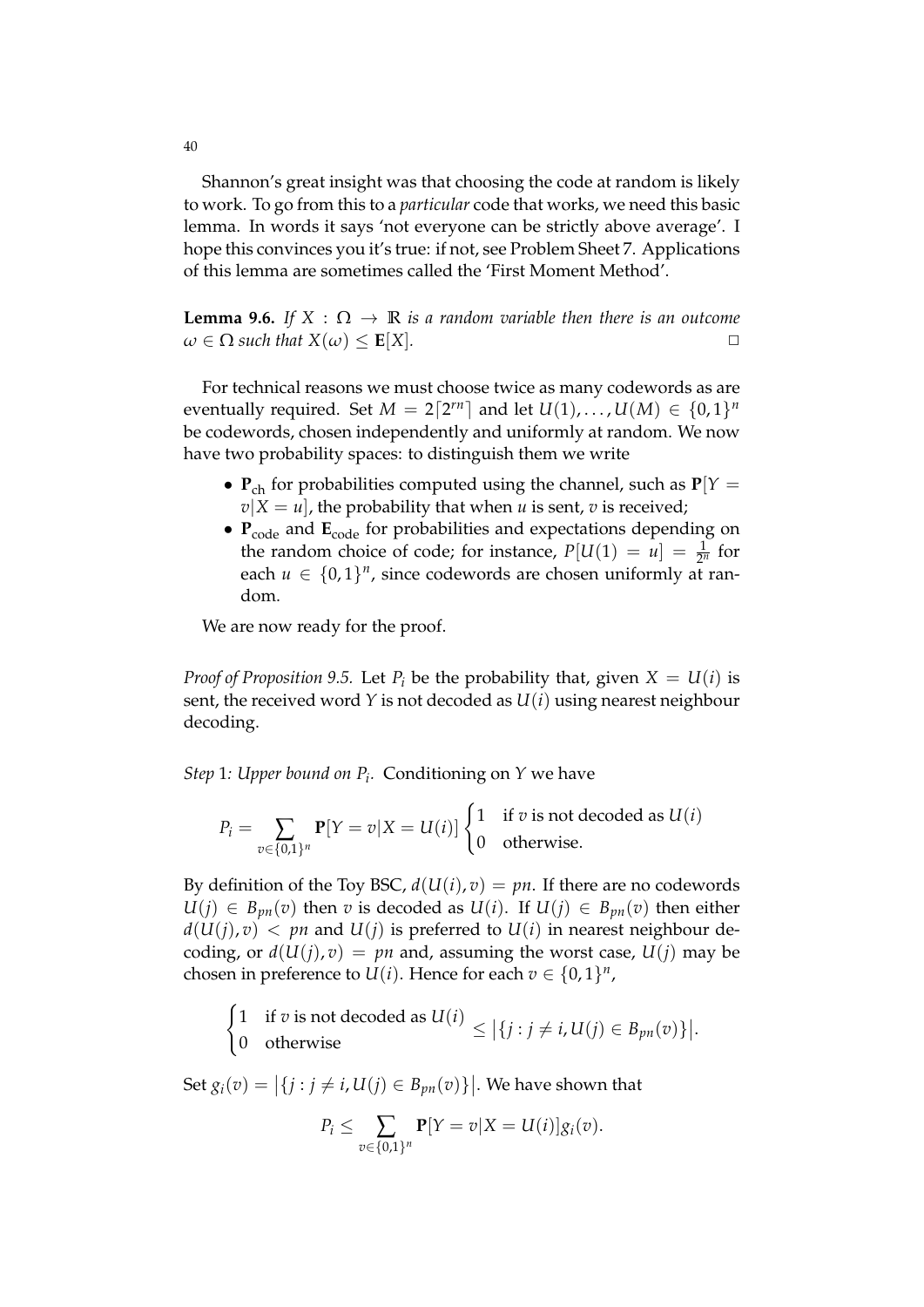*Step* 2*: Expectations.* We now find the expectation of *P<sup>i</sup> in the probability space of the random code* of  $P_i$ . Note that  $g_i(v)$  depends only on the  $U(j)$ for  $j \neq i$ , whereas  $P[Y = v | X = U(i)]$  depends only on  $U(i)$ . Therefore  $P[Y = v|X = U(i)]$  and  $g_i(v)$  are independent random variables. Hence

$$
\mathbf{E}_{code}[\mathbf{P}[Y=v|X=U(i)]g_i(v)]=\mathbf{E}_{code}[\mathbf{P}[Y=v|X=U(i)]]\mathbf{E}_{code}[g_i(v)].
$$

Since  $U(i)$  is uniformly distributed on  $\{0,1\}^n$ , so is the received word *Y* when  $U(i)$  is sent. Hence  $\mathbf{E}_{code}[\mathbf{P}[Y = v | X = U(i)]] = 1/2^n$ . (For full details see Question 1 on Problem Sheet 7.) We may write

$$
g_i(v) = \sum_{j \neq i} \begin{cases} 1 & \text{if } U(j) \in B_{pn}(v) \\ 0 & \text{otherwise.} \end{cases}
$$

By the same argument as Exercise 9.2(b) and linearity of expectation we have

$$
\mathbf{E}_{code}[g_i(v)] = \sum_{j \neq i} \mathbf{P}[U(j) \in B_{pn}(v)].
$$

By Lemma 8.9,  $|B_{pn}(v)| \leq 2^{hn}$ . Since  $U(j)$  is distributed uniformly at random on  $\{0,1\}^n$ , it follows that  $P[U(j) \in B_{pn}(v)] \leq 2^{hn}/2^n$ . Since  $|C| = M$ ,

$$
\mathbf{E}[g_i(v)] \leq \frac{(M-1)2^{hp}}{2^n} \leq \frac{2\lceil 2^{rn} \rceil 2^{hn}}{2^n}.
$$

Since  $2\lceil 2^{rn} \rceil \leq 2(2^{rn} + 1) = 2^{rn+1} + 2 \leq 2^{rn+2}$  [details added] (this bound is very crude) we have

$$
\mathbf{E}[g_i(v)] \le 2^{rn+2+hn-n} = 2^{(r+h-1+\frac{2}{n})n} = 2^{(-\eta+\frac{2}{n})n}
$$

where  $\eta = 1 - r - h$ . [**Typo**  $1 - r + h$  **corrected to**  $1 - r - h$ ] By our choice of *r*, we have  $\eta > 0$  and so  $-\eta + \frac{2}{n} < -\eta/2$  for *n* sufficiently large and  $\mathbf{E}[g_i(v)] \leq 2^{-\eta n/2}$ . Therefore

$$
\mathbf{E}_{code}\big[\mathbf{P}[Y=v|X=U(i)]\big]\mathbf{E}_{code}[g_i(v)] \leq 2^{-n}2^{-\eta n/2}.
$$

Summing over all  $v \in \{0, 1\}^n$  we get  $\mathbf{E}_{code}[P_i] \leq 2^{-\eta n/2}$ .

*Step* 3*:* We pick a code. Let  $P = \frac{1}{M} \sum_{i=1}^{M} P_i$ . By linearity of expectation and the bound just proved, [**Typo:** *m* **in upper bound below corrected to** *M*]

$$
\mathbf{E}_{code}[P] = \frac{1}{M} \sum_{i=1}^{M} \mathbf{E}[P_i] \le \frac{1}{M} \sum_{i=1}^{M} 2^{-\eta n/2} = 2^{-\eta n/2}.
$$

Hence there exists a *particular code* C<sup>\*</sup> such that, for this code,  $\frac{1}{M}\sum_{i=1}^{m}P_i \leq$  $2^{-\eta n/2}$ .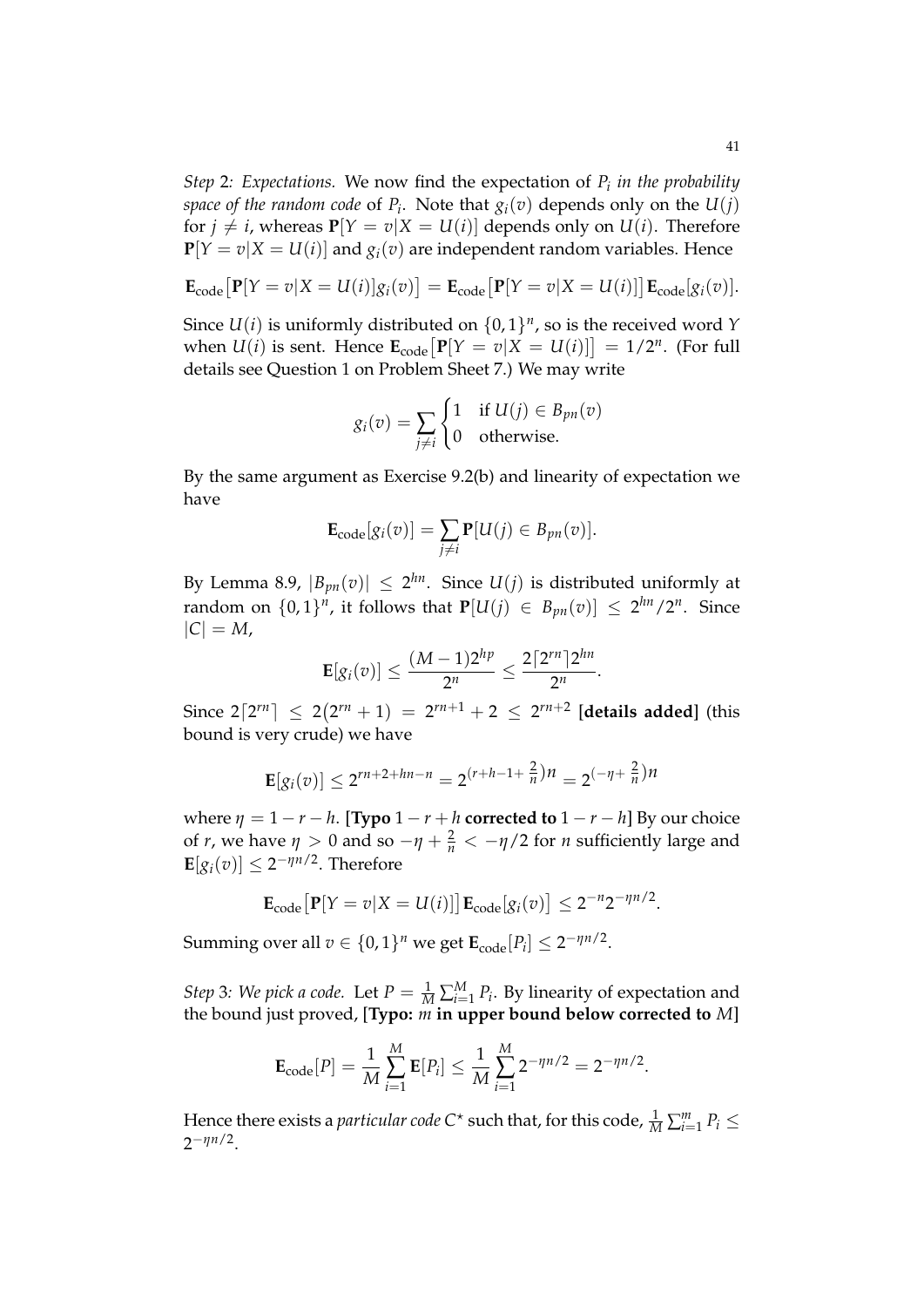*Step* 4*:* We use  $C^*$  to find a suitable code. Recall that  $M = 2\lceil 2^{rn} \rceil$  and so  $M/2 \ge 2^{rn}$ . We may relabel the codewords in  $C^*$  so that  $P_1 \le \ldots \le$  $P_{M/2} \leq P_{M/2+1} \ldots \leq P_M$ . By our choice of  $C^*$ ,

$$
M2^{-\eta n/2} \ge P_1 + \cdots + P_{M/2} + P_{M/2+1} + \cdots + P_M \ge \frac{M}{2} P_{M/2}.
$$

Cancelling *M*, we get  $P_{M/2} \leq 2 \times 2^{-\eta n/2}$  and so

$$
P_1 \leq \ldots \leq P_{M/2} \leq 2 \times 2^{-\eta n/2}.
$$

The right-hand side tends to 0 as  $n \to \infty$ . Therefore when *n* is sufficiently large,  $P_1, \ldots, P_{M/2} < \epsilon$ . The code  $\{u(1), \ldots, u(M/2)\}$  therefore is as required. quired.  $\Box$ 

This proof will take a lot of thinking about.

- Question 1 on Problem Sheet 7 asks you to fill in the details in the argument at the start of Step 2. This should clarify the role played by the two different probability spaces.
- Question 2 then asks you to adapt the proof to the Toy Binary Erasure Channel, in which exactly *pn* bits are erased.

*Extra: Shannon's Noisy Coding Theorem for the normal Binary Symmetric Channel.* The proof above for the Toy BSC can be adapted, but there are several technical points that have to be addressed. See Question 6 on Problem Sheet 6 and the model answers for a detailed proof.

In outline: using  $(t)$  we may choose  $n^*$  so that if *F* is the number of errors in the channel when a binary word of length  $n^*$  is sent, then  $P[|F$  $p n^*$   $> \epsilon n$   $] < \epsilon/2$ . Thus in the typical case the BSC behaves very like the Toy BSC. In the atypical case, we make the worst case assumption that nearest neighbour decoding *never* succeeds. This increases the upper bound for each *P<sub>i</sub>* by  $\epsilon/2$ , but still by taking *n* sufficient large (with  $n >$  $n<sup>*</sup>$ ), each step in the proof can be adapted.

### 10. CONVERSE IN SHANNON'S NOISY CODING THEOREM

The proof depends on two inequalities, both of interests in their own right.

- The *Data-Processing Inequality* states that if *X*, *Y* are random variables, taking values in sets  $\mathcal X$  and  $\mathcal Y$ , and  $d : \mathcal Y \to \mathcal Z$  is a function, then  $I(X;Y) \geq I(X; d(Y))$ . In words: processing *Y* by the function *d* cannot increase the amount of information *Y* has about *X*.
- *Fano's Inequality* states that if *X* and *Y* are random variables taking values in a set of size *M*, and  $P[X = Y] \ge 1 - \epsilon$  then  $H(X|Y) \le$  $H(\epsilon, 1-\epsilon) + \epsilon \log_2(M-1).$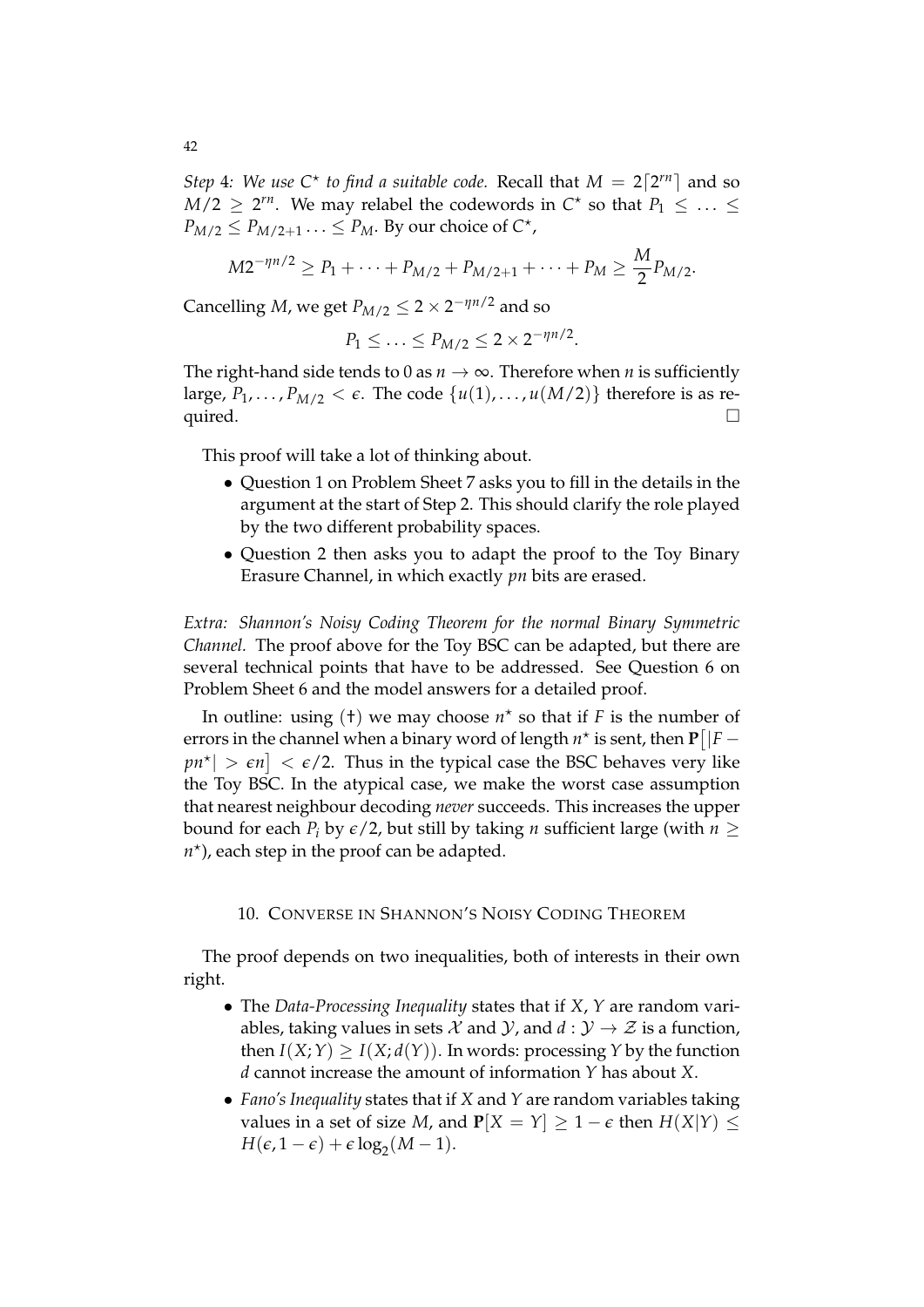We shall see that the Data-Processing Inequality easily reduces to the following lemma. For a characterisation of when equality holds, see the optional question on Problem Sheet 7.

**Lemma 10.1.** *Let X, Y and Z be random variables. Then*

$$
H(X|(Y,Z)) \le H(X|Z).
$$

*Proof.* Let *X*, *Y*, *Z* take values in *X*, *Y*, *Z*, respectively. Fix  $y \in Y$  and *z*  $\in \mathcal{Z}$ . Consider the two probability measures on  $\mathcal{X}$  defined by  $p_x =$  $P[X = x | Y = y, Z = z]$  and  $q_x = P[X = x | Z = z]$ . By Gibbs' Inequality (Lemma 3.9) we have

$$
H(X|Y=y,Z=z)=-\sum_{x\in\mathcal{X}}p_x\log_2p_x\leq-\sum_{x\in\mathcal{X}}p_x\log_2q_x.
$$

Multiplying by  $P[Y = y, Z = z]$  we get

$$
\mathbf{P}[Y = y, Z = z]H(X|Y = y, Z = z) \n\le -\sum_{x \in \mathcal{X}} \mathbf{P}[Y = y, Z = z] \mathbf{P}[X = x|Y = y, Z = z] \log_2 \mathbf{P}[X = x|Z = z].
$$

We now let *y* and *z* vary and take the sum of both sides over all  $y \in \mathcal{Y}$ ,  $z \in \mathcal{Z}$ . On the left-hand side we get, by Definition 7.4, the conditional entropy  $H(X|Y, Z)$ . Using  $P[Y = y, Z = z]P[X = x|Y = y, Z = z] =$  $P[X = x, Y = y, Z = z]$  to simplify the right-hand side we get

$$
H(X|Y,Z) \le -\sum_{x \in \mathcal{X}} \sum_{z \in \mathcal{Z}} \left( \sum_{y \in \mathcal{Y}} \mathbf{P}[X=x, Y=y, Z=z] \right) \log_2 \mathbf{P}[X=x|Z=z]
$$
  
=  $-\sum_{x \in \mathcal{X}} \sum_{z \in \mathcal{Z}} \mathbf{P}[X=x, Z=z] \log_2 \mathbf{P}[X=x|Z=z]$   
=  $\sum_{x \in \mathcal{X}} \sum_{z \in \mathcal{Z}} \mathbf{P}[Z=z] \mathbf{P}[X=x|Z=z] \log_2 \mathbf{P}[X=x|Z=z]$   
=  $H(X|Z)$ 

as required.  $\Box$ 

**Lemma 10.2** (Data-Processing Inequality)**.** *If X, Y are random variables, taking values in sets*  $X$  *and*  $Y$  *respectively, and*  $d: Y \rightarrow Z$  *is a function, then*  $I(X;Y) \geq I(X; d(Y)).$ 

*Proof.* Since *Y* determines *d*(*Y*), we have  $I(X;Y) = I(X; (Y, d(Y)))$ . By Lemma 10.1 taking  $Z = d(Y)$  we get

$$
I(X;Y) = I(X; (Y, d(Y)) = H(X) - H(X|(Y, d(Y))
$$
  
\n
$$
\geq H(X) - H(X|d(Y)) = I(X; d(Y))
$$

as required.  $\Box$ 

To motivate the proof of Fano's Inequality consider the following example.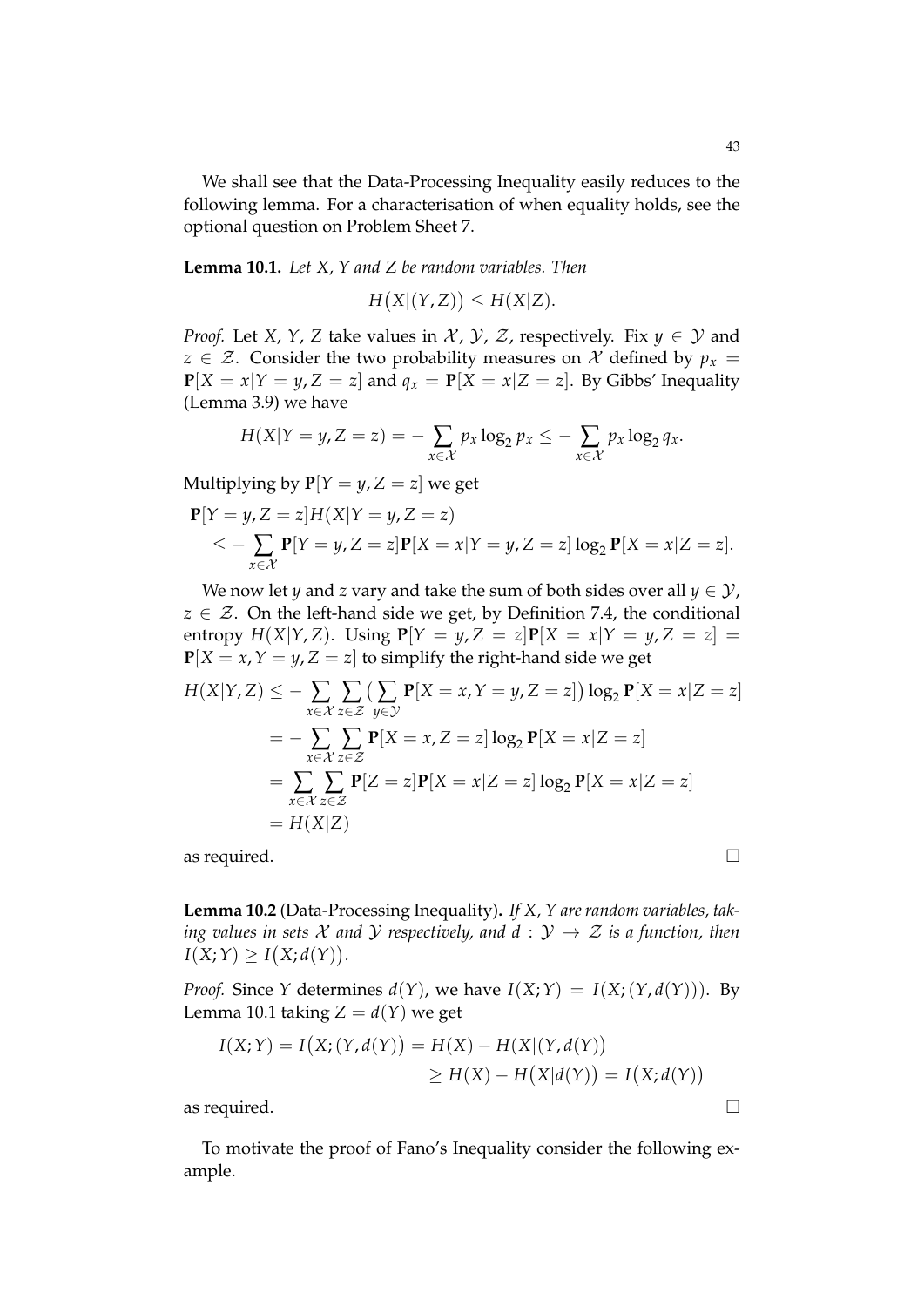**Example 10.3.** Alice and Bob may go to the cinema, theatre or stay at home, each with equal probability. With probability  $1 - p$  where we imagine *p* is small, their decisions *X* and *Z* agree. In the 'error' case they differ. A nice way to find the joint entropy  $(X, Z)$  is to condition on the event that  $X \neq Z$ . For this we introduce the 'indicator' random variable, as in Example 9.2(b),

$$
F = \begin{cases} 1 & \text{if } X \neq Z \\ 0 & \text{if } X = Z. \end{cases}
$$

Since *F* is determined by (*X*, *Z*) we have

$$
H(X, Z) = H(X, Z, F) = H(X, Z|F) + H(F)
$$

using the Chaining Rule (Lemma 7.6) for the second equality. Now  $H(F)$  = *H*( $p, 1 - p$ ),

$$
H(X, Z|F = 0) = H(X, X) = H(X) = \log_2 3
$$

and  $H(X, Z|F = 1) = log_2 6 = 1 + log_2 3$  since there are 6 equally likely pairs of destinations when  $X \neq Z$ . Therefore  $H(X, Z|F) = (1$  $p) \log_2 3 + p(1 + \log_2 3) = 1 - p$  and

$$
H(X,Z) = p + \log_2 3 + H(p, 1 - p).
$$

To prove Fano's Inequality we need that if *X* is a random variable taking *m* different values then  $H(X) \leq \log_2 m$ . By Question 6 on Problem Sheet 3, this follows easily from Gibbs' Inequality.

**Lemma 10.4** (Fano's Inequality)**.** *Let X and Z be random variables taking values in a set of size*  $M$ *. Let*  $\epsilon < \frac{1}{2}$ *. If*  $P[X = Z] \ge 1 - \epsilon$  *then*  $H(X|Z) \le$  $H(\epsilon, 1-\epsilon) + \epsilon \log_2(M-1).$ 

*Proof.* We can suppose that *X* and *Z* take values in {1, . . . , *M*}. Let *F* be the indicator random variable for the event  $X \neq Z$ , as defined in Example 10.3. Conditioning on (*Z*, *F*) we get

$$
H(X|(Z,F)) = \sum_{z=1}^{m} \mathbf{P}[Z = z, F = 0]H(X|Z = z, F = 0)
$$

$$
+ \sum_{z=1}^{m} \mathbf{P}[Z = z, F = 1]H(X|Z = z, F = 1).
$$

Now  $H(X|Z = z, F = 0) = H(Z|Z = z, F = 0) = 0$  and  $H(X|Z = z, F = 0)$ 1)  $\leq \log_2(M-1)$  since *X* then takes at most *M* − 1 different values. Hence

$$
H(X|(Z, F)) \le \log_2(M - 1) \sum_{z=1}^{m} \mathbf{P}[Z = z, F = 1]
$$
  
=  $\log_2(M - 1) \sum_{z=1}^{m} \mathbf{P}[Z = z, Z \neq X]$   
=  $\log_2(M - 1)\mathbf{P}[X \neq Z]$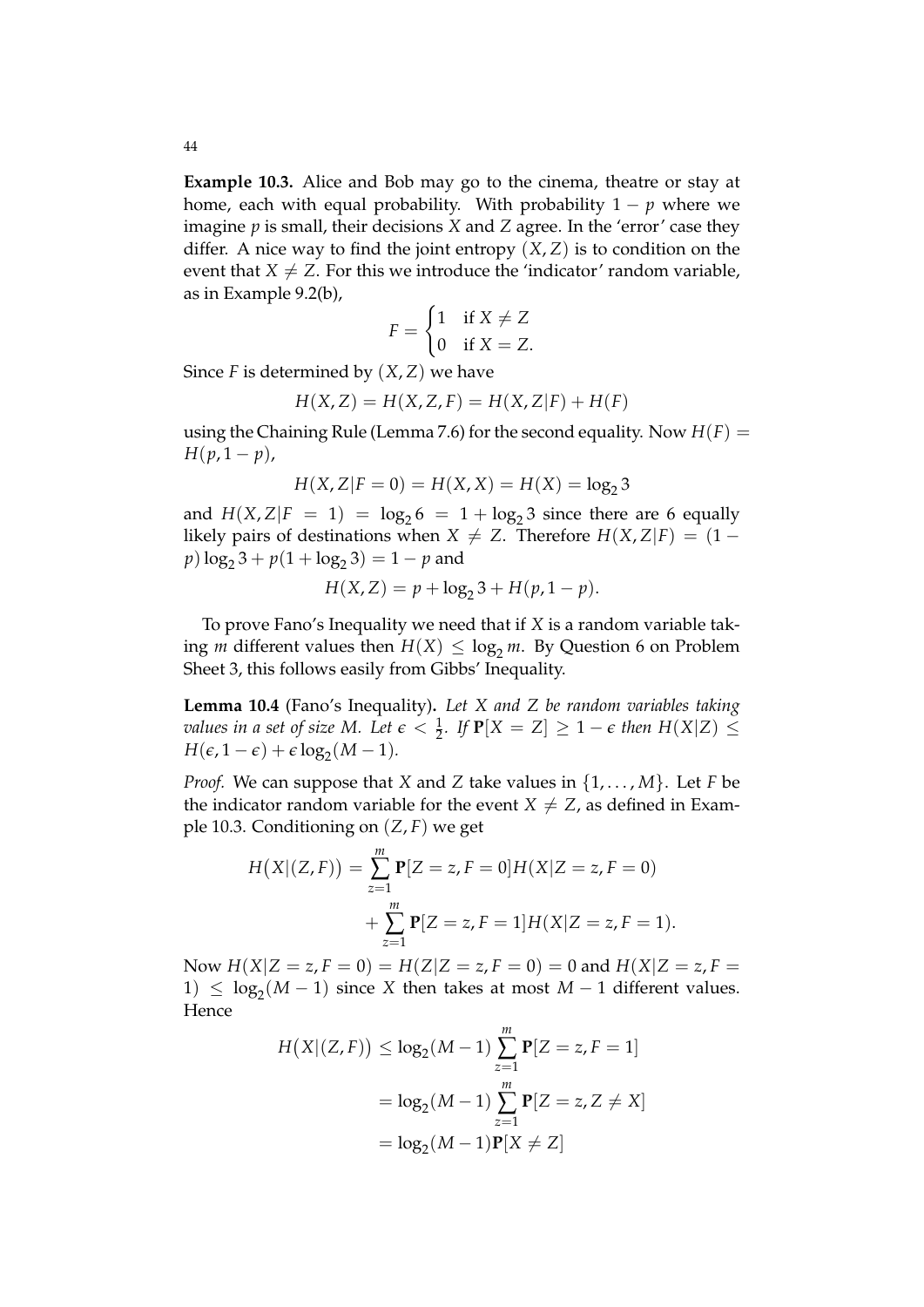$\leq \epsilon \log_2(M-1).$ 

By the Chaining Rule we have

 $H(X|(Z, F)) + H(Z, F) = H(X, Z, F) = H(X, Z) = H(X|Z) + H(Z).$ 

Hence subtracting *H*(*Z*) from each side, we have

$$
H(X|Z) = H(X|(Z, F)) + H(Z, F) - H(Z)
$$
  
=  $H(X|(Z, F)) + H(F|Z)$   
 $\leq H(X|(Z, F)) + H(F)$ 

where the final equality uses  $H(F|Z) \leq H(F)$ , as seen on Question 4 of Problem Sheet 4. Since  $P[F = 1] \leq \epsilon$  and the entropy function  $H(\epsilon, 1 - \epsilon)$ is increasing for  $\epsilon < \frac{1}{2}$  (see the graph on page 19) we get

$$
H(X|Z) \le \epsilon \log_2(M-1) + H(\epsilon, 1-\epsilon)
$$

as required.  $\Box$ 

The final result we need to prove the converse in Shannon's Noisy Coding Theorem is Question 4 on Problem Sheet 7: when a memoryless channel of capacity *c* is used to send words of *n* symbols, its capacity is *nc*. This should be quite intuitive: since each symbol is sent independently, the amount of information about the input we can (at best) learn from each of the *n* received symbols is the original capacity *c*.

*Proof of Theorem 7.14(b).* Let  $r > c$ . Suppose, for a contradiction, that for all  $\epsilon > 0$ , and *n* sufficiently large, there is a code  $C^{(n)} \subseteq \mathcal{A}^n$  with  $|C| \ge$  $2^{rn}$  and a decoding rule  $d : \mathcal{B}^n \to C^{(n)}$  such that when  $C^{(n)}$  is used to communicate on the channel, the decoding error probability is  $\lt \epsilon$ .

Take  $\epsilon = \frac{1}{2}(1 - c/r)$  and let  $C^{(n)}$  be a code as above. Let *X* be the sent codeword, chosen uniformly at random from  $C^{(n)}$ , and let  $Y \in \mathcal{B}^n$  be the received word. We have

$$
nc \ge I(X;Y) \qquad \text{by Question 4 on Sheet 7}
$$
  
\n
$$
\ge I(X; d(Y)) \qquad \text{by Data-Processing Inequality}
$$
  
\n
$$
= h(X) - h(X|d(Y))
$$
  
\n
$$
\ge \log_2 M - (H(\epsilon, 1 - \epsilon) + \epsilon \log_2(M - 1)) \qquad \text{by Fano's Inequality}
$$
  
\n
$$
\ge \log_2 M - 1 - \epsilon \log_2 M.
$$

Hence

$$
\epsilon \geq \frac{\log_2 M - nc - 1}{\log_2 M} \geq 1 - \frac{nc - 1}{nr} = 1 - \frac{c}{r} - \frac{1}{nr}.
$$

Subtract  $\epsilon = \frac{1}{2}(1 - c/r)$  from both sides to get  $0 \ge \frac{1}{2}(1 - c/r) - \frac{1}{nr}$ , or equivalently,  $\frac{1}{nr} \geq \frac{1}{2}(1 - c/r)$ . This is a contradiction for any *n* sufficiently large, since  $\frac{1}{nr} \to 0$  as  $n \to \infty$ .

As a nice example of working with channel probabilities, we prove Shannon's Noisy Coding Theorem (b) directly for the lazy typist channel.

 $\Box$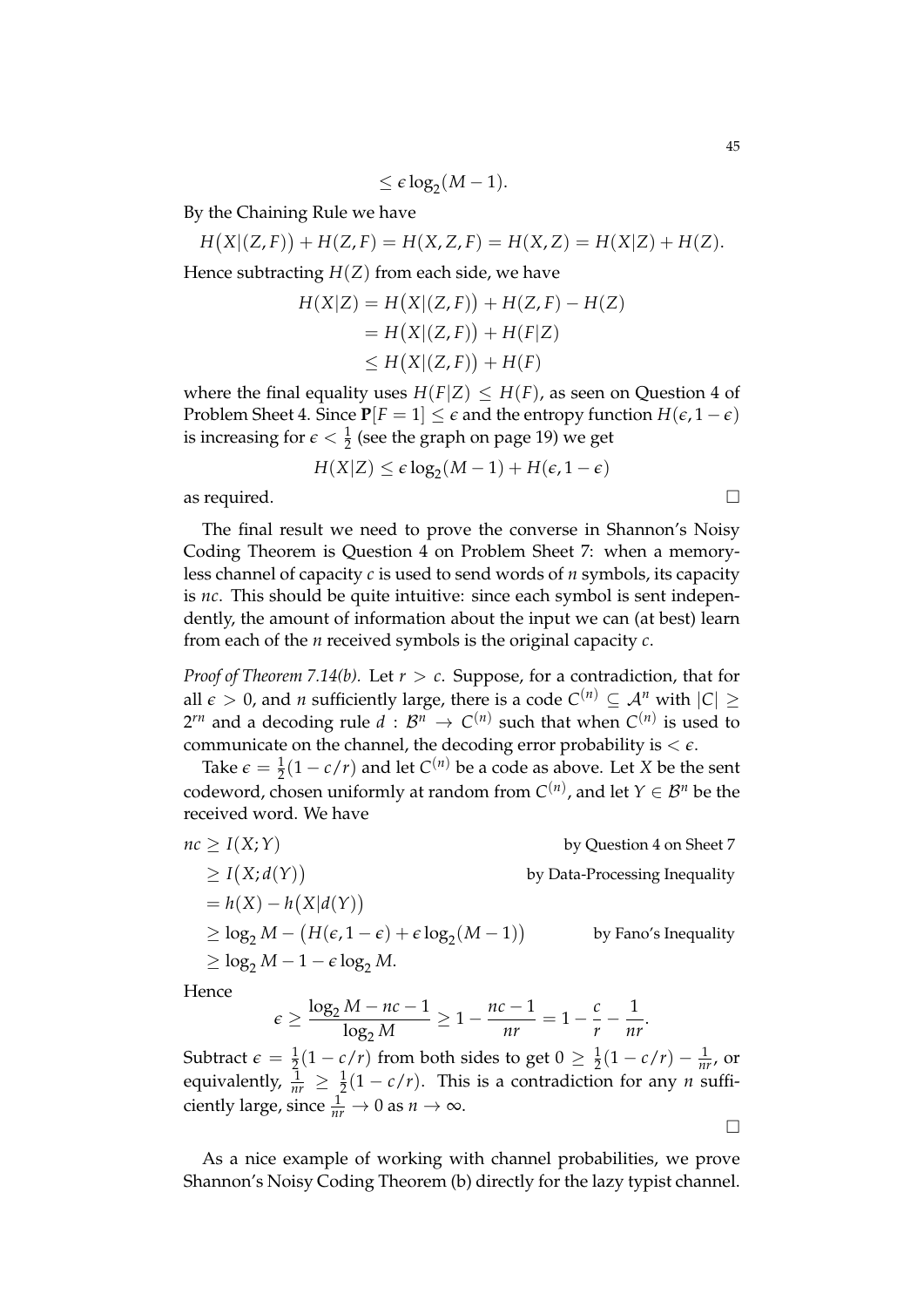**Example 10.5.** Take the lazy typist channel on 2*t* symbol and use it send words of length *n* from  $\{0, 1, \ldots, 2t - 1\}^n$ . (This is the *n*-extension of the channel, as in Question 4 on Sheet 7.) By Question 3 on Sheet 5, the capacity of the lazy typist channel is  $\log_2 t$ .

To make things more concrete, take  $\epsilon = \frac{1}{10}$ . Shannon's Noisy Coding Theorem (b) then says that if  $r > log_2 t$ , when *n* is large, it is impossible to find a code  $C \subseteq \{0, 1, ..., 2t-1\}^n$  such that  $|C| \ge 2^{nr}$ , and the error probability for each codeword is  $<\frac{1}{10}$ .

Suppose that *C* is such a code. For each  $v \in \{0, 1, ..., 2t - 1\}^n$  let

$$
B(v) = \{u \in \{0, 1, \ldots, 2t - 1\}^n : u_i = v_i \text{ or } u_i = v_i - 1 \text{ mod } 2t \text{ for all } i\}.
$$

This is the set of sent words that may be received as *v*. Let  $M(v)$  =  $|B(v) \cap C|$ . When *v* is received, the decoder must choose arbitrarily between the *M*(*v*) equally likely codewords in *B*(*v*). (Remember that each codeword is equally likely to be sent.) So the probability of decoding incorrectly is  $1 - 1/M(v)$ . Let *P* be the average probability of incorrect decoding; by assumption  $P < \frac{1}{10}$ . We have

$$
P = \sum_{v \in \{0,1,\dots,2s-1\}^n} \mathbf{P}[\text{decode wrongly}|Y=v] \mathbf{P}[Y=v]. \tag{†}
$$

By the usual conditioning argument

$$
\mathbf{P}[Y = v] = \sum_{u \in C} \mathbf{P}[X = u] \mathbf{P}[Y = v | X = u]
$$

$$
= \sum_{u \in C} \mathbf{P}[X = u] \begin{cases} \frac{1}{2^n} & \text{if } u \in B(v) \\ 0 & \text{otherwise} \end{cases}
$$

$$
= \frac{1}{|C|} \frac{M(v)}{2^n}.
$$

Let *V* be the set of words such that  $M(v) \geq 1$ . (By the previous equation, these are the words that may be received.) By (†),

$$
P = \sum_{v \in V} \left(1 - \frac{1}{M(v)}\right) \frac{1}{|C|} \frac{M(v)}{2^n} = \frac{1}{|C|2^n} \sum_{v \in V} M(v) - \frac{|V|}{|C|2^n}.
$$

Now  $\sum_{v \in V} M(v) = 2^n |C|$ , since each codeword  $u \in C$  is counted  $2^n$  times, once for each *v* it may be received as. Hence

$$
P=1-\frac{|V|}{|C|2^n}.
$$

Since  $V \subseteq \{0, 1, \ldots, 2t - 1\}^n$ , we have  $|V| \leq (2t)^n$ . Therefore  $\frac{1}{10} > P \geq$  $1 - (2t)^n / |C|2^n = 1 - t^n / |C|$ . Hence  $\frac{9}{10} < t^n / |C|$  and so  $|C| < \frac{10}{9}t^n$ . But by hypothesis  $2^{rn} < |C|$ . Taking logs we get  $rn < \log_2 \frac{10}{9} + n \log_2 t$  and so

$$
r < \frac{\log_2 \frac{10}{9}}{n} + \log_2 t.
$$

For large *n* this contradicts our assumption that  $r > log_2 t$ .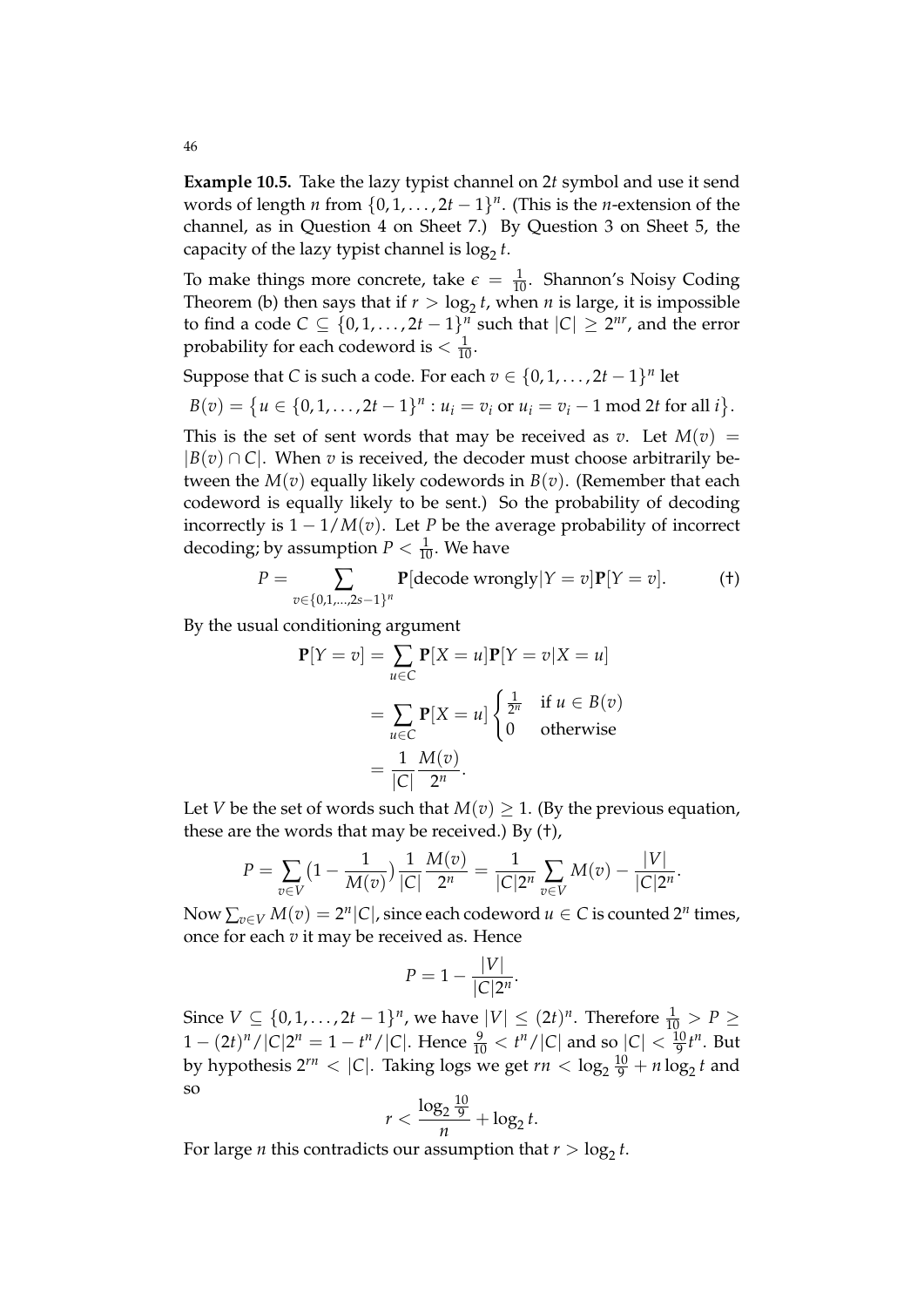## **(C) Ergodic sources and the Asymptotic Equipartition Property (AEP)**

#### 11. TYPICAL WORDS FROM MEMORYLESS SOURCES

### **Question.** What is a typical word from a source?

In the final part of the course we make sense of this question and use the answer to give a new proof of Shannon's Source Coding Theorem and, in outline only, our first proof of the constructive part of Shannon's Noisy Coding Theorem in full generality. We end by considering some practical solutions to the problems of source and channel coding.

It is hard to give an example of a 'typical word'. It is a bit like asking 'what is a typical pine tree?': the trees that stand out are all, for one reason or another, atypical. The best answer is probably: 'go into a pine wood and choose one at random — then it's probably fairly typical'.

For memoryless sources (see Definition 3.1) there is a more precise, but still probabilistic answer. The (somewhat leading) questions in the following exercise should give it some motivation.

**Exercise 11.1.** Let  $p < \frac{1}{2}$ . A memoryless source emits 0 with probability 1 – *p* and 1 with probability *p*. Let  $n \in \mathbb{N}$ .

- (i) What is the most common message of length *n*? Can one reasonably say it is typical?
- (ii) How many 1s are there in a typical word of length *r*?
- (iii) What is the probability of each word of length *r* with the average number of 0s and 1s? (Suppose that  $pr \in \mathbb{N}$ .)
- (iv) How is this related to the entropy of the source?
- (v) What does Shannon's Source Coding Theorem have to say about efficiently coding messages from this source?
- (vi) In what sense are words with about *pr* 1s typical?

A good answer to (vi) is given by the Weak Law of Large Numbers. Despite its name, it is very powerful and useful! It can be proved using Chebyshev's Inequality: see Question 6(b) on Problem Sheet 1.

**Proposition 11.2** (Weak Law of Large Numbers). Let  $X_1, \ldots, X_r$  be inde*pendent real-valued random variables each with expectation µ and variance σ* 2 *. Then*

$$
\mathbf{P}\big[\mu-\epsilon < \frac{X_1+\cdots+X_r}{r} < \mu+\epsilon\big] \to 1 \quad \text{as } r \to \infty.
$$

For instance, if  $S_t$  is the symbol emitted by the source in Exercise 11.1 at time *t* then  $P[S_t = 1] = p$  and  $P[S_t = 0] = 1 - p$  for all *t*. We have  $\mathbf{E}[S_t] = p$  and  $\mathbf{Var} S_t = \mathbf{E}[X_t^2] - \mathbf{E}[S_t]^2 = p - p^2 = p(1 - p)$  for all *t*. By the Weak Law of Large Numbers, the probability that a random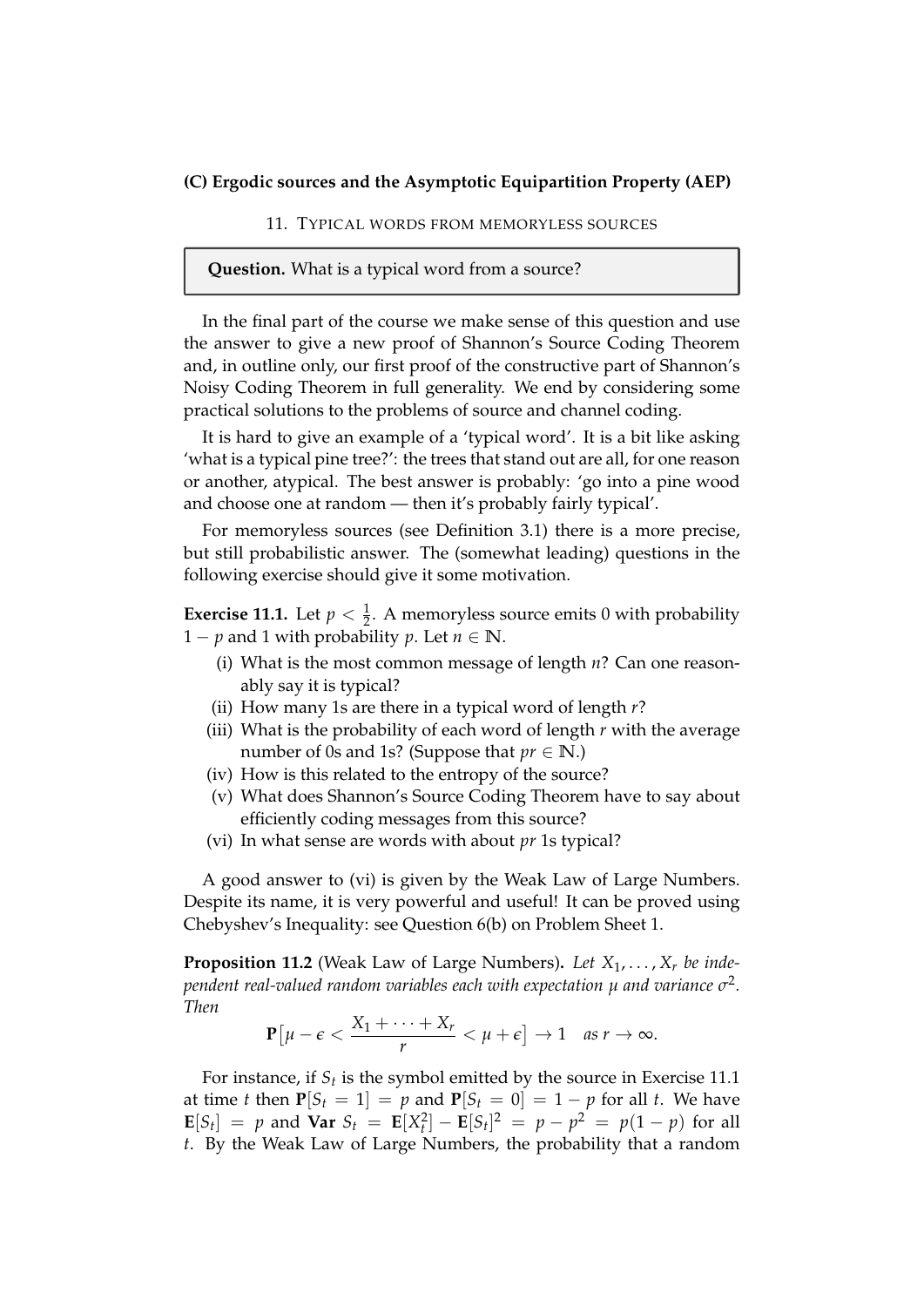word  $S_1 \ldots S_n$  has significantly more than (or significantly less than) *pn* 1s tends to 0 as  $n \to \infty$ .

Exercise 11.1(iv) suggests that the random variable  $\log_2 P[S_1 \dots S_n]$  is of interest, where  $S_1 \ldots S_n$  is a random word of length *n* emitted by a source. Note that a probability appears 'inside' the random variable: this is not so unusual in information theory, but rarely seen in other fields using probability.

**Example 11.3.** Take the source from Example 11.1.

- (a) The random variable  $\log_2 P[S_1]$  takes value  $\log_2 p$  with probability *p* and  $\log_2(1-p)$  with probability  $1-p$ . (Since  $p < \frac{1}{2}$ , these values are distinct.)
- (b) The random variable  $\log_2 P[S_1S_2S_3]$  takes distinct values

$$
\log_2(1-p)^3, \log_2 p(1-p)^2, \log_2(1-p)p^2, \log_2 p^3
$$

with probabilities  $(1-p)^3$ ,  $3p(1-p)^2$ ,  $3p(1-p)p^2$ ,  $p^3$ , respectively. *Exercise:* What is its expectation?

The next exercise generalizes Example 11.3.

**Exercise 11.4.** Let  $S_1, S_2, \ldots$  be a memoryless source and let  $h = H(S_1)$  $H(S_2) = ...$ 

- (a) Express  $\mathbf{E}[\log_2 \mathbf{P}[S_1]]$  in terms of *h*.
- (b) What is  $\mathbf{E} \left[ \log_2 \mathbf{P} [S_1 \dots S_n] \right]$  in terms of *h*?

**Lemma 11.5.** *Let S*1, *S*2, . . . *be the output of a memoryless source producing symbols in an alphabet* S. Let  $h = H(S_1)$  be the per-symbol entropy. Given  $\epsilon > 0$ , there exists  $r \in \mathbb{N}$  and a subset  $\mathcal{T}^{(r)}$  of  $\mathcal{A}^r$  such that

(i)  $P[S_1 \dots S_r \in \mathcal{T}^{(r)}] > 1 - \epsilon;$ (ii)  $2^{-r(h+\epsilon)} \leq \mathbf{P}[s_1 \dots s_r] \leq 2^{-r(h-\epsilon)}$  for all words  $s_1 \dots s_r \in \mathcal{T}^{(n)}$ .

Since each word  $s_1 \ldots s_r$  in the 'typical set'  $\mathcal{T}^{(r)} \subseteq \mathcal{S}^r$  from Lemma 11.5 has probability at least 2<sup>*−r*(*h*+*ε*), there are at most 2<sup>*r*(*h*+*ε*) such words.</sup></sup> Therefore we can encode them by an injective encoder using  $\lceil r(h + \epsilon) \rceil$ bits. (We need the ceiling only to make sure this is an integer.)

This is almost exactly what the asymptotic version of Shannon's Source Coding Theorem, Theorem 4.7(i), requires! You are asked to prove it using Lemma 11.5 on Problem Sheet 8.

### 12. THE ASYMPTOTIC EQUIPARTITION PROPERTY

In this section we take the conclusion of Lemma 11.5 as our main *definition*.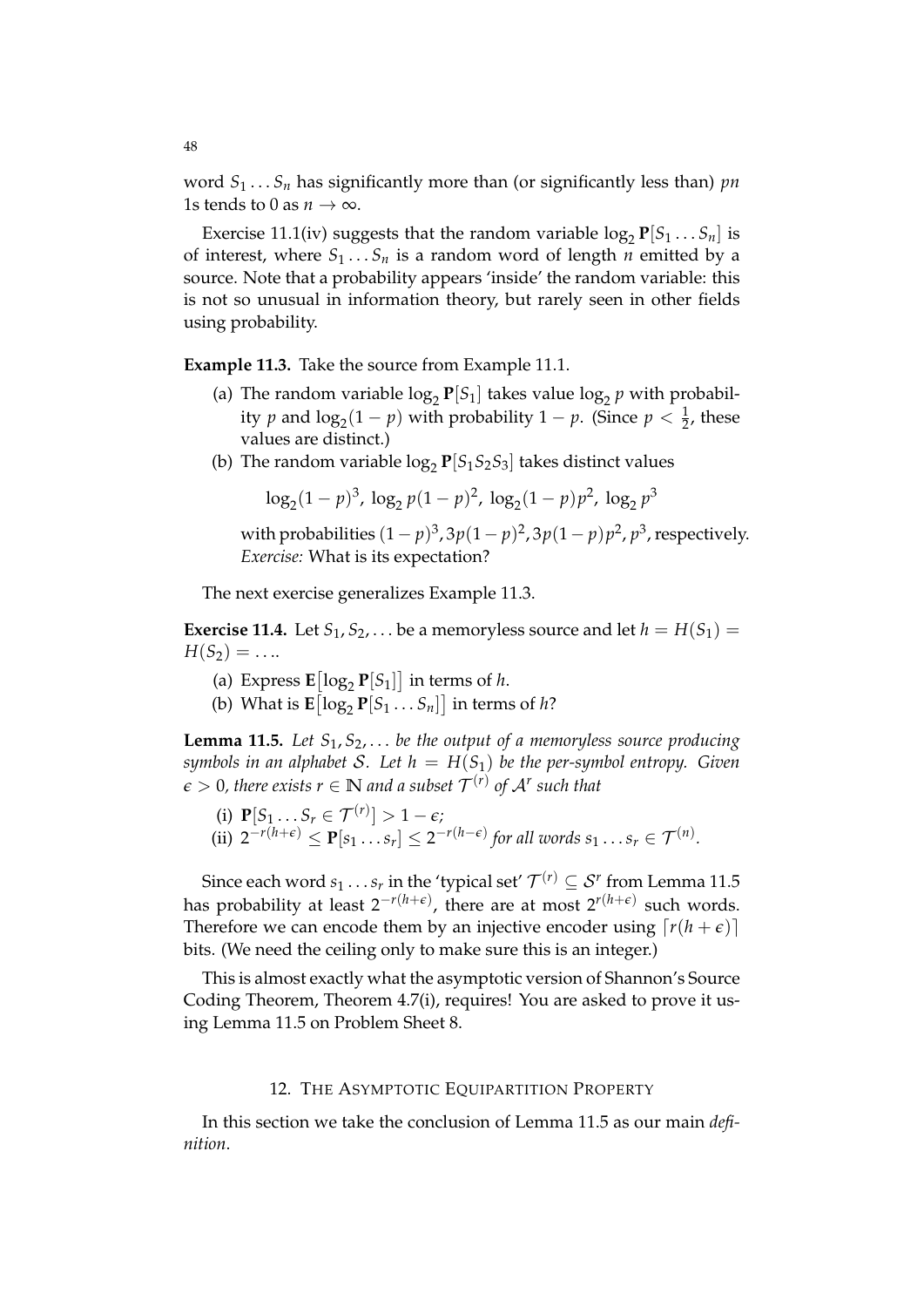**Definition 12.1.** Let  $S_1, S_2, \ldots$  be the symbols in an alphabet S output by a source. We say the source satisfies the *Asymptotic Equipartition Property (AEP)* if there exists *h* ≥ 0 such that for all  $\epsilon$  > 0 there exists *r* ∈ **N** and a subset  $\mathcal{T}^{(r)}$  of  $\mathcal{A}^r$  such that

(i) 
$$
\mathbf{P}[S_1 \dots S_r \in \mathcal{T}^{(r)}] > 1 - \epsilon;
$$
  
\n(ii)  $2^{-r(h+\epsilon)} \le \mathbf{P}[S_1 \dots S_r = s_1 \dots s_r] \le 2^{-r(h-\epsilon)}$  for all  $s_1 \dots s_r \in \mathcal{T}^{(n)}$ .

By Lemma 11.5, a memoryless source  $S_1, S_2, \ldots$  satisfies the AEP, with  $h = H(S_1)$ . In the remainder of this section we prove some corollaries of this result.

*Shannon's Source Coding Theorem and the AEP.* As a warm up, we prove a special case of the constructive part of Shannon's Source Coding Theorem, Theorem 4.7(i). See Problem Sheet 8 for the general version: this special case should be helpful.

**Example 12.2.** Let  $S_1, S_2, \ldots$  be a memoryless source emitting the bits 0 and 1 each with probability  $1 - p$  and  $p$ . Let

$$
h = H(p, 1 - p) = -p \log_2 p - (1 - p) \log_2 (1 - p).
$$

Then  $H(S_1) = H(S_2) = \ldots = h$ . Fix  $\epsilon > 0$ , to be chosen by the end of the proof. By the AEP, there exists a subset  $\mathcal T$  of  $\{0,1\}^n$  such that

$$
\mathbf{P}[S_1 \dots S_r \in \mathcal{T}] > 1 - \epsilon
$$

and

$$
2^{-n(h+\epsilon)} \leq \mathbf{P}[S_1 \dots S_r = s_1 \dots s_r] \leq 2^{-n(h-\epsilon)}
$$

for all  $s_1 \tldots s_r \tT$ . By the lower bound above,

$$
\sum_{s_1\ldots s_r\in\mathcal{T}}\mathbf{P}[S_1\ldots S_r=s_1\ldots s_r]\geq |\mathcal{T}|2^{-n(h+\epsilon)}.
$$

Therefore  $|\mathcal{T}| \leq 2^{r(h+\epsilon)}$ . We can therefore encode all the typical words from the source using the binary words of a fixed length  $\geq r(h+\epsilon)$ .

To turn this idea into a well-defined injective encoder  $f^{(r)}$ , let  $m =$  $1 + \lceil r(h + \epsilon) \rceil$  and let  $u(0), \ldots, u(M - 1)$  be a list of all the words in T. Note that  $M \leq 2^{m-1}$ , and so the binary form of each  $j < M$  has at most  $m-1$  bits. We define  $f^{(r)}$  as follows:

• if  $s_1 \tcdot s_r \tcdot \tmathcal{T}$ , with  $s_1 \tcdot s_r = u(j)$ , then

$$
f^{(r)}(s_1 \ldots s_r) = 1j_0 \ldots j_{m-2} \in \{0,1\}^m
$$

where  $j_0 \ldots j_{m-2}$  is the  $(m-1)$ -bit binary form of *j*.

• if  $s_1 \ldots s_r \notin \mathcal{T}$ , then

$$
f^{(r)}(s_1 \ldots s_r) = 0 s_1 \ldots s_r \in \{0,1\}^{r+1}.
$$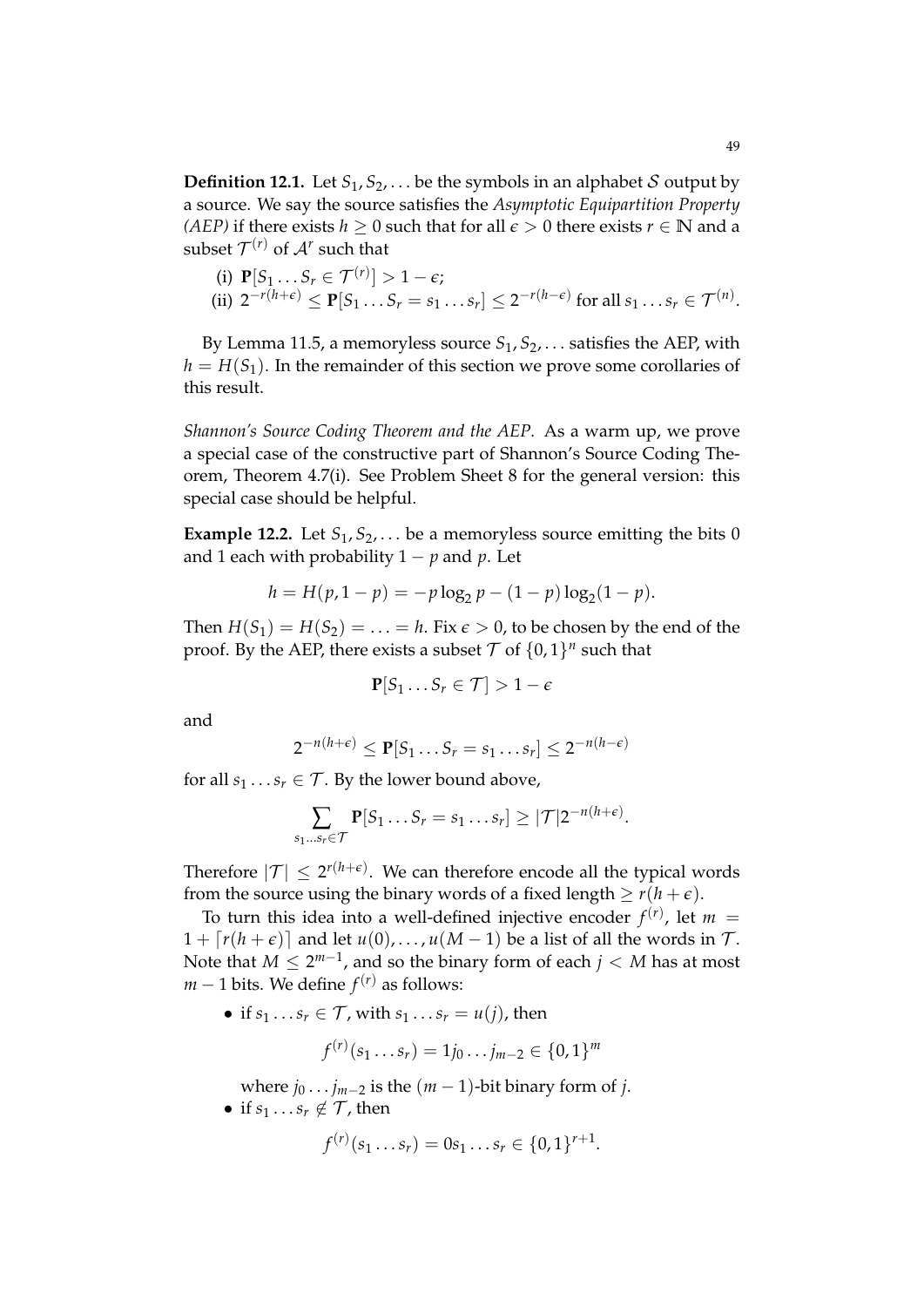*Exercise:* check that the code  $C = \{f^{(r)}(s_1 \dots s_r) : s_1 \dots s_r \in \{0,1\}^r\}$  is prefix-free.

The length of the codeword  $f^{(r)}(s_1 \ldots s_r)$  depends only on whether or not *s*<sup>1</sup> . . .*s<sup>r</sup>* is typical. We have

$$
\overline{f}^{(r)} = \mathbf{P}[S_1 \dots S_r \in \mathcal{T}]m + \mathbf{P}[S_1 \dots S_r \notin \mathcal{T}](r+1)
$$
  
\n
$$
\leq m + \epsilon(r+1)
$$
  
\n
$$
\leq 2 + r(h+\epsilon) + \epsilon(r+1)
$$

and so

$$
\frac{\overline{f}^{(r)}}{r} = h + 2\epsilon + \frac{2+\epsilon}{r}.
$$

By choosing *r* sufficiently large and *e* sufficiently small, we may make the right-hand side arbitrarily close to *h*, as required.

*Shannon's Noisy Coding Theorem for the BSC*(*p*) *and the AEP.* We now use the AEP to prove the constructive part of Shannon's Noisy Coding Theorem, Theorem 7.14(a), in the special case of the Binary Symmetric Channel with error probability *p*. The proof is quite demanding, so may be consider non-examinable.

Recall that the input and output alphabets are  $\{0,1\}$  and that each sent bit flips, independently, with probability *p*, as shown by the diagram in the margin.

Let  $h = H(p, 1 - p)$ . By Example 7.13(a), the capacity of the BSC(p) is 1 − *h*. Let *r* < *c* be given and, as in the proof for the toy version of the channel seen in  $\S 9$ , let  $M = 2\lceil 2^{rn} \rceil$ , where *n* will be chosen by the end of the proof. As in the proof for the toy version, we choose a code  $C =$  $\{U(1), \ldots, U(M)\} \subseteq \{0, 1\}^n$  by picking each codeword independently and uniformly at random from  $\{0, 1\}^n$ .

Let  $X \in \{0,1\}^n$  denote the sent codeword and  $Y \in \{0,1\}^n$  denote the received word. The main idea is to apply the AEP to find the typical set for the random variable  $(X, Y)$ . For this we need to know its entropy.

**Lemma 12.3.** Let  $X \in \{0,1\}^n$  be distributed uniformly and let  $Y \in \{0,1\}^n$ *be the received word when X is sent through the BSC*(*p*)*. The pairs* (*X<sup>i</sup>* ,*Yi*) *are independent random variables and*  $H(X_1, Y_1) = \ldots = H(X_n, Y_n) = 1 + h$ .

*Proof.* By the Chaining Rule (Lemma 7.6) we have  $H(X_i, Y_i) = H(Y_i | X_i) +$ *H*(*X*<sub>*i*</sub>). Since *X*<sub>*i*</sub> is equally likely to be 0 and 1, and  $Y_i = X_i$  with probability  $1 - p$ , this is  $H(p, 1 - p) + H(\frac{1}{2})$  $\frac{1}{2}$ ,  $\frac{1}{2}$  $\frac{1}{2}$ ) = *h* + 1, as required.

Thus  $(X_1, Y_1)$ ,  $(X_2, Y_2)$ , ... is the sequence of symbols in  $\{(0, 0), (0, 1),$  $(1, 0), (1, 1)$ } emitted by a memoryless source of entropy  $1 + h$ . By the

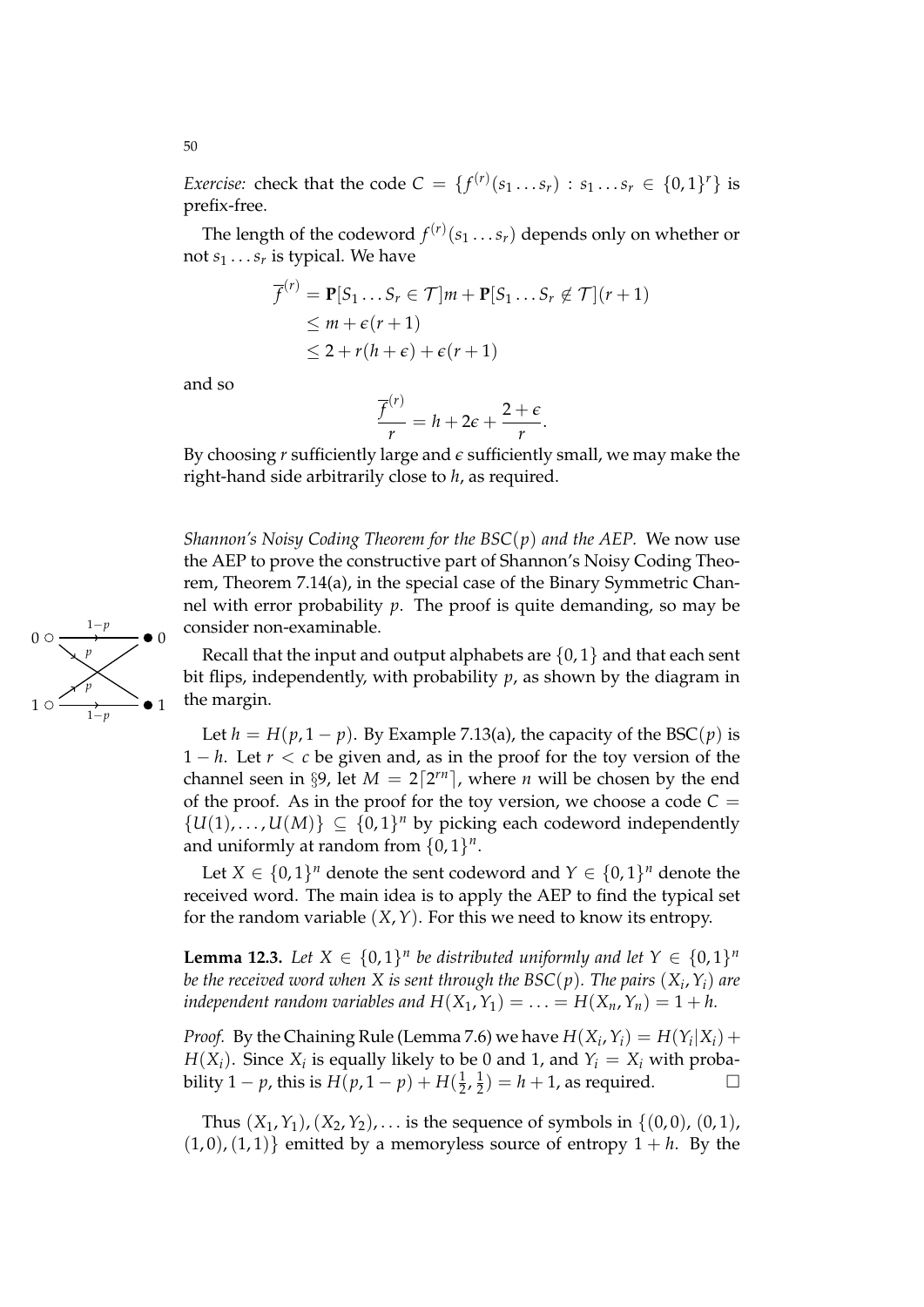AEP, given  $\epsilon > 0$ , provided *n* is sufficiently large, there is a subset  $\mathcal T$  of  $\{0, 1\}^{2n}$  such that if *X* and *Y* are as in the lemma, then

$$
\mathbf{P}[(X,Y)\in\mathcal{T}]>1-\epsilon
$$

and

$$
2^{-n(1+h+\epsilon)} \le \mathbf{P}[X=u, Y=v] \le 2^{-n(1+h-\epsilon)}
$$

for all  $(u, v) \in T$ . We use T to define the following decoding rule:

• Suppose that  $v \in \{0,1\}^n$  is received. If there exists a unique *i* such that  $(U(i), v) \in T$  then decode *v* as  $U(i)$ . Otherwise decode as  $U(1)$ .

Since  $\mathcal T$  is a typical set, we expect that most of the time when we send  $U(i)$ , we receive a *v* such that  $(U(i), v) \in \mathcal{T}$ . Therefore decoding should succeed most of the time. To make this idea precise, we need two further properties of  $\mathcal T$ .

- (a) Since  $2^{-n(1+h+\epsilon)}$  ≤ **P**[*X* = *u*, *Y* = *v*] for all  $(u, v)$  ∈ *T*, the same argument as Example 12.2 shows that  $|\mathcal{T}| \leq 2^{n(1+h+\epsilon)}$ .
- (b) Suppose that  $\widetilde{X}$  and  $\widetilde{Y}$  are independently and uniformly distributed on  $\{0, 1\}^n$ , so  $\mathbf{P}[\widetilde{X} = u, \widetilde{Y} = v] = \frac{1}{2^n} \times \frac{1}{2^n} = \frac{1}{2^{2n}}$  for all  $(u, v) \in \mathbb{F}_2^n$ . Hence, by (a),

$$
\mathbf{P}[(\widetilde{X}, \widetilde{Y}) \in \mathcal{T}] = \sum_{(u,v) \in \mathcal{T}} \mathbf{P}[\widetilde{X} = u, \widetilde{Y} = v]
$$
  

$$
\leq 2^{-2n} 2^{n(1+h+\epsilon)} = 2^{-n(1-h-\epsilon)}.
$$

Let  $p_i$  be the probability that when  $U(i)$  is sent it is incorrectly decoded. Note this depends on both the choice of code *and* the behaviour of the channel. (Unlike the §9 proof, it is not possible to separate the two probability models entirely, and I should have written  $p_i$  the lecture, not *P<sup>i</sup>* , which looks like a random variable.) We decode incorrectly only if  $(U(i), Y) \notin \mathcal{T}$ , or there is some other codeword  $U(j)$  such that  $(u(j), Y) \in \mathcal{T}$ . Therefore

$$
p_i \leq \mathbf{P}[(U(i), Y) \notin \mathcal{T}] + \sum_{j \neq i} \mathbf{P}[(U(j), Y) \in \mathcal{T}].
$$

Since  $U(i)$  is distributed uniformly at random, it is the same random variable as the *X* used in the AEP and so

$$
\mathbf{P}[(U(i),Y)\not\in\mathcal{T}]=\mathbf{P}[(X,Y)\not\in\mathcal{T}]<\epsilon.
$$

For the second summand note that *Y* is independent of *U*(*j*), and that, since  $U(i)$  is distributed uniformly on  $\{0,1\}^n$ , so is  $Y$ . (This is the BSC $(p)$ version of Question 1 on Sheet 7.) Therefore (*X*,*Y*) is the same random variable as the  $(\tilde{X}, \tilde{Y})$  in (b) above, and so

$$
\mathbf{P}[(U(j),Y)\in\mathcal{T}]\leq 2^{-n(1-h-\epsilon)}
$$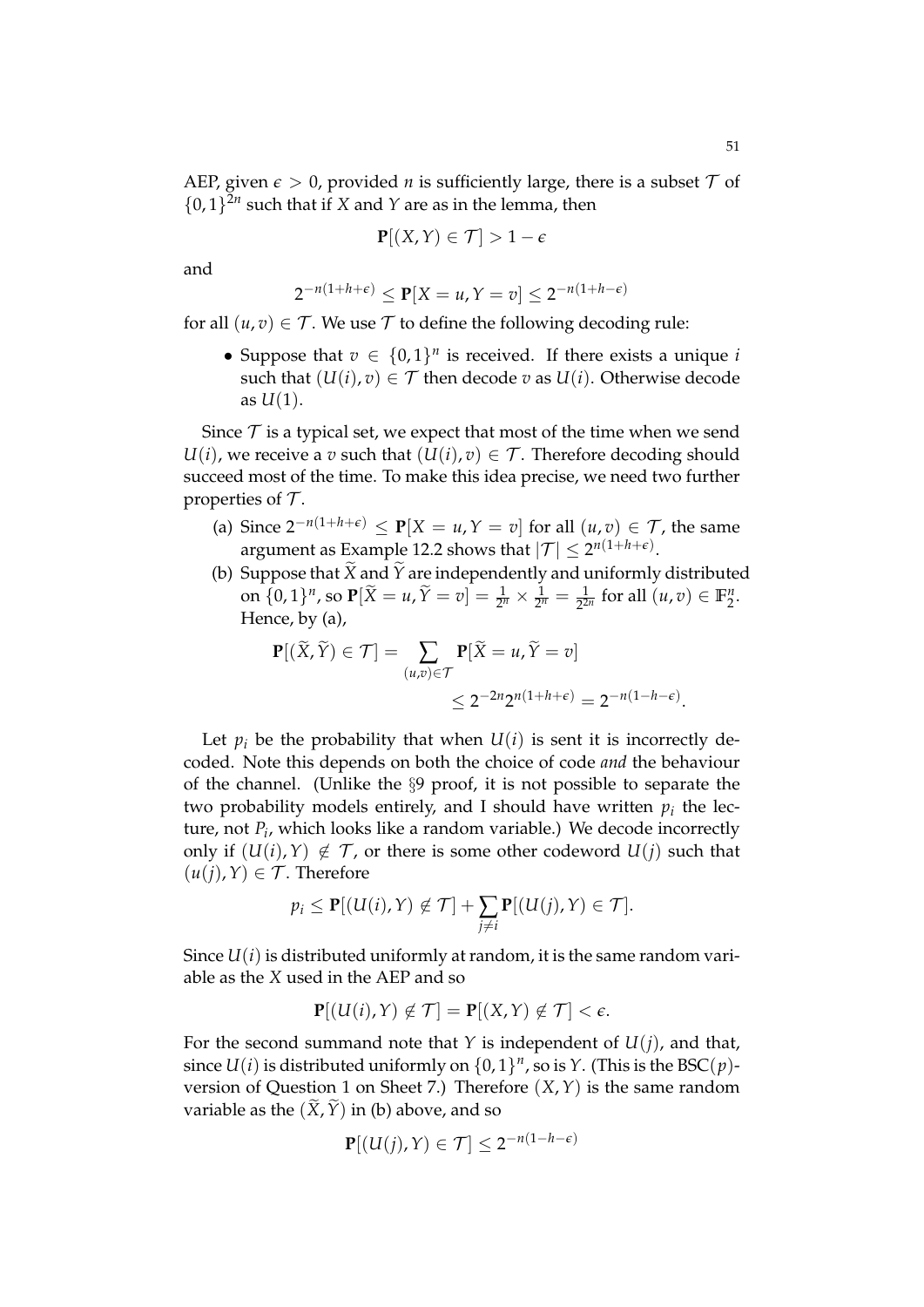for each  $j \neq i$ . Since  $M = 2\lceil 2^{rn} \rceil \leq 2(2^{rn} + 1) = 2^{rn+1} + 2 \leq 2^{rn+2}$ ,  $p_i < \epsilon + (M-1)2^{-n(1-h-\epsilon)}$  $<\epsilon+2^{rn+2-n(1-h-\epsilon)}$ 

$$
= \epsilon + 2^{-n(1-h-r-\epsilon)+2}.
$$

By choosing *n* sufficiently large, we have  $p_i < 2\epsilon$ . Since the codewords  $U(1), \ldots, U(M)$  all have the same uniform distribution,  $p_i$  does not depend on *i*, and is equal to the mean error probability  $p = (p_1 + \cdots + p_n)$  $p_M$ )/*M*.

The remainder of the proof is as in the proof of Proposition 9.5: there is a particular code  $C^{\star}$  of size M such that  $p < 2\epsilon$ . Choosing the best half of the codewords then gives a code of size  $M/2 = \lceil 2^{rn} \rceil$  for which all the error probabilities are at most 2*e*. Apart from the (unimportant) 2*e* rather than  $\epsilon$ , this is as required by Theorem 7.14(a).

*Source coding with errors permitted.* A memoryless source  $S_1, S_2, \ldots$  emits the bits 0 and 1 each with equal probability  $\frac{1}{2}$ . Thus

 $P[S_1S_2S_3 = 000] = P[S_1S_2S_3 = 001] = \ldots = P[S_1S_2S_3 = 111] = \frac{1}{8}$ .

The per-symbol entropy is  $H(\frac{1}{2})$  $\frac{1}{2}$ ,  $\frac{1}{2}$  $\frac{1}{2}$ ) = 1, so Shannon's Noiseless Coding Theorem (Theorem 4.7(b)) says that the average length of any injective encoder for words of length *r* is at least *r*.

In the remainder of this section we allow non-injective encoders. These lose information about the source; correspondingly, the source can be compressed beyond the bound in Shannon's Noiseless Coding Theorem.

In the proof of Proposition 12.5 outlined below, we need the inequality  $1 - t \le e^{-t}$  and so  $(1 - \frac{1}{M})^M \le e^{-1}$ . In fact, when *M* is large, the two sides are very close.

**Example 12.4.** A lottery sells tickets numbered from  $\{1, \ldots, T\}$ . On the day of the draw, a random number is generated in this set: everyone whose ticket matches wins a prize. Let  $p_M$  be the probability that noone wins when *M* people buy tickets. Then  $p_M \le e^{-M/T}$ . Moreover,  $p_{\alpha T} \to e^{-\alpha}$  as  $T \to \infty$  for any  $\alpha > 0$ .

**Proposition 12.5.** Let  $D < \frac{1}{2}$  be given and let  $h = H(D, 1 - D)$ . Let  $\epsilon > 0$  be given. Provided n is sufficiently large, there is a binary code  $C \subseteq \{0,1\}^n$  of size  $\lceil 2^{n(1-h)} \rceil$  and an encoder  $f : \{0,1\}^n \to C$  such that

$$
\mathbf{P}[d(f(S_1...S_n),S_1...S_n)\geq (D+\epsilon)]\leq \epsilon.
$$

Above *d* denotes Hamming distance. Thus it is very likely that the codeword  $f(S_1 \ldots S_n)$  chosen to encode  $S_1 \ldots S_n$  differs from  $S_1 \ldots S_n$  in at most  $(D+\epsilon)n$  bits. Allowing a probability *D* of error on each bit allows us to compress *n* bits into  $n(1 - h)$  bits.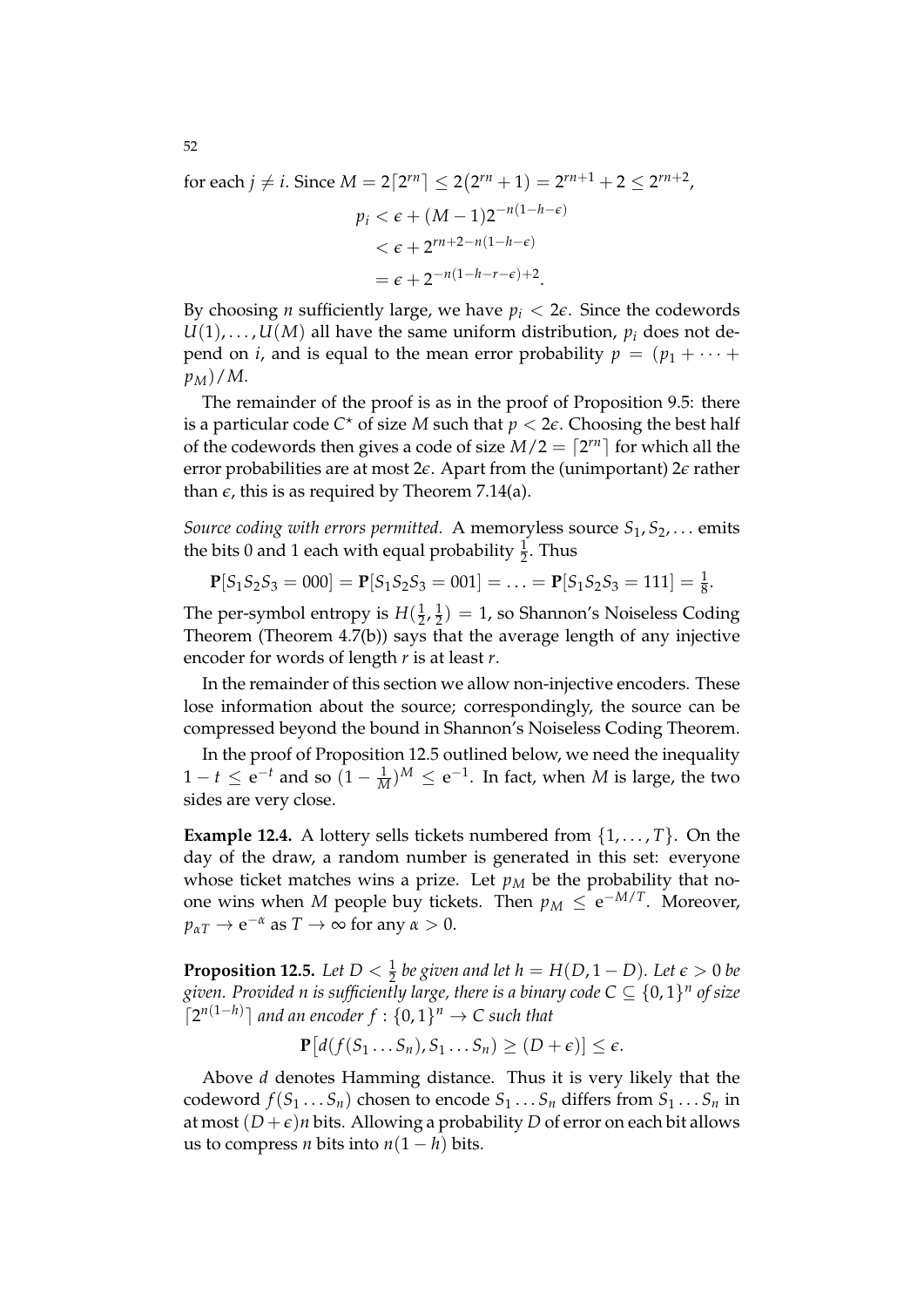The result is included in this section because it can be proved using the AEP: see §10.5 of Cover and Thomas, *Elements of information theory*, [2] in the recommended reading. For interest only, a less technical proof is outlined below.

*Outline proof.* Let  $h = H(D)$ . Choose  $M = \lceil 2^{(1-h)n} \rceil$  [correction: was **right in lecture**] codewords  $U(1)$ , ...,  $U(M)$  uniformly at random from  $\{0, 1\}^n$ . Let  $x \in \{0, 1\}^n$ . We try to encode *x* by a nearby codeword.

Define *η* by  $h + \eta = H(D + \epsilon)$ , so  $\eta > 0$ . By Lemma 9.1, the Hamming ball  $B_{(D+\epsilon)n}(x)$  of radius  $(D+\epsilon)n$  about *x* has at least  $2^{(h+\eta)n}/(n+1)$ elements. Therefore the probability that a particular codeword  $U(i)$  is within distance  $(D + \epsilon)n$  [*p* **should be** *D*] of *x* is at least

$$
2^{(h+\eta)n}/2^n(n+1).
$$

The probability that no codeword is within distance  $(D + \epsilon)n$  of *x* is therefore

$$
(1 - \frac{1}{2^{(1-h-\eta)n}(n+1)})^M.
$$

Using the notation from the lottery, this probability is at most e−*M*/*<sup>T</sup>* where  $T = 2^{(1-h-\eta)n}(n+1)$ . Since  $M \ge 2^{(1-h)n}$ , we have

$$
\frac{M}{T} \ge \frac{2^{(1-h)n}}{2^{(1-h-\eta)n}(n+1)} = \frac{2^{\eta n}}{n+1} \to \infty \quad \text{as } n \to \infty
$$

and so  $e^{-M/T} \to 0$  as  $n \to \infty$ .

Therefore, provided *n* is sufficiently large, our random code is very likely to have at least one codeword that can be used to encode *x* with at most  $(D + \epsilon)n$  bits in error. An expectation argument, of the kind seen in §9, then shows that there is a particular code *C* satisfying the required conditions. conditions.

**Example 12.6.** A source emits 120 bits per second, each equally likely to be 0 and 1. If a noiseless channel can only send 80 bits per second then we must compress by a factor of  $\frac{2}{3}$ . By Proposition 12.5, the least possible bit error probability *D*, must satisfy  $1 - H(D, 1 - D) = \frac{2}{3}$ , or equivalently,  $H(D, 1-D) = \frac{1}{3}$ . Solving numerically we find that  $D \approx 0.0615$ . So this compression is theoretically possible provided a bit error probability of about 6.1% is acceptable. Each second 80 bits are sent and decoded to 120 bits; of these about 6.1% or 7.32 bits are likely to be wrong.

Compare this with the very naive encoder that simply forgets the final 40 bits each second. There is nothing better than to guess each forgotten bit. For each forgotten bit, there is a  $\frac{1}{2}$  chance that the decoder makes the correct choice. So the bit error probability is  $(80 \times 0 + 40 \times \frac{1}{2})/120 = \frac{1}{6}$ , or about 16.7%. Of every 120 bits, about 20 are wrong.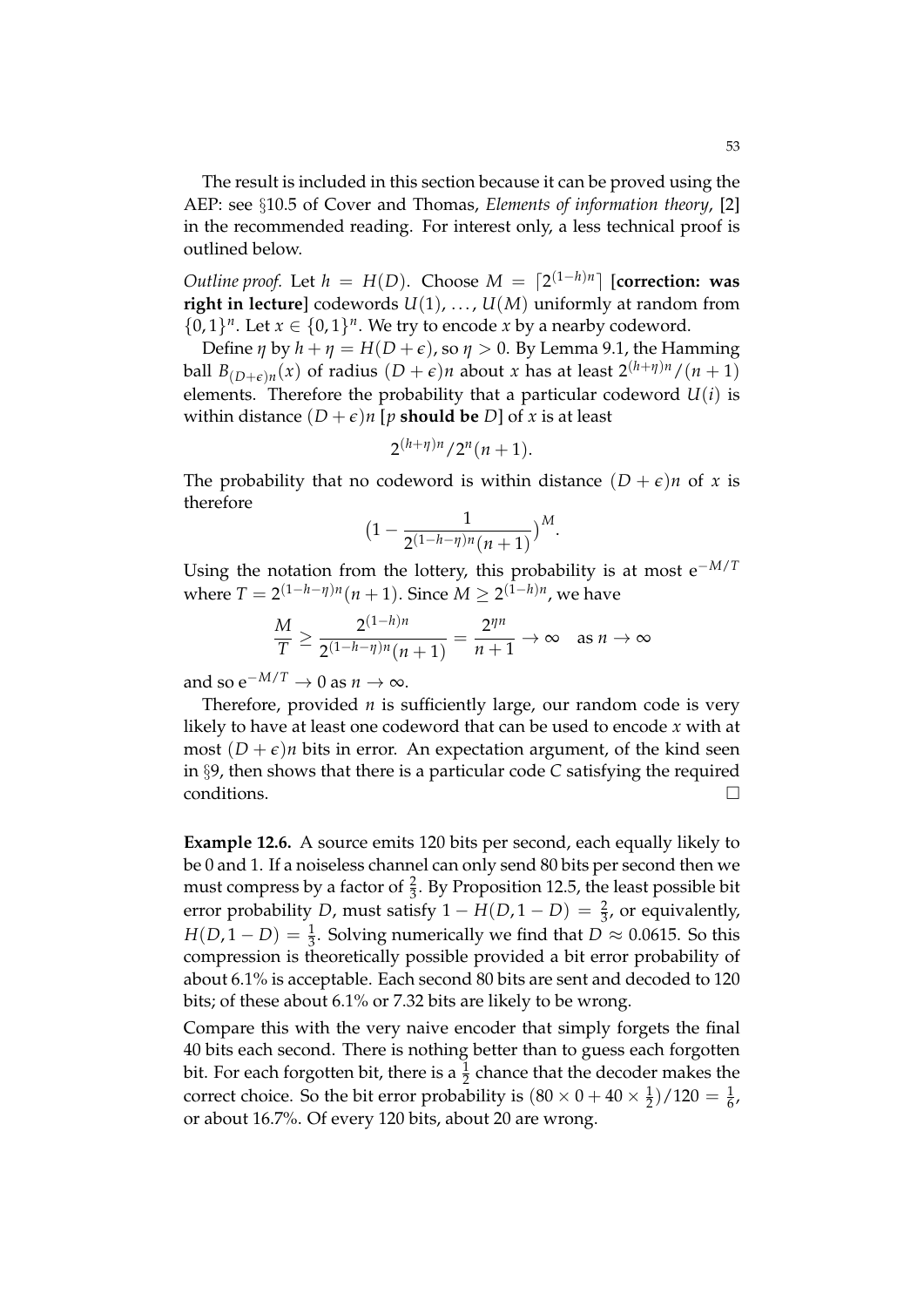*General sources.* So far we have only considered memoryless sources. We end by briefly considering general sources.

**Definition 13.1.** The *entropy* of a source  $S_1$ ,  $S_2$ ... is

$$
\lim_{r\to\infty}\frac{H(S_1,\ldots,S_r)}{r}
$$

when this limit exists.

## **Example 13.2.**

- (1) The memoryless binary source in Exercise 11.1 which emits 0 with probability 1 – *p* and 1 with probability *p* has entropy  $H(p, 1-p)$ .
- (2) Consider the binary source for which  $P[S_1 = 0] = P[S_1 = 1] = \frac{1}{2}$ and  $S_t = S_1$  for all  $t \in \mathbb{N}$ . Thus the source emits either 000... or 111 ... with equal probability. Its entropy is 0.
- (3) Consider the binary source which starts by flipping a coin biased to lands heads with probability *p*. If the coin lands heads, it emits 111 .... Otherwise it behaves as the source in (1). You are asked to show on Problem Sheet 9 that the entropy of this source is  $(1$  $p$ )*H*( $p$ , 1 −  $p$ ), and that it is not memoryless.

The following lemma generalizes (1) above. A proof is outlined on Problem Sheet 9.

**Lemma 13.3.** *The entropy of a memoryless source*  $S_1$ ,  $S_2$ , . . . *exists and is*  $H(S_1)$ *.* 

**Definition 13.4.** Let  $S_1, S_2, \ldots$  be a source emitting symbols in an alphabet A. The source is *stationary* if for all  $\alpha_1, \ldots, \alpha_\ell \in A$  and distinct times  $t_1, \ldots, t_\ell$  we have

$$
\mathbf{P}[S_{t_1} = \alpha_1, ..., S_{t_\ell} = \alpha_\ell] = \mathbf{P}[S_{t_1+r} = \alpha_1, ..., S_{t_\ell+r} = \alpha_\ell]
$$

for all  $r \in \mathbb{N}_0$ .

For example, memoryless sources (see Definition 3.1) are stationary since the symbols are independent and identically distributed. Thus there is a probability measure *p* such that  $P[S_t = \alpha] = p_\alpha$  for all  $\alpha \in A$  and all  $t \in \mathbb{N}$  and so the probabilities on either side are both  $p_{\alpha_1} \dots p_{\alpha_\ell}$ .

The sources in Example 13.2(2) and (3) are also stationary. Example 13.7 gives a source that may not be stationary.

**Definition 13.5.** Fix a source  $S_1, S_2, \ldots$  emitting symbols in an alphabet A.

(i) The *frequency* of a word  $\alpha_1 \dots \alpha_\ell$ , in the first *r* symbols, denoted  $F_{\alpha_1...\alpha_\ell}(r)$  is the number of times  $t \in \{1, \ldots, r - \ell + 1\}$  such that  $S_t = \alpha_1, \ldots, S_{t+\ell-1} = \alpha_{\ell}.$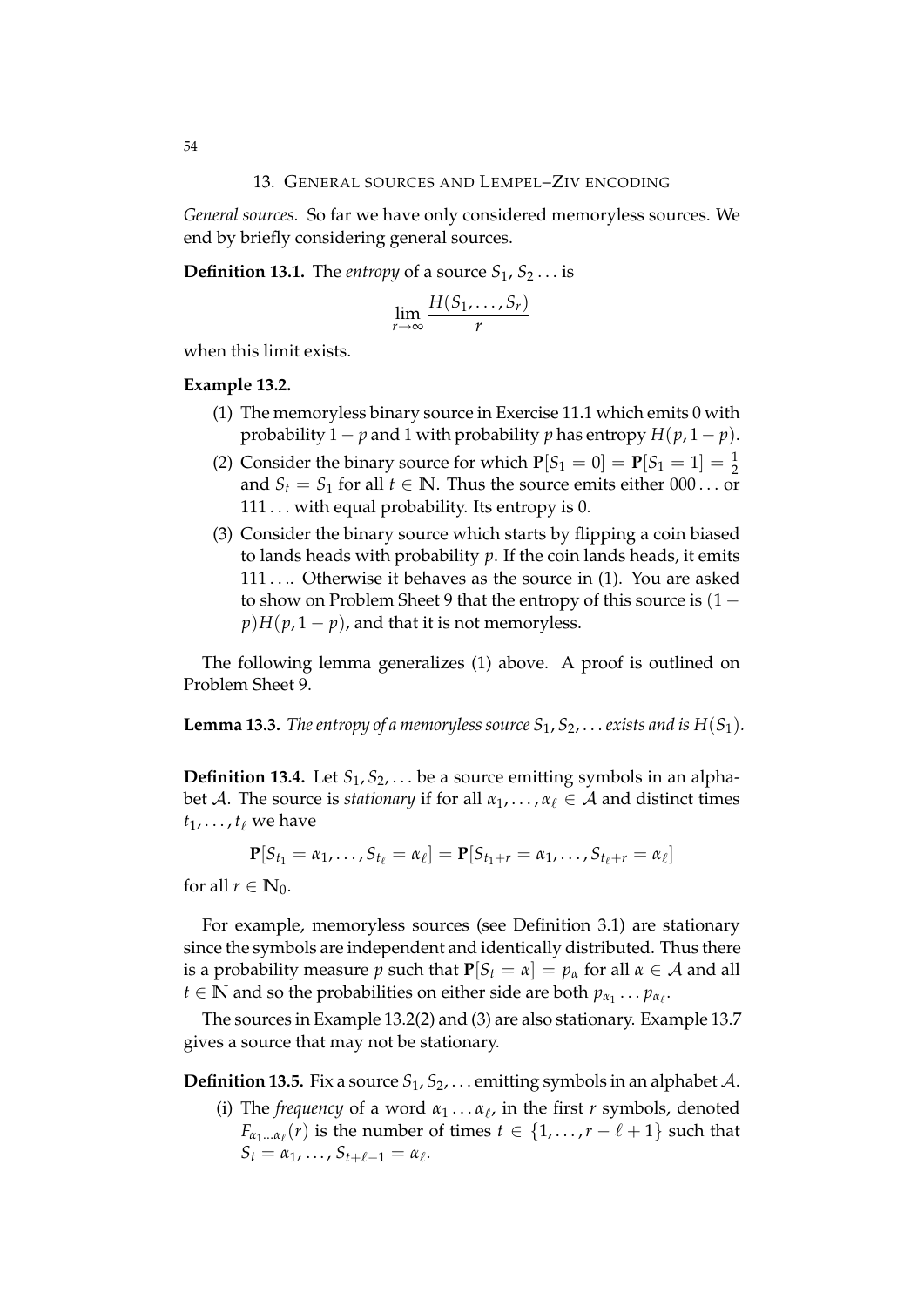(ii) The source is *ergodic* if for all words  $\alpha_1 \dots \alpha_\ell$ ,

$$
\lim_{r\to\infty}\frac{F_{\alpha_1...\alpha_\ell}(r)}{r}=\mathbf{P}[S_1=\alpha_1,\ldots,S_\ell=\alpha_\ell].
$$

Note that in the left-hand side of (ii),  $F_{\alpha_1...\alpha_\ell}(r)$  is a random variable. The requirement is that, with probability 1, the limit exists and has the claimed value.

This is a stronger notion of convergence than the Weak Law of Large Numbers. Roughly put, ergodic sources are those for the long-term 'time' average (left-hand side) is certain to agree with the 'space' average (righthand side).

The Strong Law of Large Numbers is equivalent to the statement that memoryless sources are ergodic. In particular, the source in Example 13.2(1) is ergodic.

**Example 13.6.** The source in Example 13.2(2) is not ergodic. The frequency  $F_1(r)$  of the word 1 in the first *r* bits  $S_1 \ldots S_r$  is either *r* or 0, with equal probability. Therefore

$$
\frac{F_1(r)}{r} = \begin{cases} 1 & \text{with probability } \frac{1}{2} \\ 0 & \text{with probability } \frac{1}{2}. \end{cases}
$$

Hence the random variable  $\lim_{r\to\infty} F_1(r)/r$  is equally likely to be 0 and 1. But the right-hand side in Definition 13.5(ii) is  $P[S_1 = 1] = \frac{1}{2}$  which is constant.

**Example 13.7.** A source  $S_1, S_2, \ldots$  has alphabet  $\{0, 1\}$ . If  $S_t = 0$  then  $S_{t+1} = 0$  with probability  $\frac{3}{4}$  and otherwise 1; if  $S_t = 1$  then  $S_{t+1}$  is equally likely to be 0 and 1. These 'transition probabilities' can be recorded in a matrix

$$
T = \begin{pmatrix} \frac{3}{4} & \frac{1}{4} \\ \frac{1}{2} & \frac{1}{2} \end{pmatrix}.
$$

By diagonalizing *T* one finds that

$$
T^{t} = \frac{1}{3} \begin{pmatrix} 2 + \frac{1}{4^{5}} & 1 - \frac{1}{4^{5}} \\ 2 - \frac{2}{4^{5}} & 1 + \frac{2}{4^{5}} \end{pmatrix} \rightarrow \begin{pmatrix} \frac{2}{3} & \frac{1}{3} \\ \frac{2}{3} & \frac{1}{3} \end{pmatrix} \text{ as } t \rightarrow \infty.
$$

For instance, labelling rows and columns by  $\{0,1\}$ , the top-left entry  $T^{t-1}_{00}$ is the probability that  $S_t = 0$ , given that  $S_1 = 0$ . By the limit above, when *t* is large, the source emits 0 about  $\frac{2}{3}$  of the time.

You are asked to show on Problem Sheet 9 that, if the first symbol is 0 with probability  $\frac{2}{3}$  (as in the limiting case) then the source is stationary. This is a special case of a general result about Markov sources with a unique stationary distribution.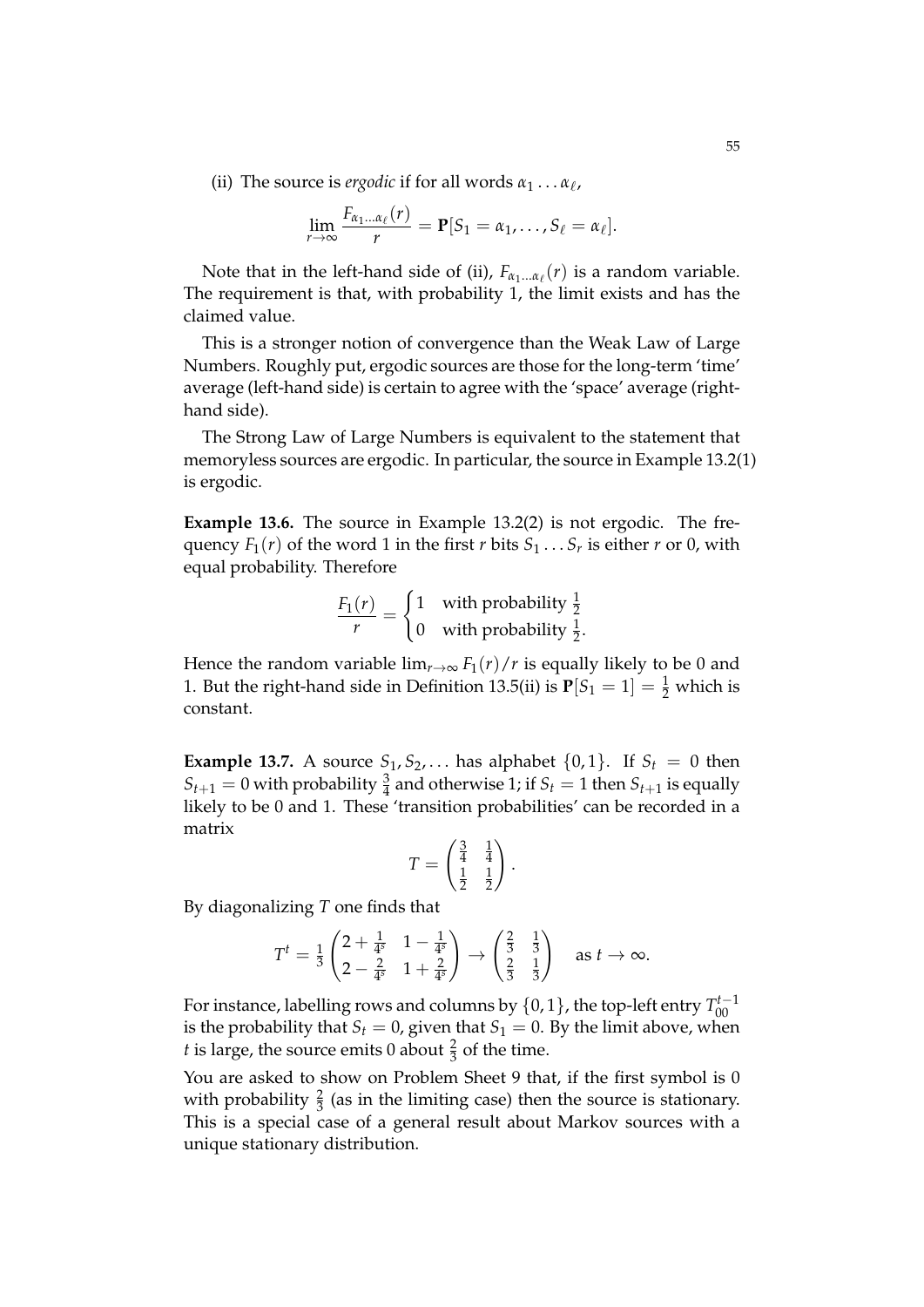Let  $h_t$  be the entropy of the first  $t$  bits emitted by the source. By the Chaining Rule (Lemma 7.6)

$$
h_t = H(S_1, \ldots, S_{t-1}, S_t) = H(S_1, \ldots, S_{t-1}) + H(S_t|S_1, \ldots, S_{t-1}).
$$

Since  $S_t$  depends on  $S_1, \ldots, S_{t-1}$  only through  $S_{t-1}$ , this equation implies that  $h_t = h_{t-1} + H(S_t|S_{t-1})$ . We know that when *t* is large,  $S_{t-1}$  has, very nearly, the probability distribution  $(\frac{2}{3})$  $\frac{2}{3}, \frac{1}{3}$  $\frac{1}{3}$ ). Therefore, by the usual formula for conditional entropy

$$
H(S_t|S_{t-1}) \approx \frac{2}{3}H(S_t|S_{t-1} = 0) + \frac{1}{3}H(S_t|S_{t-1} = 1)
$$
  
=  $\frac{2}{3}H(\frac{3}{4}, \frac{1}{4}) + \frac{1}{3}H(\frac{1}{2}, \frac{1}{2})$   
=  $\frac{4}{3} - \frac{1}{2}\log_2 3 + \frac{1}{3}$   
=  $\frac{5}{3} - \frac{1}{2}\log_2 3$ 

and so  $h_t \approx h_{t-1} + (\frac{5}{3} - \frac{1}{3} \log_2 3)$  when *t* is large. It follows that the entropy of the source is

$$
\lim_{t \to} \frac{h_t}{t} = \frac{5}{3} - \frac{1}{2} \log_2 3 \approx 0.874.
$$

This should be compared with the entropy of the memoryless source with the same stationary distribution, namely  $H(\frac{2}{3})$  $\frac{2}{3}, \frac{1}{3}$  $(\frac{1}{3}) \approx 0.918.$ 

More generally, the output of an irreducible aperiodic Markov chain is stationary and ergodic, and so has a well-defined entropy.

**Theorem 13.8.** *A stationary ergodic source satisfies the Asymptotic Equipartition Property, as stated in Definition 12.1, taking h to be the entropy of the source.*

The proof of this theorem is beyond the scope of the course. You were asked to show in Question 2 on Sheet 8 that the AEP for memoryless sources implies Shannon's Noiseless Coding Theorem: it is routine to generalize this proof using Theorem 13.8 to prove Shannon's Noiseless Coding Theorem for a general stationary ergodic source.

*Lempel–Ziv encoding.* We end by seeing one practical way to encode a long binary word. Define a *dictionary* to be a function from binary words to  $\mathbb{N}_0$ . The words in the dictionary are the domain of the function and its *values* are its range. For instance  $\varnothing \mapsto 0$ , 1011  $\mapsto 2$ , 000  $\mapsto 3$  is a dictionary with three words.

In Lempel–Ziv encoding we build a dictionary that efficiently represents the given binary word, and then encode the dictionary. We give an example and then specify the algorithm formally.

**Example 13.9.** Take

 $x = 1011010100010 = x_1x_2...x_{13}$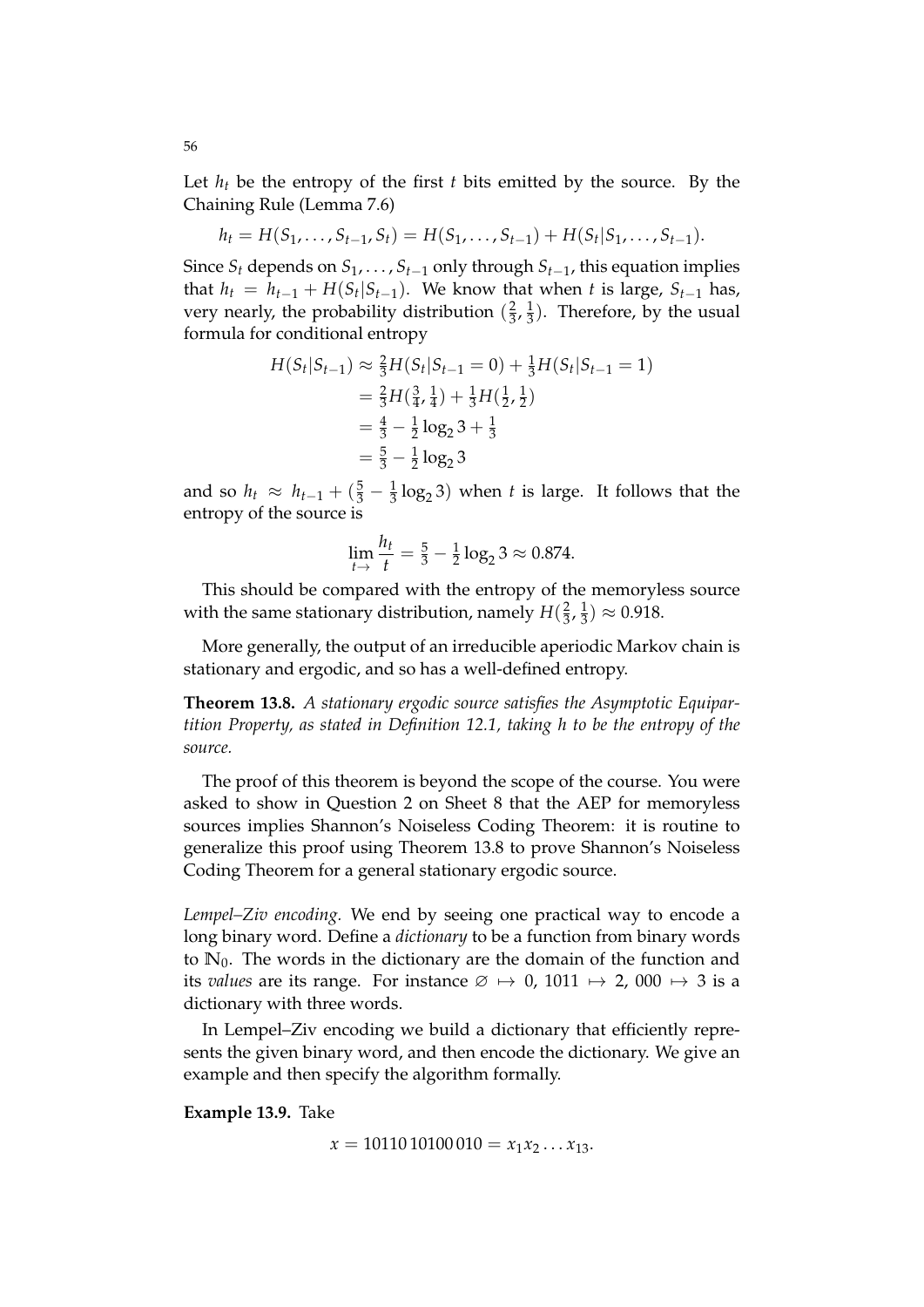We initialize the dictionary with the empty word  $\varnothing$ , to which we assign  $0 \in \mathbb{N}_0$ , so  $\emptyset \mapsto 0$ . (As a notational aid, values are written in red.) We then read the word from position 1.

At Step *s*, reading the word from position *t*, we take the longest subword  $x_t \ldots x_{t+\ell-1}$  that is in the dictionary. (This could be the empty word when  $\ell = 0$ .) We then extend the dictionary by

$$
x_t \dots x_{t+\ell-1}x_{t+\ell} \mapsto s.
$$

At the next step we continue from position  $t + \ell + 1$ . Doing this we split *x* as  $x = 1011010100010$ . The table below shows the longest subword in the dictionary and the word used to extend the dictionary for each step.

|                 |                         | s From Subword New word     |
|-----------------|-------------------------|-----------------------------|
| 1               | $\overline{1}$          | $\varnothing$ 1 $\mapsto$ 1 |
|                 | 2 2                     | $\varnothing$ 0 $\mapsto$ 2 |
| 3               | $\overline{\mathbf{3}}$ | 1 11 $\mapsto$ 3            |
| $\overline{4}$  | $5\overline{)}$         | $0 \quad 01 \mapsto 4$      |
| $5\overline{)}$ | 7                       | 01 010 $\mapsto$ 5          |
| 6               | 10                      | $0 \quad 00 \mapsto 6$      |
|                 | 12                      | 1 10 $\mapsto$ 7            |

The final dictionary determines the word: just concatenate its elements in value order. To represent the dictionary efficiently, note that each new word is obtained by appending a bit to a word already in the dictionary. For example at Step 5, 010 was obtained by appending 0 to 01, which had value 4. We may therefore replace 010 with  $(4, 0)$ . We then encode 4 in binary, as 100. In general, at Step *s* we append to a word with value in  $\{0, 1, \ldots, s - 1\}$ , so we need  $\lceil \log_2 s \rceil$  bits to distinguish all the values.

|               |                                  | s New Word (Value, New Bit) $\lceil \log_2 s \rceil$ |          | (Binary Value, New Bit) Encoding |            |
|---------------|----------------------------------|------------------------------------------------------|----------|----------------------------------|------------|
|               | $1 \mapsto 1$                    | (0,1)                                                | $\theta$ | $(\varnothing,1)$                |            |
| $\mathcal{P}$ | $0 \mapsto 2$                    | (0, 0)                                               |          | (0,0)                            | 00         |
| 3<br>4        | $11 \mapsto 3$<br>$01 \mapsto 4$ | (1, 1)<br>(2,1)                                      | 2<br>2   | (01, 1)<br>(10, 1)               | 011<br>101 |
| 5             | $010 \mapsto 5$                  | (4,0)                                                | 3        | (100, 0)                         | 1000       |
| 6             | $00 \mapsto 6$                   | (2,0)                                                | 3        | (010, 0)                         | 0100       |
|               | $10 \mapsto 7$                   | (1,0)                                                | 3        | (001, 0)                         | 0010       |

The final encoding is therefore 100011101100001000010, or

## 100011101100001000010

as it should be written using just the uncoloured binary alphabet. Note that without the colour coding, the convention that  $\lceil \log_2 s \rceil$  bits are used for the value at step *s* is essential to decode unambiguously. [**Corrected 2 April 2020: the binary encoding for the final step was wrong in the final bit (which I then omitted to put in the final encoding).**]